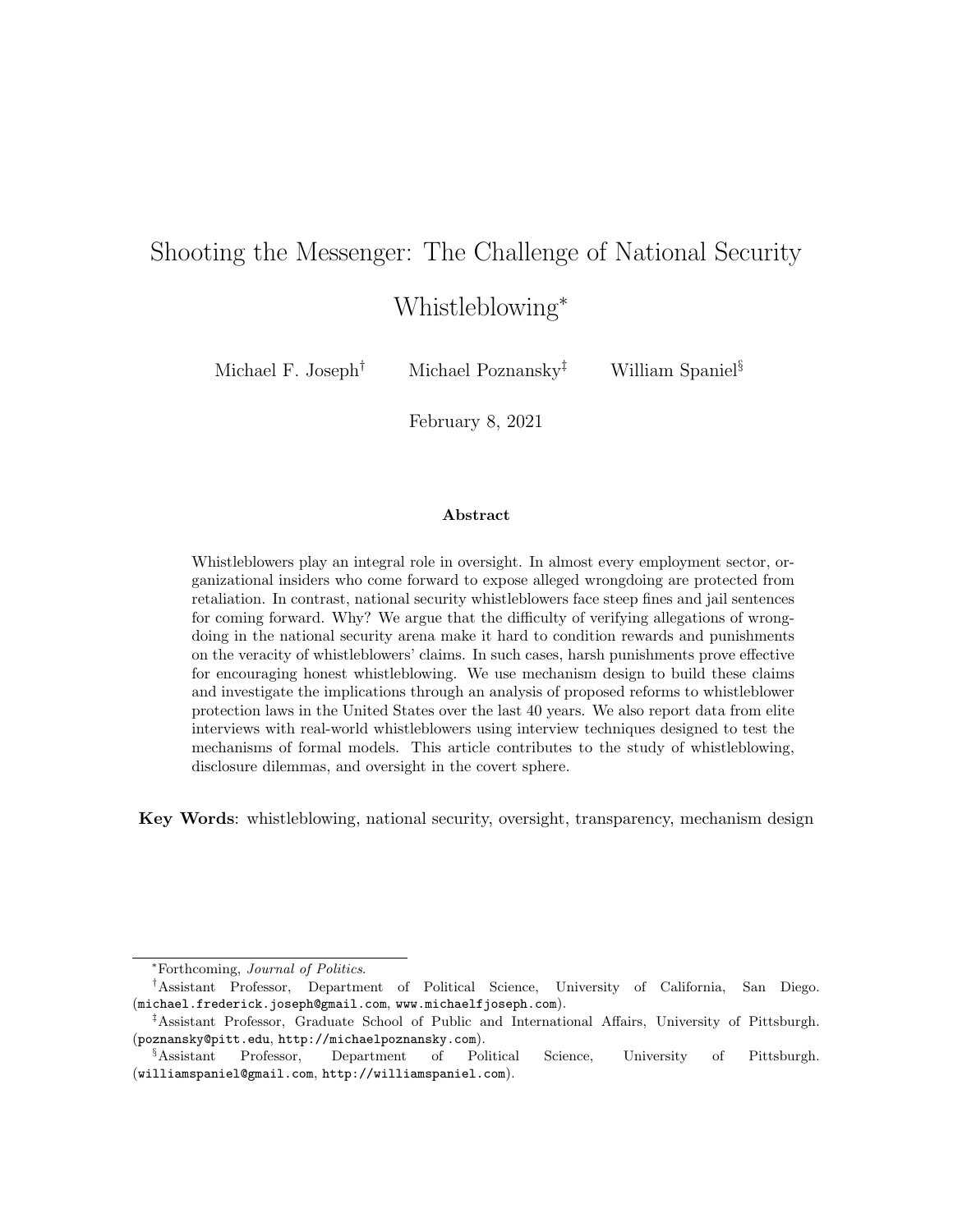In both the private and public sectors, whistleblowers—organizational insiders who step forward to expose alleged wrongdoing—are vital for oversight. These individuals face enormous risks because they uncover abuse, sometimes by the most powerful members of society. For this reason, most modern democracies write legislation to protect whistleblowers from reprisals and even reward them with financial inducements (Stanger, 2019; Tily, 2015, 1193–1994).

Whistleblowers from one sector are largely exempt from these protections: national security. National security whistleblowers often face steep punishments for exposing government wrongdoing (Moberly 2012, 95–96; Sagar 2013, 141–143; Vladeck, 2008, 1533–1534). In 2012, John Kiriakou was sentenced to 23 months in prison for revealing information about the U.S. torture program (Shane, 2013). One year later, Edward Snowden was charged under the Espionage Act for divulging details about mass surveillance. Outside of the United States, Katharine Gun, an employee of the United Kingdom's signals intelligence agency, revealed an alleged scheme by the U.S. to spy on the United Nations before the Iraq War in 2003 (Norton-Taylor, 2003). She was subsequently arrested for violating the Official Secrets Act.

Why do countries legislate to fiercely punish national security whistleblowers but reward and protect those from other sectors? There are two intuitive but incomplete answers. One is that the government is in a position to abuse national security secrecy and write whistleblowing laws. As such, policymakers punish those who expose their bad behavior. But different branches of government perform different tasks. While executives can exploit secrecy, legislatures write laws that govern what happens to whistleblowers that come forward and how claims are verified. It is therefore unclear why legislatures do not check executive power.

Another possibility is that national security whistleblowers do not perform a public service because they typically expose classified information which damages the national interest.<sup>1</sup> Even if one accepts the premise that national security requires unique levels of secrecy, the public still wants to know when executives abuse power or display incompetence (Moberly, 2012, 118). When national security whistleblowers come forward with allegations of waste,

<sup>&</sup>lt;sup>1</sup>For a summary of this argument, see Sagar  $(2013, 108-109)$ .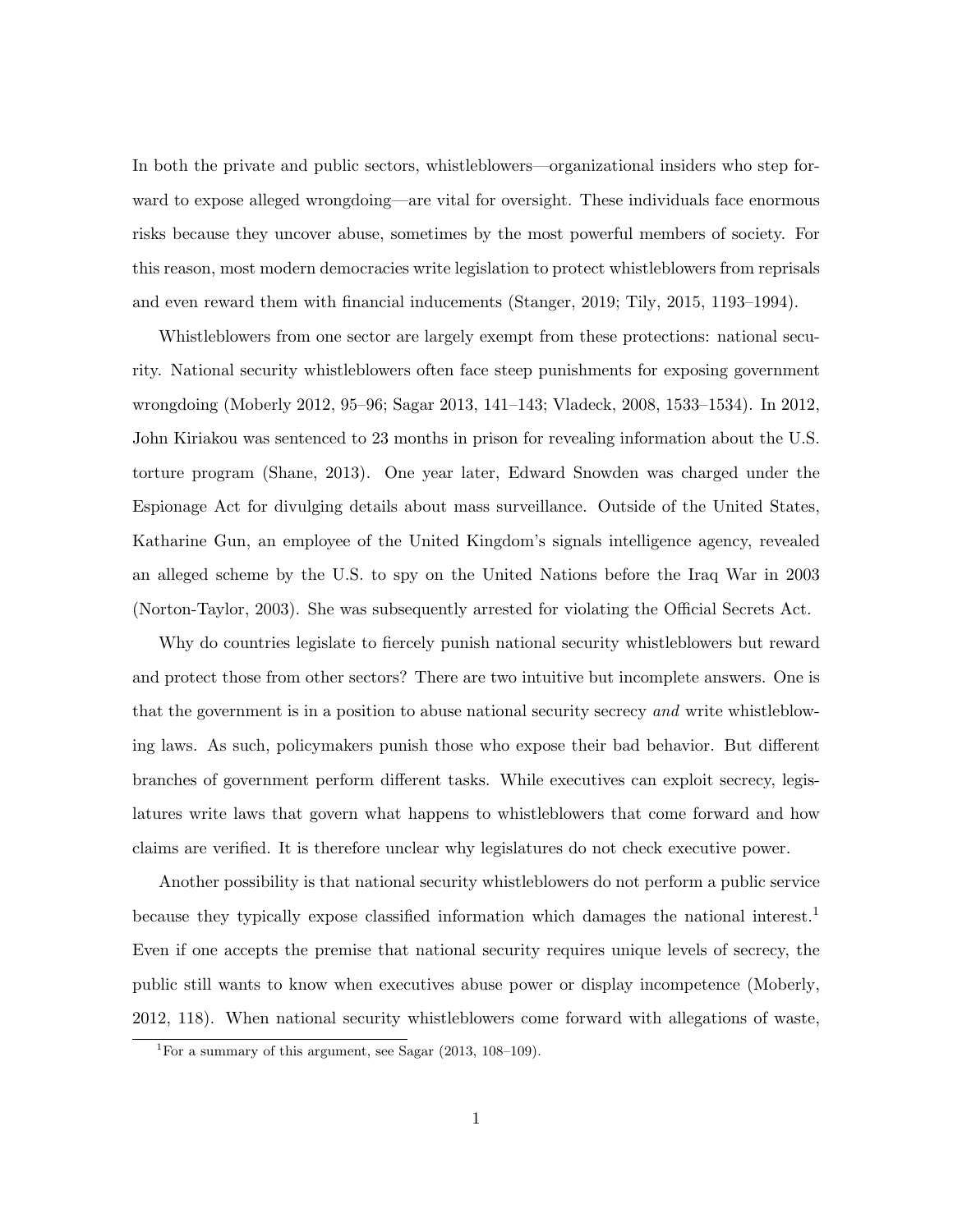fraud, and abuse, they are not revealing secrets the public wants to protect (Papandrea, 2014, 464–465). If anything, whistleblowers are needed in national security because secrecy makes oversight difficult (Arnold, 2019). This is especially true in the digital age when outlets that used to expose government abuse are increasingly viewed with skepticism (Popkin and Dimock, 2000). Whistleblowers may be one of the few sources the public finds credible.

We develop a model that addresses these issues. It begins from the premise that legislators face a dilemma between secrecy and oversight in how they craft national security whistleblower legislation. This dilemma stems from verification of allegations about executive wrongdoing. In a perfect world, honest whistleblowers would make accurate claims and they would be believed. But some may issue false or misleading allegations (Boot, 2018, 82). Investigating such claims and allowing the accused to present exculpatory evidence is therefore important.

In most sectors, the legislature can write laws that mandate whistleblowers' claims be thoroughly investigated and verified. In the national security sphere, however, the information executives must reveal to defend against allegations is often top-secret. Legislators are reluctant to write laws that put the executive into a position where they must reveal highly-classified information to defend against allegations of waste, fraud, and abuse. In short, national security whistleblowers are different not because we do not want them to report wrongdoing, but because the public interest seems to preclude procedures where these allegations can be verified with a high degree of confidence (Sagar, 2013, 123–124).

This has two strategic implications, which we examine using mechanism design. First, even though legislatures want national security whistleblowers with legitimate allegations of abuse to come forward, they will exempt them from protections provided to whistleblowers in other sectors. In sectors where verification is feasible, legislatures can reward whistleblowers deemed to be honest because allegations can be verified. In national security, they are unwilling to verify claims and therefore cannot condition rewards on their veracity.<sup>2</sup> If legislatures write laws to protect national security whistleblowers with unverified allegations, they create

<sup>&</sup>lt;sup>2</sup>On the challenges of verifying national security claims even if the judiciary was involved and had access to relevant information, see Sagar (2013, 144–147).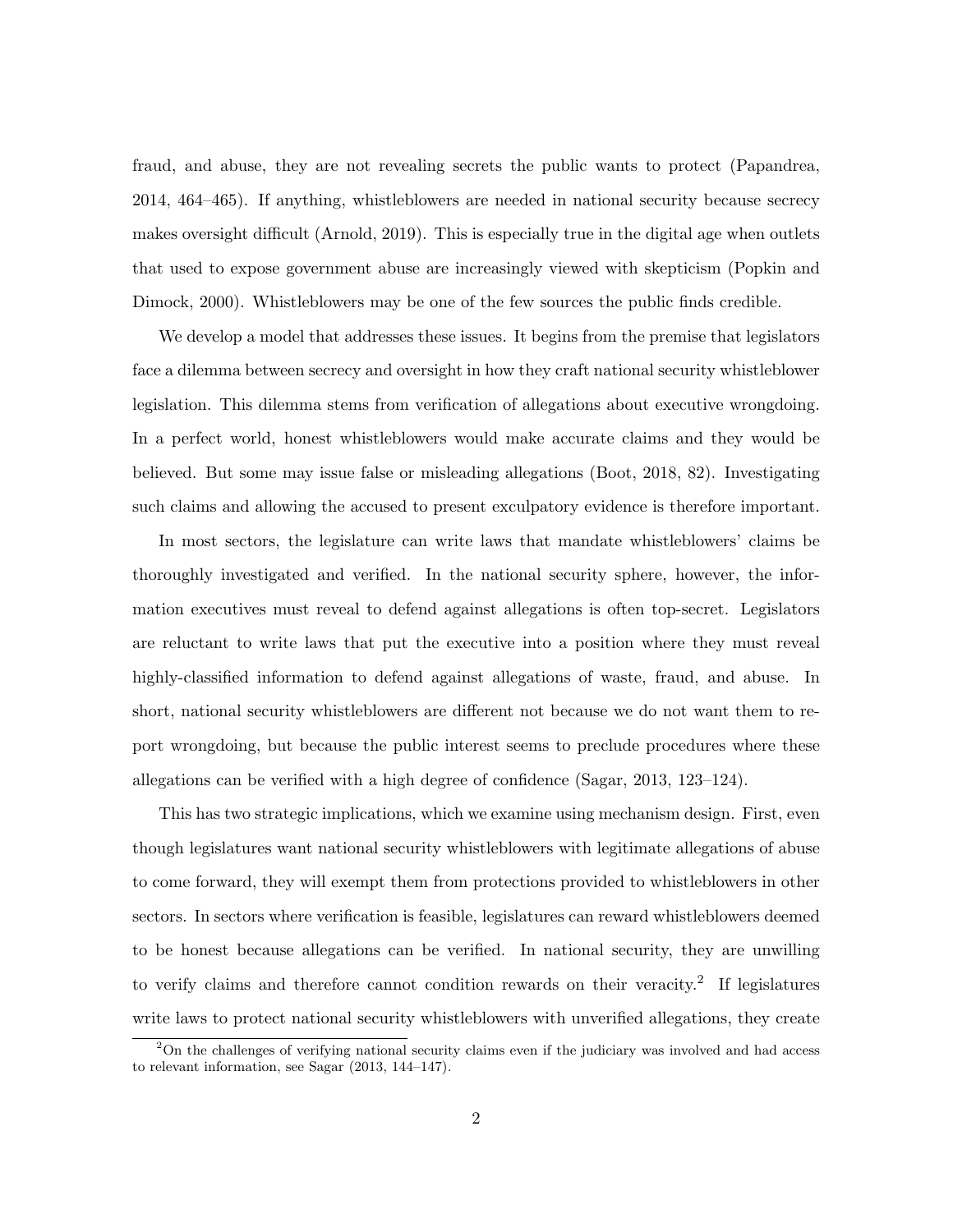perverse incentives for them to come forward with false or misleading claims.

Second, incentive structures always exist that elicit honest whistleblowers to come forward and keep dishonest whistleblowers quiet. This is true even in national security where legislatures are unwilling to verify claims. The key is that honest whistleblowers with altruistic preferences or who simply dislike the policy in question also benefit from inducing actual policy change. Whistleblowers who would make false allegations for fame, revenge, or other private benefits are deterred by the prospect of prison, professional disgrace, and fines. Since only those with credible allegations are willing to come forward and bear these costs, their claims are believable. To be clear, we do not think the legislature primarily punishes whistleblowers because they want to make their claims credible. Rather, it is a convenient byproduct that occurs because protections and rewards will not work when verification is unavailable.

We substantiate our argument using evidence about the two main actors in our model: the legislature and whistleblowers. On the legislative side, we analyze whistleblower protection reform in the United States. We show that members of Congress repeatedly introduced laws designed to increase protections for national security whistleblowers. These efforts largely failed because Congress accepted that credibly verifying national security whistleblowers' claims would require revealing classified information and that this was undesirable. Moreover, we show that Congress understood that protecting whistleblowers without credible verification would create perverse incentives for those with dishonest claims to come forward.

On the whistleblower side, we analyze new interview data with one of the most senior and prominent national security whistleblowers in American history: Thomas Drake. Using interview techniques designed to validate the mechanisms of formal models, we show that Drake publicly revealed his identity partially because he knew the costs he incurred made his claims credible. The appendix contains a brief historical analysis of Daniel Ellsberg and an interview with John Kiriakou to show that the mechanism applies in other critical cases.

Our results speak to a number of debates. To begin, they help explain how states resolve complex disclosure problems in national security (Kurizaki, 2007; Carnegie and Carson, 2019).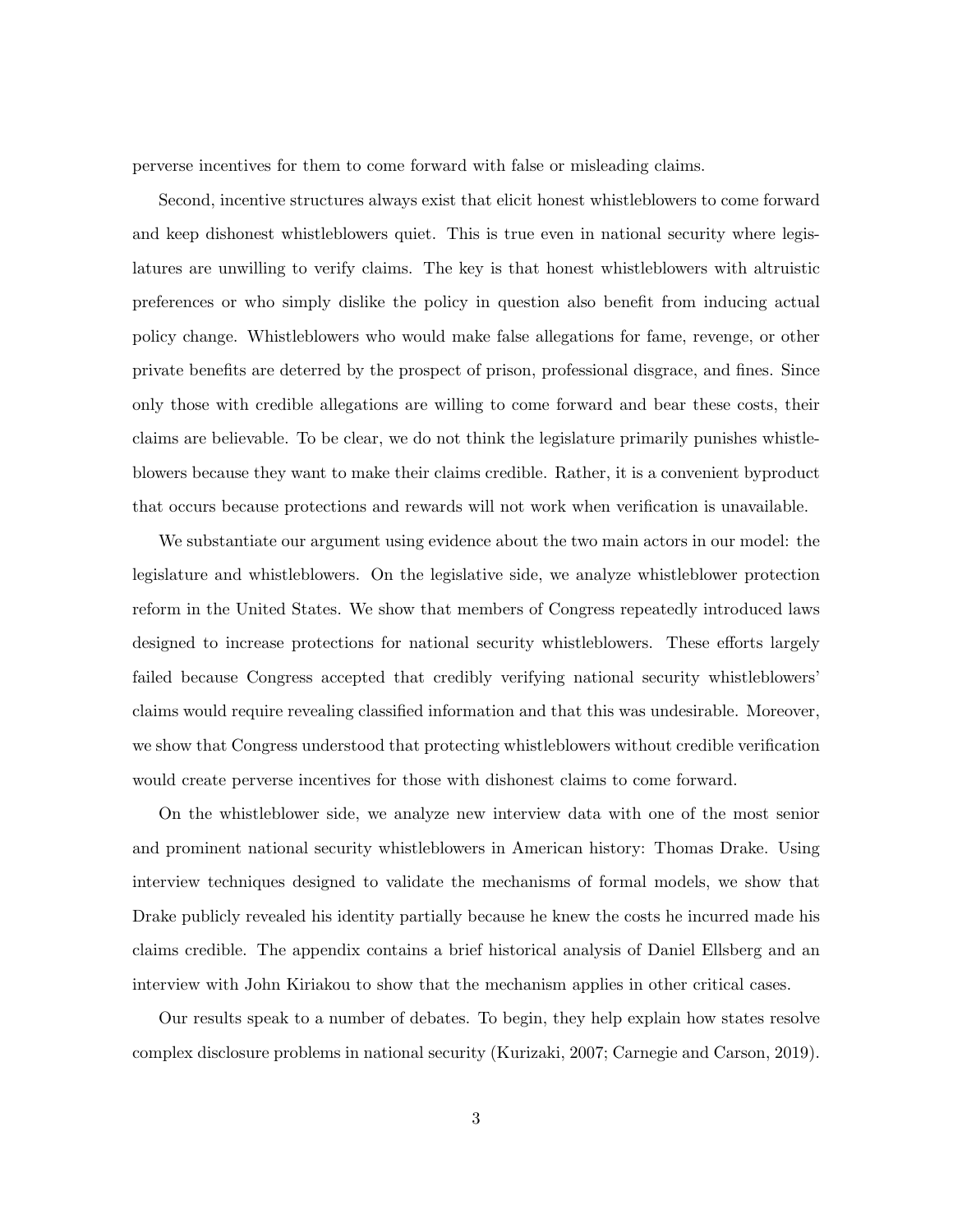The conventional wisdom is that governments face a trade-off between protecting secrets and facilitating oversight (Colaresi, 2014). However, through harsh punishments, legislatures end up creating a mechanism wherein national security whistleblowers can make credible allegations of wrongdoing without revealing additional national security details. This works because verification is less important when only honest whistleblowers will come forward.

Additionally, this article has implications for executive oversight. Many scholars hold that oversight is easiest when monitoring is possible. In many sectors, this means laws that protect whistleblowers (Beim, Hirsch and Kastellec, 2014; Chassang and Padró i Miquel, 2014; Ting, 2008) or monitor the executive (Clinton, Lewis and Selin, 2014) decrease the chance of executive abuse. But the existing literature focuses on cases where it is easy to verify allegations (cf Ashworth, 2012). We show that even when it is hard, effective monitoring is still possible; this entails laws that punish those who come forward. Drawing from this insight, we provide the first game-theoretic framework to explain sector-specific variation in whistleblower laws. Others note that the national security sector is unique, but attribute the difference to the executive's stranglehold on the law-making process and a desire to keep power, or a normative desire to keep national security information, even abuses of power, secret (Moberly, 2012; Papandrea, 2014; Sagar, 2013; Stanger, 2019). Our explanation relies on the strategic consequences of verification. This article also speaks to the challenges of institutional reform in the covert sphere (Colaresi, 2014; Spaniel and Poznansky, 2018).

Finally, this article is relevant for those interested in the normative status of whistleblowing. These scholars debate the conditions under which whistleblowing is legitimate and therefore deserving of protection (Bocchiola, Ceva and Vinciguerra, 2020; Kenny, 2019; Kumar and Santoro, 2018). We identify the unique challenges associated with evaluating allegations of waste, fraud, and abuse in the national security sector and the barriers this poses to providing robust safeguards, even in cases where a whistleblower is justified (Boot, 2018) and raising issues of public interest (Ceva and Bocchiola, 2019; Kumar and Santoro, 2017).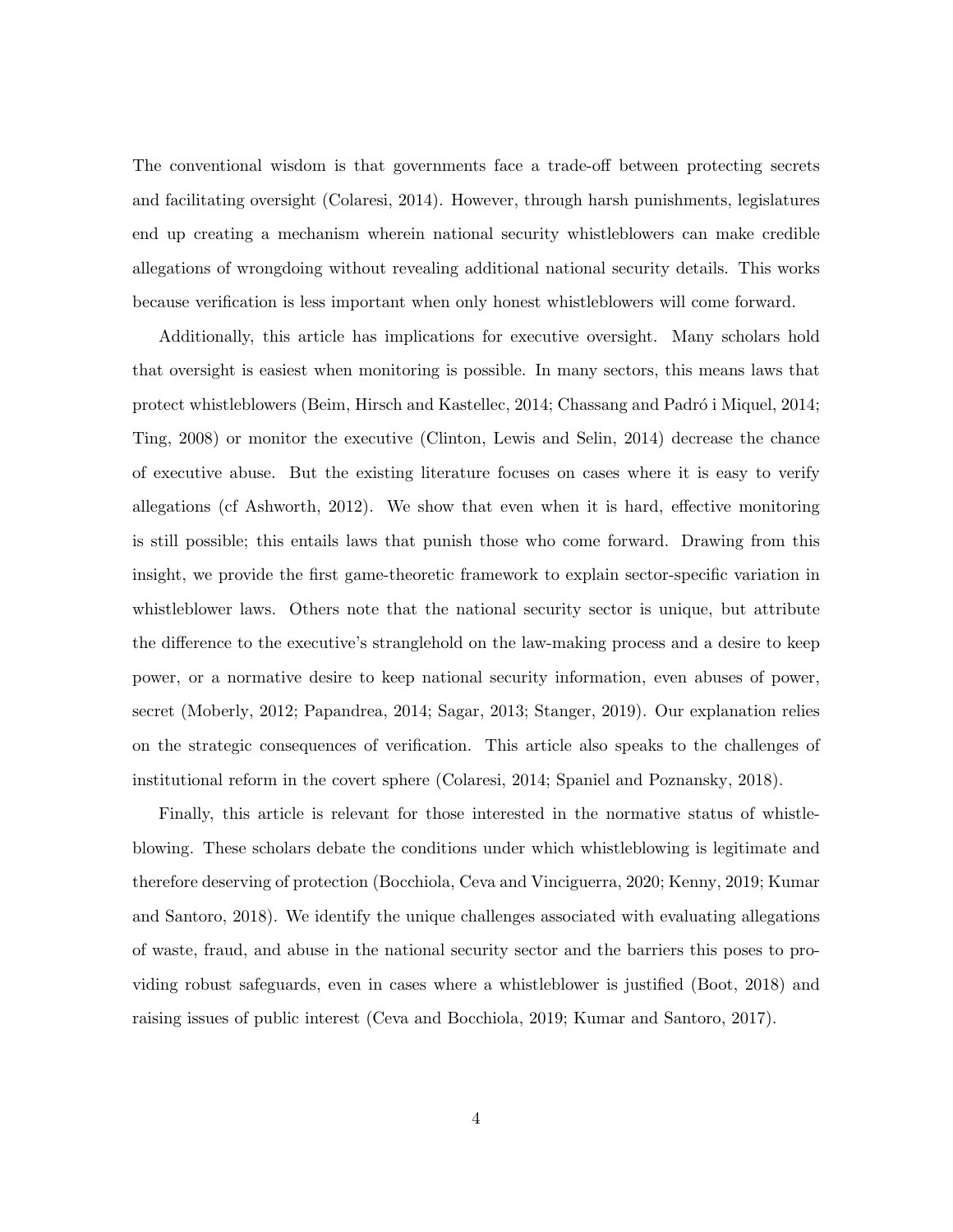## National Security Whistleblowing in Context

In our theory, whistleblowers act as "fire alarms" who alert the public, legislators, or other relevant entities when they observe someone—in our case, in government—abusing power (McCubbins and Schwartz, 1984). Scholars generally believe that whistleblowers benefit society because they are in a unique position to quickly expose abuse and can potentially deter it in the first place (Beim, Hirsch and Kastellec, 2014; McCubbins and Schwartz, 1984, 166; Ting, 2008; Givati, 2016). As a result, they are often protected.

In the United States, for example, Congress passed the first significant whistleblower protections in 1978 as part of the Civil Service Reform Act. Subsequent legislation, including the Whistleblower Protection Act (1989), the Sarbanes-Oxley Act (2002), and the Whistleblower Protection Enhancement Act (2012), closed loopholes and strengthened protections (Nielsen, 2020, 672). In each case, however, Congress developed different laws to address whistleblowers from the national security sector (Bellia, 2012, 1526). While these regulations have evolved over time, there are at least two persistent ways in which national security is unique.

First, whistleblowers from most sectors can report allegations of waste, fraud, and abuse to an entity outside the agency where they work.<sup>3</sup> In the U.S., this is the Office of the Special Counsel (OSC), which can order investigations of alleged wrongdoing following a claim (Moberly, 2012, 58).<sup>4</sup> External reporting channels and investigations are important because those that abuse power face incentives not to address allegations of their own wrongdoing, and to bury reports suggesting they have abused power (Nielsen, 2020, 673–674). External investigators are also less likely to punish those who speak out (Sagar, 2013, 133).

National security whistleblowers are not permitted to report allegations to an independent actor like OSC. Instead, they must go to entities within their own agency or a designated member of the executive branch. As discussed below, recent legislative changes have tried to redress this. National security professionals can now report to select members of Congress,

<sup>3</sup>On internal versus external channels, see Ceva and Bocchiola (2019, 187).

<sup>4</sup>See https://osc.gov/Pages/DOW.aspx.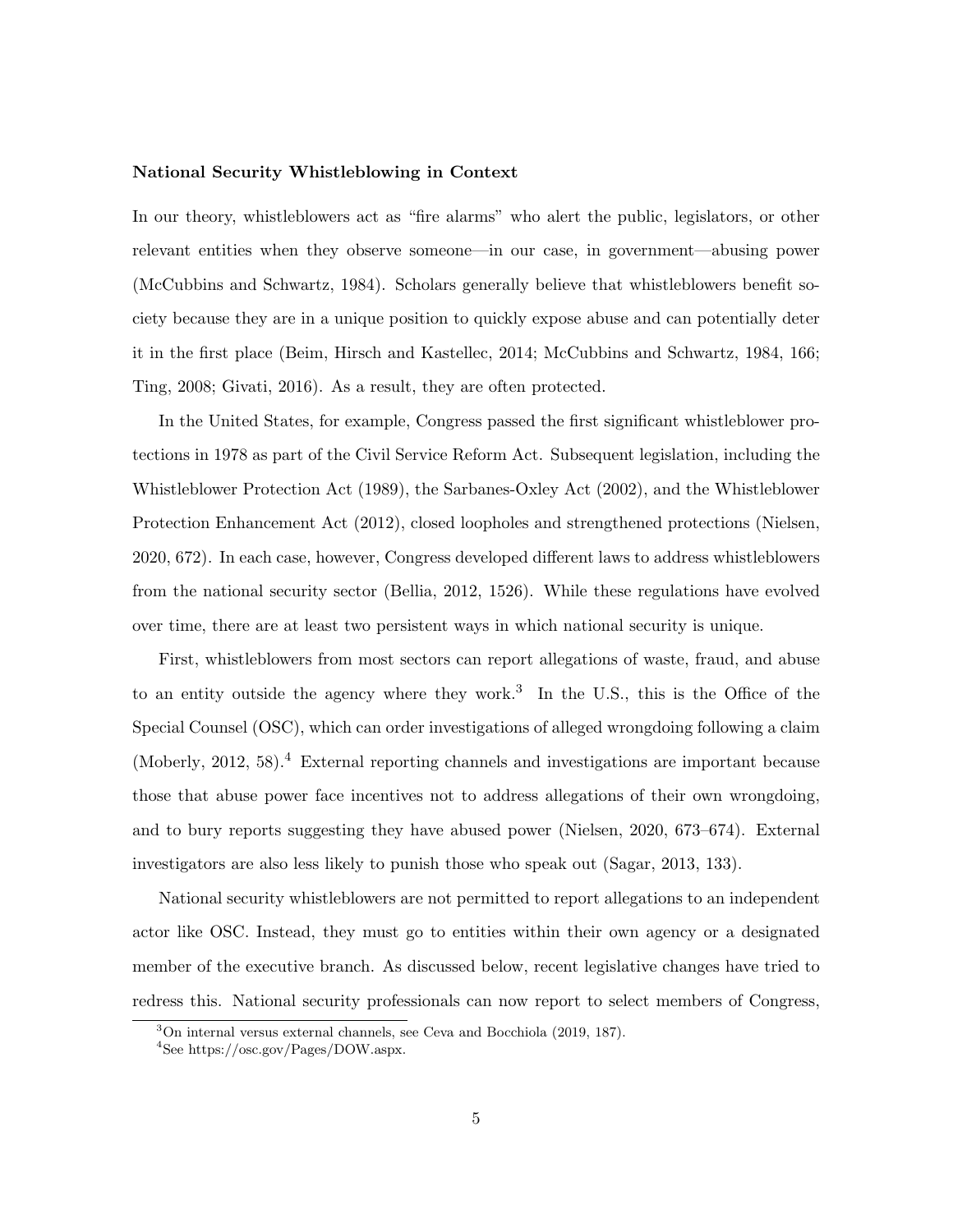but only if the whistleblower is first authorized by an Inspector General—who is part of the executive branch. If the Inspector General does not authorize external reporting, then the employee must seek approval from the head of their agency to report externally. Otherwise, they can only use internal channels. Analysts note that these internal veto points effectively close off independent reporting options (Moberly, 2012, 108–109). Even when Congress does receive information, they may be prohibited from acting upon it (Vladeck, 2008, 1545).

A second way national security is unique turns on the laws protecting whistleblowers from employer-driven reprisals. In most sectors, those that are fired, denied promotion, or face hostile working conditions can complain to the OSC. Their case can also be adjudicated before the Merit System Review Board with the possibility of appealing to a federal court (Moberly, 2012, 129–130). National security professionals do not enjoy these protections. One of the first pieces of legislation aimed at this group—the Intelligence Community Whistleblower Protection Act of 1998—"provides no legal remedy for retaliation against a covered employee" (Papandrea, 2014, 493). In 2012, Obama issued Presidential Policy Directive 19 which allows national security whistleblowers to appeal to a panel of Inspectors General in the event of reprisals. However, the decision "is [still] subject to review by the agency head, thereby potentially mitigating much of the benefit of the outside review" (Papandrea, 2014, 496).<sup>5</sup>

All of this raises the question: Why would legislators write, and the public accept, laws that restrict robust oversight of national security? We explore this logic using a game-theoretic tool known as mechanism design. Mechanism design allows us to consider how different legislative choices influence the strategic incentives of whistleblower behavior. Before introducing the model, we will describe the incentives and strategic options available to these two actors.

#### Whistleblowers

Existing research identifies several reasons why someone might blow the whistle (Kenny, 2019). Two of the most common are altruism and private gain (Bocchiola, Ceva and Vinciguerra, 2020). Which factors are more salient depends on the individual (Papandrea, 2014, 486).

 ${}^{5}$ See also Sagar (2013, 118).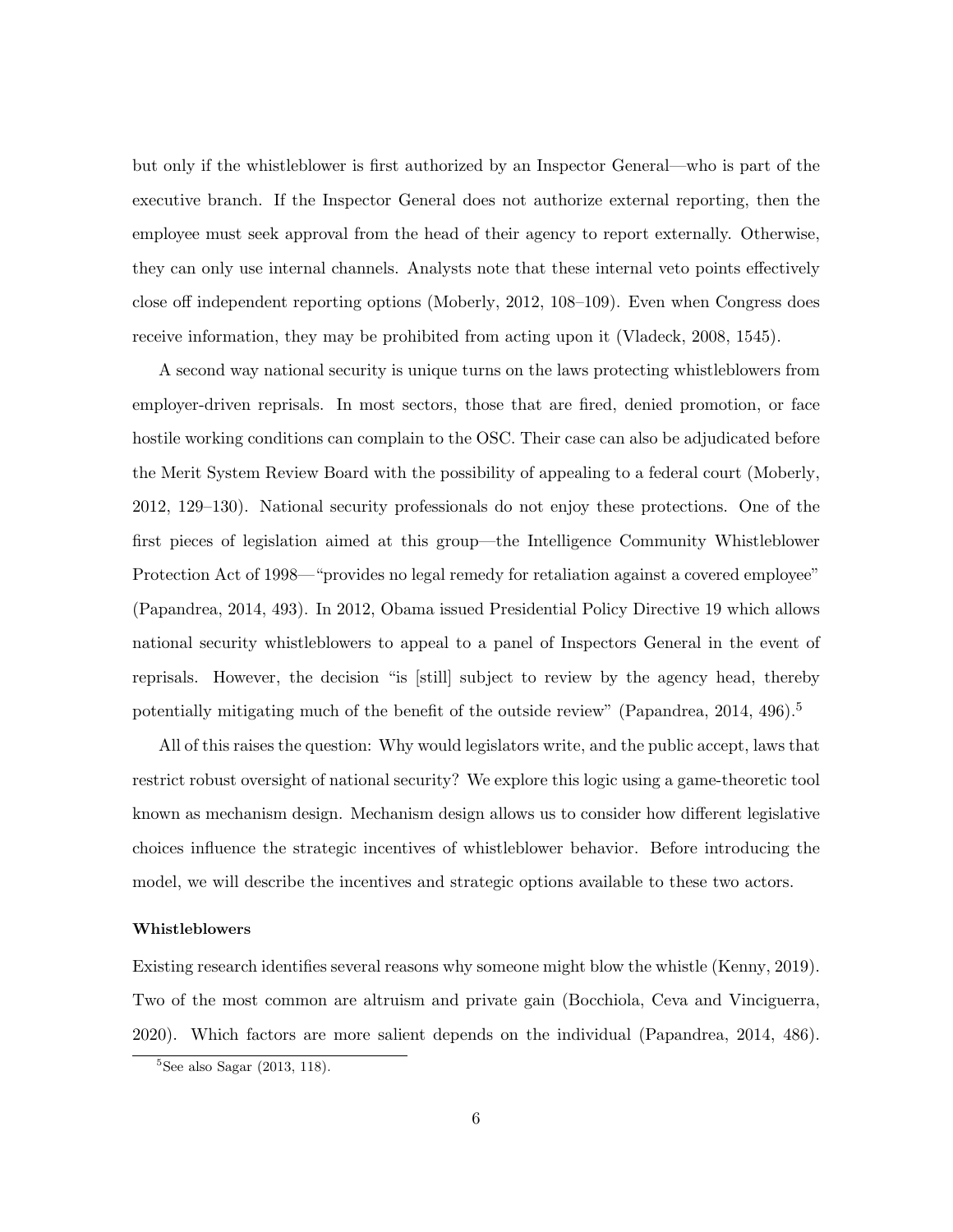Altruism in this context refers to "an individual's orientation to delivering services to people with a purpose to do good for others and society" (Caillier, 2017, 812). Some whistleblowers display high levels of pro-social attributes, which are typically associated with a public service orientation (Near and Miceli, 2008). They care less about how wrongdoing is exposed and more that it ends.

Whistleblowers may also accrue private benefits by coming forward. These include emotional benefits derived from moral narcissism (Sagar, 2013, 151), the desire for fame, or the desire to harm employers and colleagues (Near and Miceli, 1996, 509). They also include financial or professional rewards. Public sector employees may allege wrongdoing—real or perceived—in an effort to try to capitalize on legal protections that prevent them from getting fired. Whistleblowers motivated primarily by private benefits do not care if wrongdoing is actually taking place or, in the event it is, that it stops. They are motivated by the perks they accrue by alleging wrongdoing.

In addition to the incentives whistleblowers have for alleging wrongdoing, they must also consider the costs they will face for doing so. This includes formal retaliation, such as being fired, as well as informal retaliation, including social ostracization or blacklisting from employment opportunities (Near and Miceli, 2008, 267; Sagar, 2013, 6).

#### The Legislature

We think about the legislature as the actor that establishes the rules of the game before whistleblowers decide to step forward. It has two main levers at its disposal. First, legislators can manipulate the private costs and benefits whistleblowers face. They can reward whistleblowers through safeguards against workplace reprisals such as losing one's job. Depending on the allegation, lawmakers can provide "bounties"—monetary compensation—to whistleblowers that step forward (Tily, 2015, 1203). Legislators can also impose costs on whistleblowers, failing to protect them by withholding safeguards against employer-driven reprisals or punishing them directly by making it illegal to reveal information. As discussed above, existing laws raise the benefits for every sector except national security, where laws raise costs.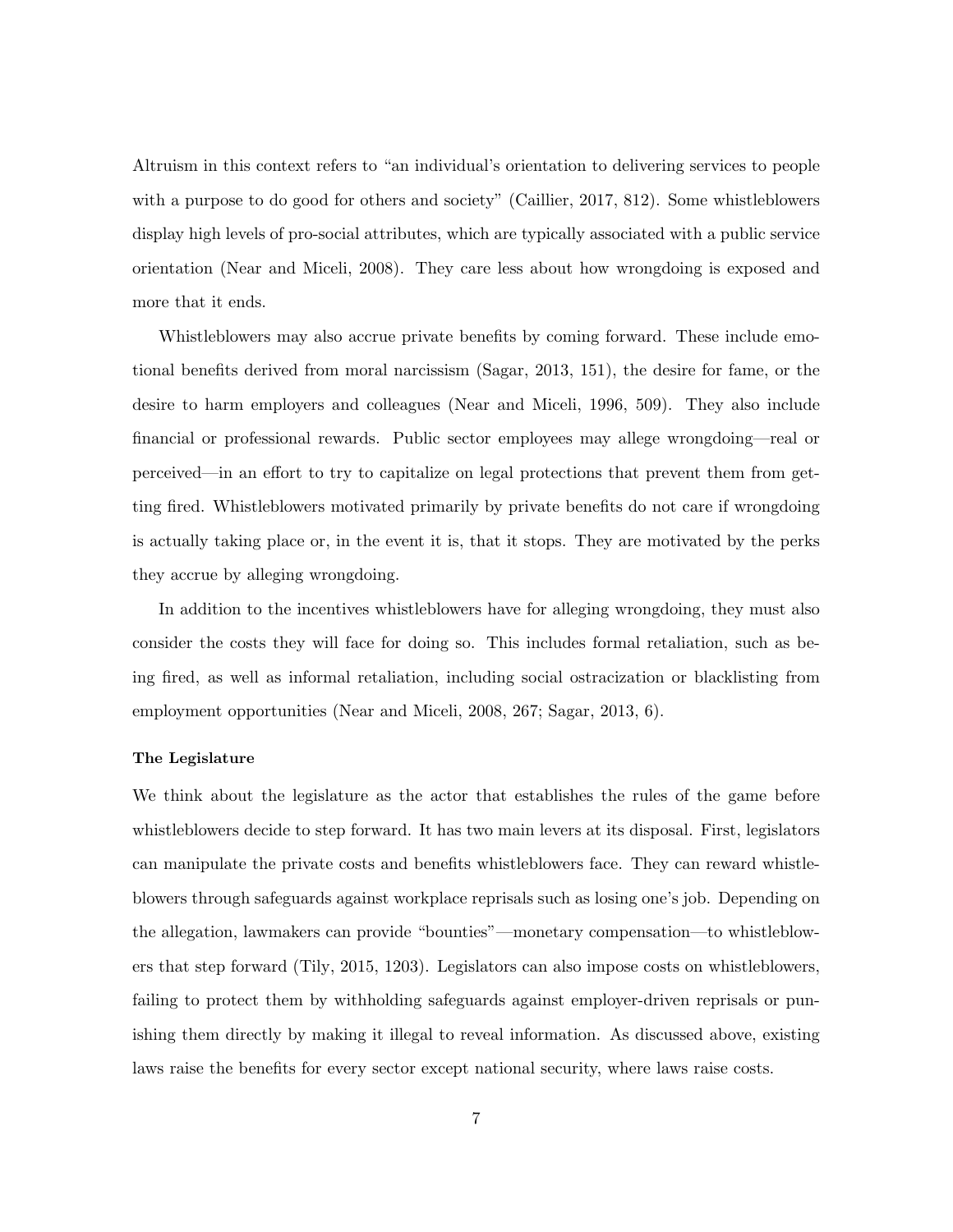Second, legislators can manipulate how whistleblowers' allegations are vetted. Specifically, they can write laws wherein whistleblowers' claims are investigated by an independent entity or internally (Kenny, 2019, 19). They can also write laws that determine whether subsequent adjudication of an allegation, or claims of employer-driven reprisals, will be heard by entities in the executive branch or will be subject to some form of external review like a court.

## Theory

We study how oversight organizations can obtain quality information regarding violations of protocol, such as Congress discovering executive abuse. The method we examine is whistleblowing. Because oversight organizations can change the incentives whistleblowers face, we adopt an institutional design approach. From this perspective, the core challenge is whether a principle (the oversight organization) can construct an incentive structure such that its agent (the whistleblower) only reveals true and credible information. As such, we investigate the broad incentive compatibility constraints that induce a whistleblower with real grievances to come forward while convincing a whistleblower without legitimate grievances to stay silent. This may prove difficult because—staying true to the informational environment—the institutional designer can only condition incentives based on its (potentially uncertain) beliefs.

The basic set-up is not specific to the national security sector. We include a transparency parameter that allows us to moderate the ease with which the government can investigate and verify a whistleblower's claims. Setting this parameter low implies that it is difficult to investigate a whistleblower's allegations.

The whistleblower's direct incentives. We begin by defining the whistleblower's preferences over revelation. Let  $e(\phi, V, I) \mapsto \mathbb{R}$  model the ego payoff for the whistleblower. This incorporates an individual's feelings for altruism and zealotry for revelation. It also captures the prizes, fellowships, and book deals that may come with the fame gained as a whistleblower.

We parameterize the ego function with three inputs to guide our analysis. The first input  $\phi \in [0, 1]$  represents the legislature's and the public's posterior belief that the information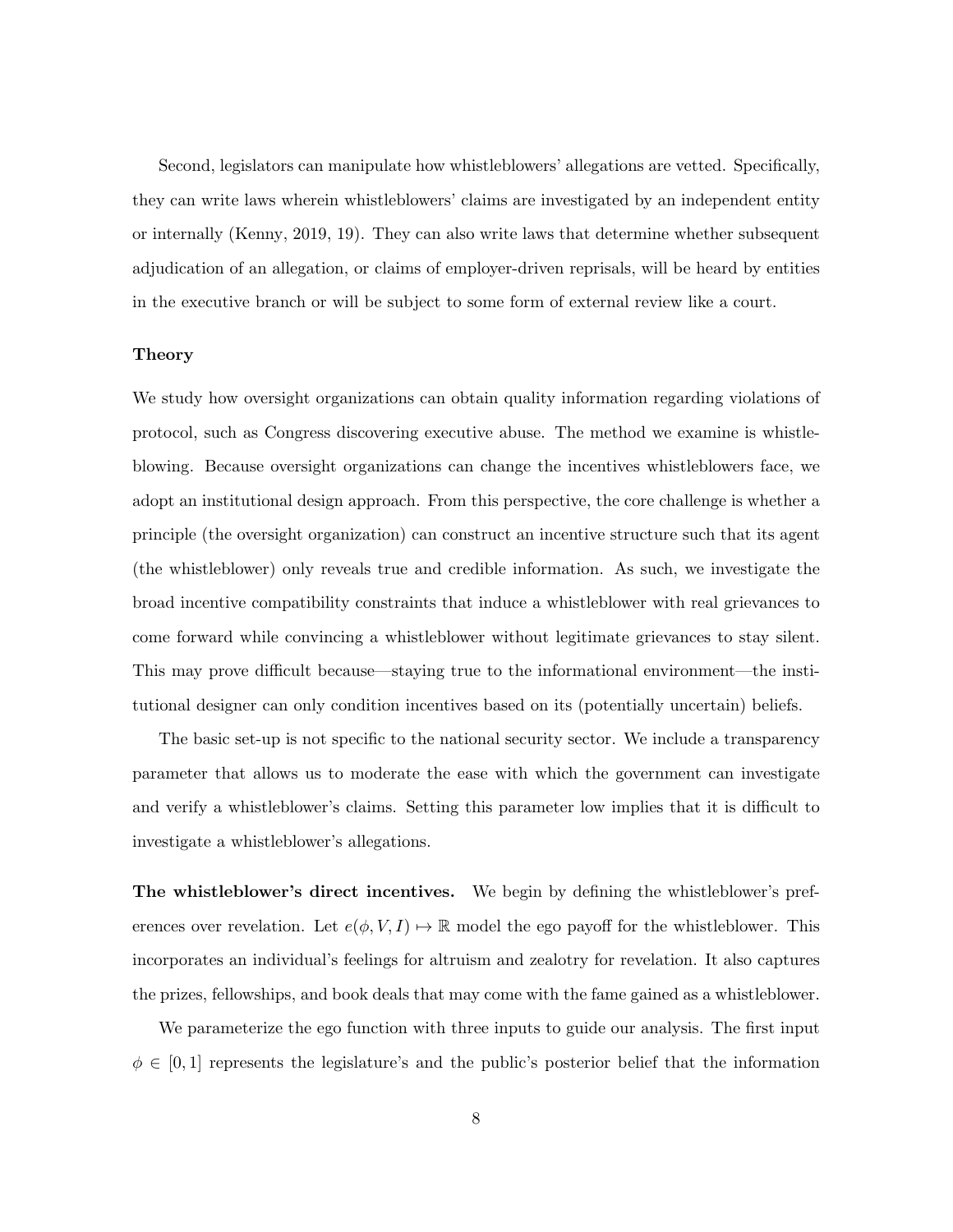is real at the end of the game.<sup>6</sup> Meanwhile, the parameter  $V > 0$  reflects the substantive importance of the issue area. Finally,  $I$  is an indicator function that takes on 1 when the information is in the public interest and 0 when the information is irrelevant or fabricated.

We make the following assumptions about the ego function. First,  $\frac{\partial e}{\partial \phi} > 0$ ; that is, the whistleblower's utility strictly increases in the belief regarding the veracity of the information regardless of the actual truth. This reflects how, all else equal, whistleblowers prefer having others believe their claims. It also captures how legislators and the public might take greater interest in the whistleblower's actions and enhance her reputation if people perceive her information as truthful and credible.

Second, a critical value  $\phi^* < 1$  exists for which (1)  $\frac{\partial e}{\partial V} > 0$  for all  $\phi > \phi^*$  and (2)  $\frac{\partial e}{\partial V} < 0$  for all  $\phi < \phi^*$  for  $I = 0$ . This has a lot to unpack. The former condition means that, if legislators and the public are sufficiently convinced of the claim, the whistleblower's ego payoff increases in the importance of the issue area regardless of the actual truth. The latter condition implies that if they are sufficiently skeptical of the claim, the ego payoff for a false claim decreases in the importance of the issue area. For example, holding fixed complete disbelief, a lowvalue accusation will receive less negative attention than a high-value accusation. Thus, the whistleblower internalizes more embarrassment in the latter case.

Finally, let  $e(\phi, V, 1) > e(\phi, V, 0)$  holding fixed any values of  $\phi$  and V. That is, keeping beliefs and the importance of the issue area constant, revealing public-interest information gives the whistleblower a greater payoff than revealing unimportant or fabricated information. This captures the pro-social motives of altruistic whistleblowers who benefit from stopping waste, fraud, and abuse. It also incorporates a morality payoff for doing right thing by stepping forward (Alford, 2001).

The institutional designer's toolkit. The institutional designer can manipulate the whistleblower's incentives in two ways. First, it selects a function  $c(\phi) \mapsto \mathbb{R}$  that maps a posterior belief to a cost that the whistleblower receives regardless of all other factors. This

 ${}^{6}$ This is not the whistleblower's belief, as the whistleblower is fully informed.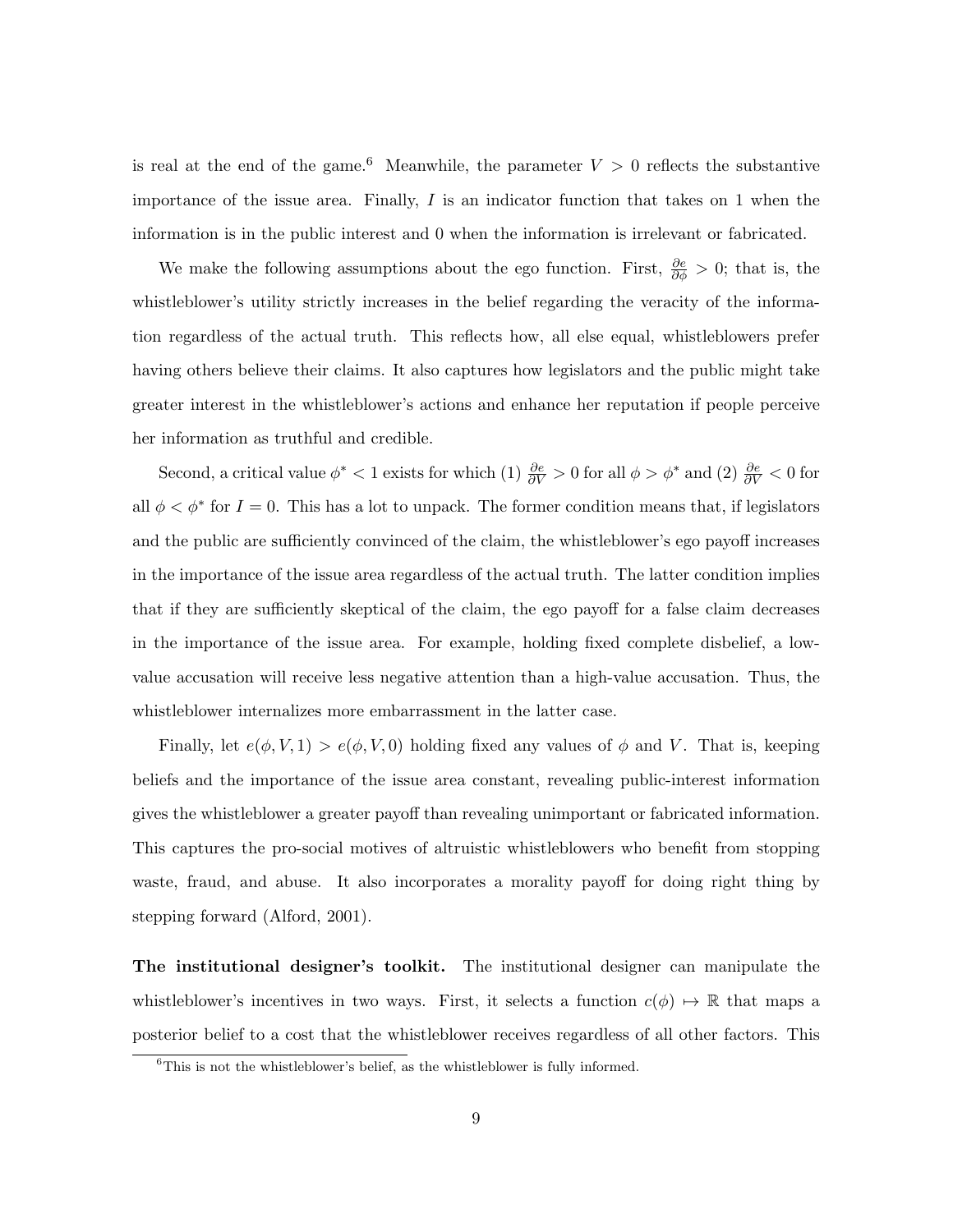represents the hardship that legislation imposes on whistleblowers. Greater protections for whistleblowers imply a lower c value. Because c is a function of  $\phi$ , it captures any financial incentives a whistleblower receives based on verified information; these manifest as "negative" costs. We restrict attention to functions where  $c'(\phi) \leq 0$ , meaning that punishments become weakly lighter as the belief that the information is genuine increases. Because the inequality is weak, it allows for incentives and punishments to stay constant in the belief. The designer could, for example, choose for trivial functions like  $c(\phi) = c$ .

The second tool the designer has is investigative transparency, a process that can verify the whistleblower's claim. Let  $t \geq 0$  represent the government's investigative transparency. Investigative transparency determines two parts of the incentive structure. First, let  $p_T(t) \mapsto [0, 1)$ be an exogenous function that maps a level of investigative transparency to the probability that Nature reveals the accusations are true following a genuine whistleblower coming forward. Similarly, define  $p_F(t) \mapsto [0, 1)$  as an exogenous function that maps a level of investigative transparency to the probability that Nature reveals the accusations are false following an insincere revelation.<sup>7</sup> Let  $p_T(0) = p_F(0) = 0$ , meaning that an institution with no investigative transparency implies no revelation. We also assume that  $\frac{dp_T}{dt}$ ,  $\frac{dp_F}{dt} \ge 0$ , so that transparency does not make the truth more opaque. The weak inequality allows us to investigate especially difficult issue areas where investigative transparency has no effect on verification.<sup>8</sup>

## The legislator's challenge. Putting everything together, the overall payoff for a genuine whistleblower coming forward is:<sup>9</sup>

<sup>&</sup>lt;sup>7</sup>Allowing  $p_T$  or  $p_F$  to equal 1 does not change our main results but adds to the number of separate cases we must analyze. This is because, if the designer chooses a t value to make one of the functions equal to 1 but not the other, the other is perfectly informative by implication. For example, suppose  $p_T = 1$ . Then the only way an investigation can fail to reveal the nature of the accusation is if the accusation was disingenuous. Because of that transparency, it is easier to build the desired incentive structure than in the cases we address.

<sup>&</sup>lt;sup>8</sup>To be clear, we allow the designer to legislate different levels of investigative transparency. Our point is that we explicitly assume setting weak transparency makes verification difficult.

<sup>&</sup>lt;sup>9</sup>The first term substitutes  $\phi = 1$  because of the player's type. Similarly, the first term in an insincere whistleblower's payoff substitutes  $\phi = 0$ .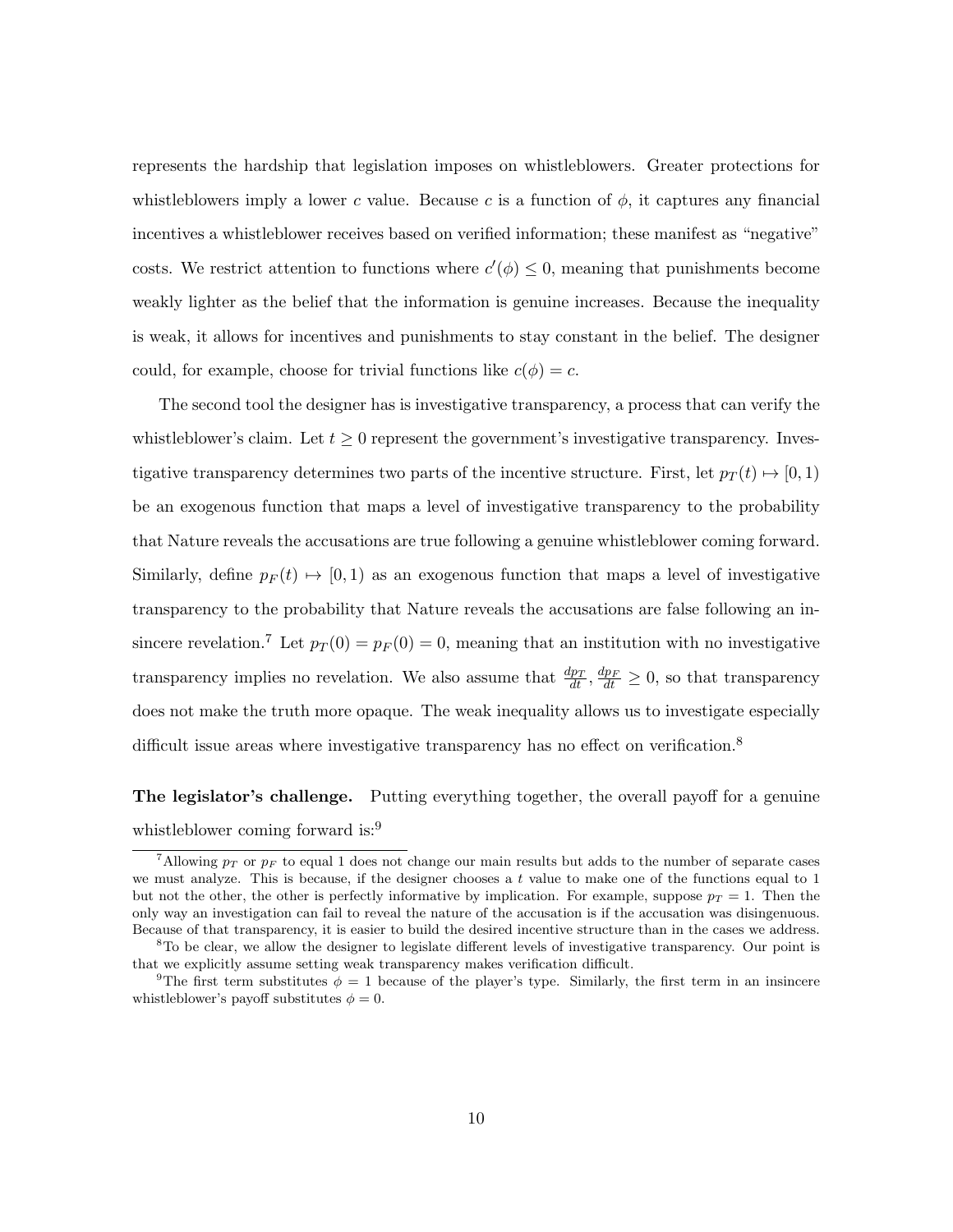Value: Honest Revelation  
\n
$$
p_T(t)
$$
  
\n $\overbrace{(e(1, V, 1) - c(1))}^{Value: Honest No Revelation}$   
\n $\overbrace{(e(4, V, 1) - c(4))}^{Value: Honest No Revelation}$   
\nPr. No Revelation

Meanwhile, the overall payoff for an insincere whistleblower coming forward is:

Value: Dishonest Revelation  
\n
$$
p_F(t)
$$
\n
$$
(e(0, V, 0) - c(0)) + (1 - p_F(t))
$$
\n
$$
Pr. Revelation
$$
\n
$$
Pr. No Revelation
$$

Finally, we standardize both types' payoffs for staying silent to 0.

We want to know the following. Suppose the government only has a prior belief  $q \in (0,1)$ that a violation has occurred. Can the government choose a disutility function  $c(\phi)$  and an investigative transparency t such that the genuine whistleblower wishes to come forward and the illegitimate whistleblower wishes not to? If so, what are the trade-offs associated with obtaining credible information and suppressing improper revelation?

### Can Laws Elicit Credible Whistleblowing?

On the existence of effective whistleblowing mechanisms, we begin with some good news:

**Proposition 1.** For all parameters, there exists a value of t and a function  $c(\phi)$  such that genuine whistleblowers reveal information and disingenuous whistleblowers do not.

Proposition 1 is encouraging. It implies that legislatures can, in principle, write a set of laws to guarantee that whistleblowers who observe wrongdoing will come forward and report abuse and that no one will come forward with a false claim. If the legislature passes these wellcalibrated laws, members of civil society can be confident that any whistleblower allegation they observe is genuine.

Demonstrating the claim requires checking the incentive compatibility constraints. First, consider the genuine whistleblower. She is willing to come forward if:

$$
p_T(t)(e(1, V, 1) - c(1)) + (1 - p_T(t))(e(\phi, V, 1) - c(\phi)) \ge 0
$$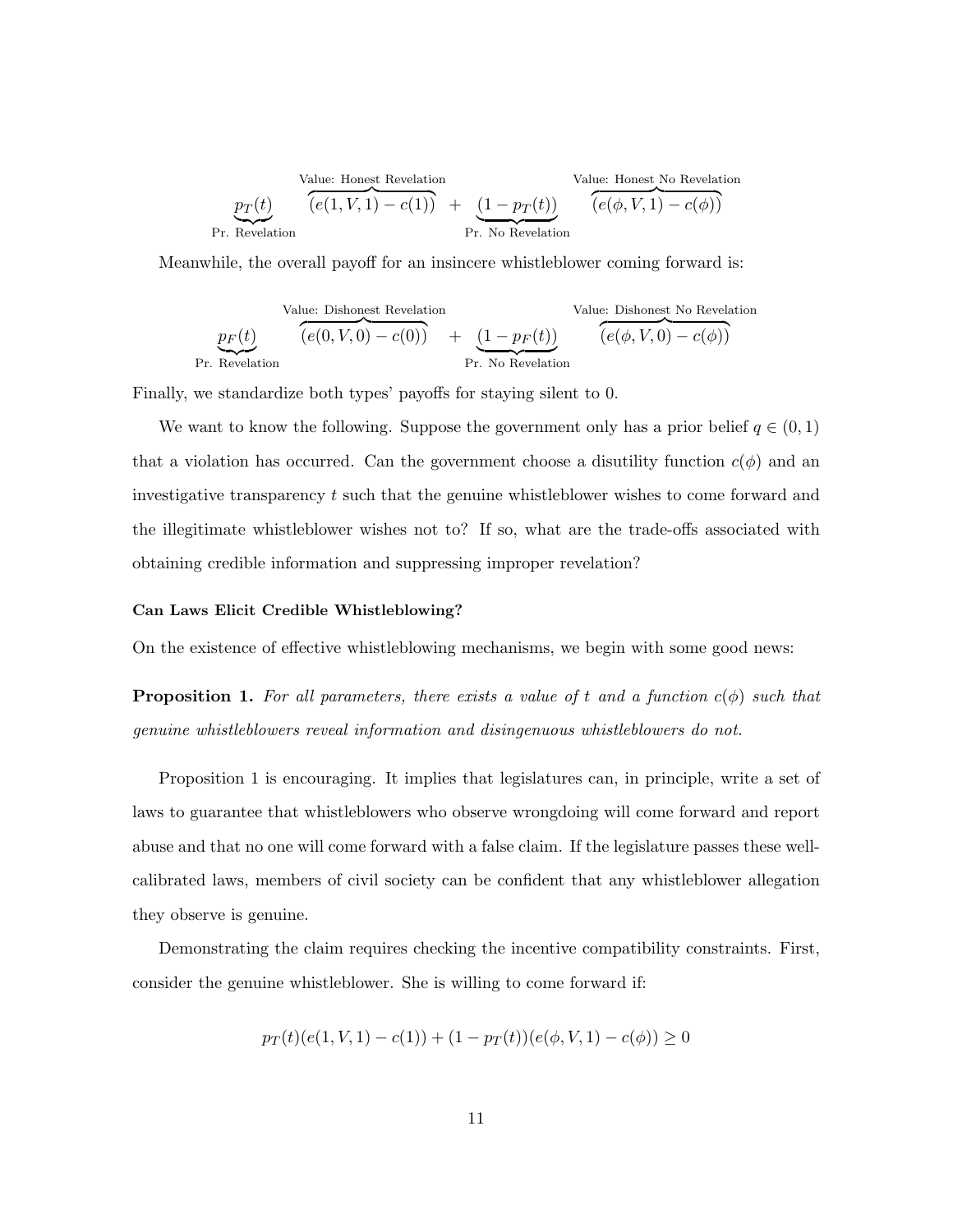If the types separate as desired, the observer can perfectly update their information regardless of Nature's revelation. This is because, for these separating strategies, only genuine whistleblowers come forward. Thus, even if Nature does not verify the accuracy of the claim, the whistleblower must have genuine public-interest information because the disingenuous whistleblower remains silent. This implies that  $\phi = 1$ . Making that substitution generates:

$$
p_T(t)(e(1, V, 1) - c(1)) + (1 - p_T(t))(e(1, V, 1) - c(1)) \ge 0
$$
  

$$
c(1) \le e(1, V, 1)
$$
 (1)

Now consider the disingenuous whistleblower. Keeping her silent requires:

$$
p_F(t)(e(0, V, 0) - c(0)) + (1 - p_F(t))(e(\phi, V, 0) - c(\phi)) \le 0
$$

We can again rewrite the second term. In a separating equilibrium, if the whistleblower without real information were to deviate, she would be fully believed. Substituting  $\phi = 1$ once more yields:

$$
p_F(t)(e(0, V, 0) - c(0)) + (1 - p_F(t))(e(1, V, 0) - c(1)) \le 0
$$
\n<sup>(2)</sup>

If disingenuous information is always revealed such that  $p_F(t) = 1$ , this reduces to:

$$
e(0, V, 0) \le c(0) \tag{3}
$$

Otherwise, the less verifiable cases require that:

$$
c(1) \ge \frac{p_F(t)(e(0, V, 0) - c(0))}{1 - p_F(t)} + e(1, V, 0)
$$
\n<sup>(4)</sup>

To obtain the desired goal, the designer simply needs to choose values for  $t, c(0)$ , and  $c(1)$ that simultaneously satisfy Lines 1 and  $3/4$ .<sup>10</sup>

Given so much control over the situation, it might not be surprising that the designer can elicit separation under some circumstances. For example, suppose that investigative transparency was very effective, such that the government could choose a t value that set

<sup>&</sup>lt;sup>10</sup>Thus, the disincentive function  $c(\phi)$  necessary to obtain separation boils down to picking just two values:  $c(0)$  and  $c(1)$ .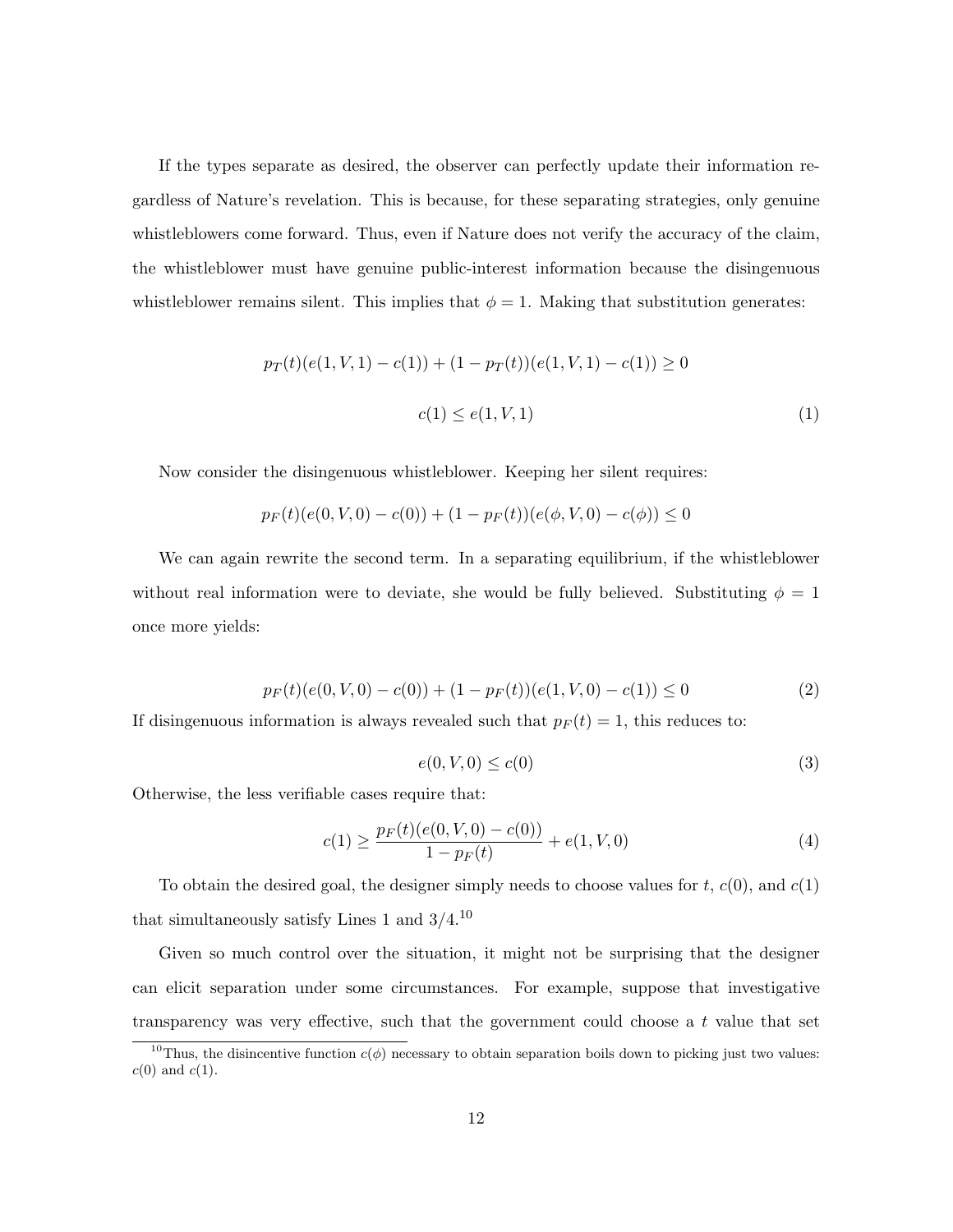$p_F(t) = 1$ . Then it is easy to elicit the desired response. There could be no disutility associated with genuine information, and the disutility for disingenuous information just needs to be larger than the value for coming forward.

However, Proposition 1 states that the claim holds for all parameters. This includes circumstances that seem stacked against genuine revelation. For example, suppose that  $p_F(t) = 0$ for all  $t$ —that is, no matter the reforms to investigative transparency, no amount of verification is possible. Then we can rewrite Line 4 as:

$$
c(1) \ge e(1, V, 0) \tag{5}
$$

Stringing together Lines 1 and 5, we can still obtain the desired outcome by choosing a  $c(1)$  such that:

$$
c(1) \in [e(1, V, 0), e(1, V, 1)] \tag{6}
$$

For an institutional designer to have the capability to choose such a  $c(1)$ , the lower bound must fall below the upper bound. Thus, a mechanism designer can induce separation for all  $p_F(t)$  if  $e(0, V, 0) \le e(1, V, 1)$  and  $e(1, V, 0) \le e(1, V, 1)$ . The latter is true by the earlier assumption that whistleblowers earn a greater benefit from revealing a genuine infraction than by making a disingenuous claim, all else equal. The former is true because  $e(0, V, 0) < e(1, V, 0)$ due to the assumption that the whistleblower's utility strictly increases in the belief that the information is true. As such, values for  $c(1)$  exist that fulfill the requirements.

To provide better context, the designer's goal is to make the disutility large enough to confer credibility while not making it so large to dissuade genuine whistleblowers. Where the designer must place  $c(1)$  depends on the characteristics of the function e. For example, if an individual's zealotry shifts both  $e(0, V, 0)$  and  $e(1, V, 0)$  higher, the designer may have to raise  $c(1)$  accordingly. But the primitives of the model guarantee such a  $c(1)$  value will still exist.

One might wonder what happens if multiple government entities had different beliefs about a whistleblower's credibility before the whistleblower came forward. In fact, they would not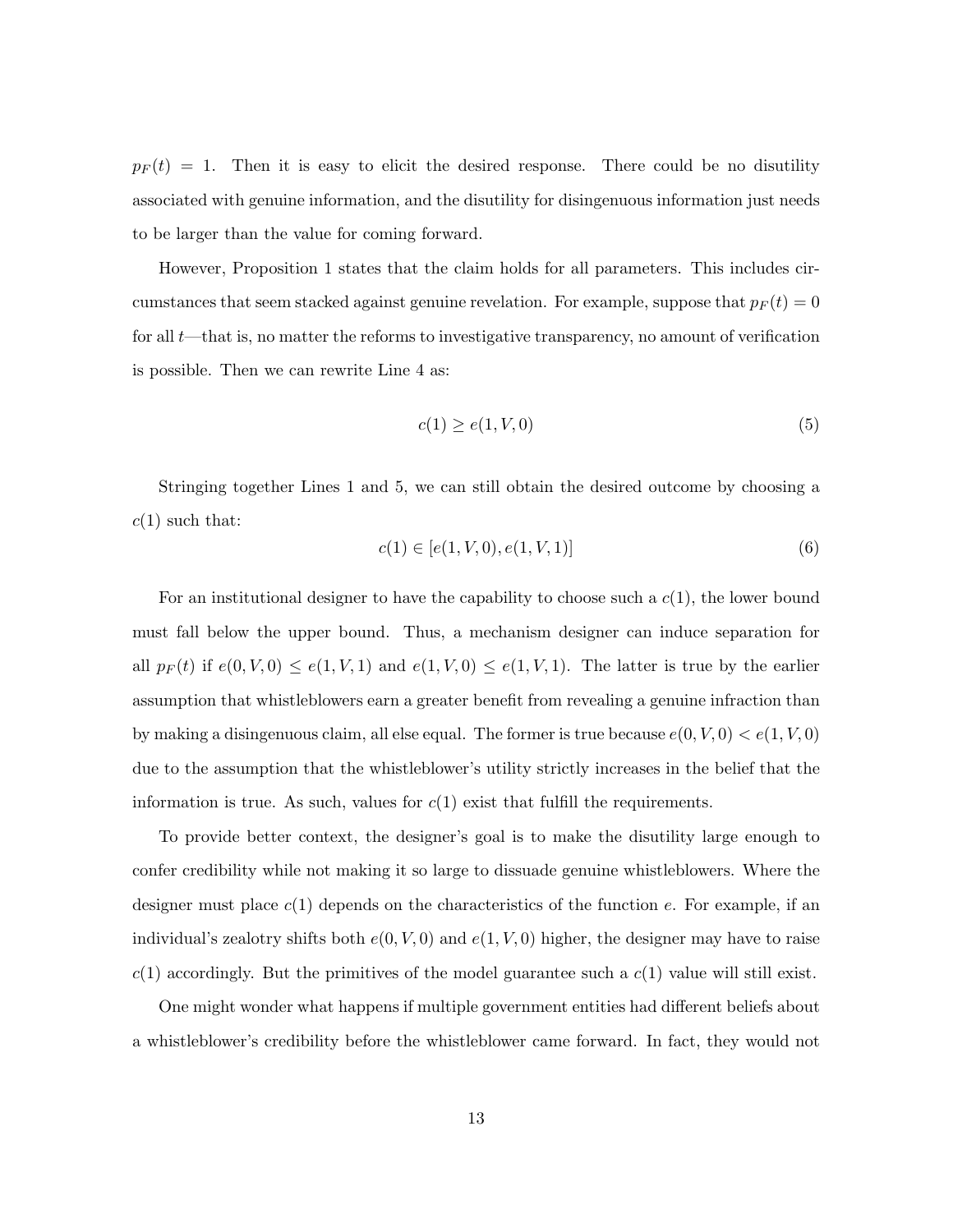vary in how they interpret the allegation. Indeed, as the derivation of the conditions showed, the prior belief does not change the construction of t or  $c(\phi)$ .

The key here is that the designer wants to induce separation. Suppose the designer chooses values of t,  $c(0)$ , and  $c(1)$  that satisfy Lines 1 and 3/4. Under the corresponding separating equilibrium, an observer anticipates that the honest type reveals and the disingenuous type does not. The observer's *ex ante* belief does not play into this inference. Indeed, a disingenuous type could make an accusation and would be taken at her word. However, the design of  $t$ ,  $c(0)$ , and  $c(1)$  is such that lying in this manner is not in the disingenuous type's best interest. As a result, regardless of one's initial belief, the separating mechanism works.<sup>11</sup>

## Trade-offs

Proposition 1 shows that legislatures do not need external investigations of whistleblower claims to ensure only honest whistleblowers come forward. This is good news for national security legislators who are, as we argued above in our substantive discussion, generally unwilling to force the executive to reveal national secrets to defend herself against allegations. But Proposition 1 does not explain how certain laws work together or against one another to achieve the desired goal. We now examine how the institution must adjust costs and benefits in a world where verification is difficult:

**Proposition 2.** Suppose that greater investigative transparency reveals more disingenuous information (i.e.,  $\frac{dp_F}{dt} > 0$ ) and the mechanism designer lowers investigative transparency levels. Then it must weakly increase the disincentives (i.e.,  $c(0)$  or  $c(1)$ ) to maintain the disingenuous type's compliance.

Proposition 2 reveals a nefarious trade-off on how legislatures must treat whistleblowers to obtain credible claims in a world where they are unwilling to investigate claims ex-post: they must raise the costs whistleblowers incur for coming forward with an allegation.

<sup>&</sup>lt;sup>11</sup>One way that disparate beliefs would begin to matter is if some portion of the audience were "conspiracy" theorists" that believe any accusation is true regardless of any rational updating process. This would alter the  $\phi$  input of the  $e(\phi, V, I)$  function. Accordingly, the condition from Line 3/4 fluctuates based on the prevalence of those conspiracy theorists.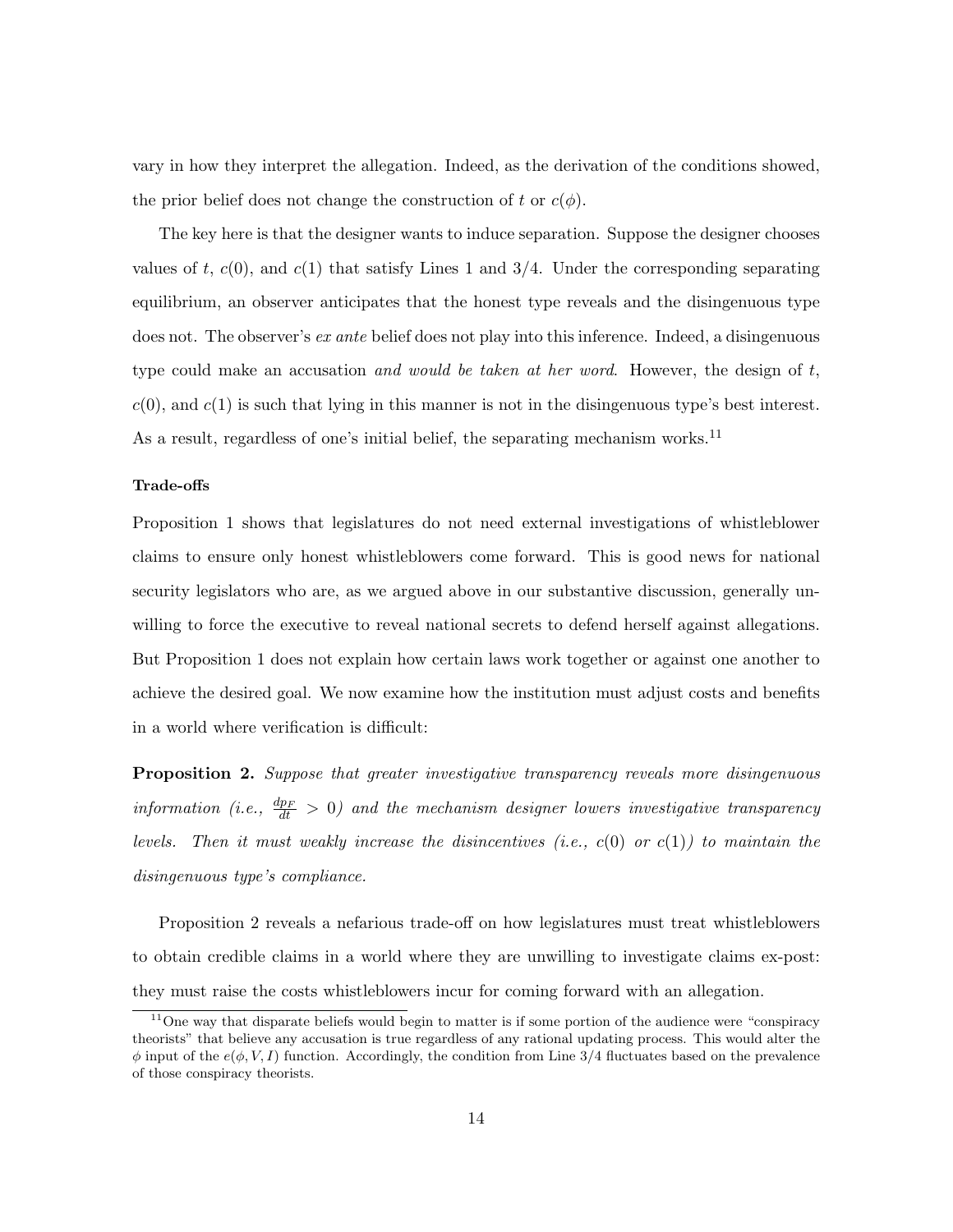We can observe this by examining Line 2. The derivative of the function with respect to  $t$ is  $\left(\frac{dp_F}{dt}\right)(e(0, V, 0)) - c(0) - (e(1, V, 0) - c(1)))$ . Because  $e(0, V, 0) < e(1, V, 0)$  and  $c(1) \leq c(0)$ , the function decreases in  $t$ . The previous subsection showed that a range of values permits separation. Thus, one of two things is true about decreasing investigative transparency. If the decrease is marginal and the disingenuous type's condition was not binding, then separation still works without any further changes. But if the increase is sizable or the condition was binding, then the designer must do something to compensate. The two levers it has at its disposal are altering the disincentives  $c(0)$  and  $c(1)$ . Both decrease the disingenuous type's utility and thus work to offset the problem. Note further that if there were some limits to punishment and the designer insists on low investigative transparency,  $c(1)$  must remain high. This is because  $c(0)$  only has so much effect when Nature rarely reveals the disingenuous claim.<sup>12</sup> Perversely, keeping disincentives for genuine whistleblowers high keeps disingenuous whistleblowers in line.

Unfortunately, this trade-off is amplified in highly salient political issues such as national security. Our model operationalizes the value of that issue area with  $V$ . We observe that the designer must be careful with low investigative transparency and high stakes:

Proposition 3. Suppose the mechanism designer wishes to implement sufficiently low investigative transparency. Then as the saliency of the issue area increases, the mechanism designer must weakly increase the disincentives (i.e.,  $c(0)$  or  $c(1)$ ) to maintain the disingenuous type's compliance.

Again, the proof for this comes from examining Line 2. The derivative of the function with respect to V is  $p_F(t) \left(\frac{\partial}{\partial V}e(0, V, 0)\right) + (1 - p_F(t)) \left(\frac{\partial}{\partial V}e(1, V, 0)\right)$ . The former partial derivative is negative—when no one believes the whistleblower, increasing the saliency of the issue area causes more embarrassment. The latter partial derivative is positive—when everyone believes the whistleblower, increasing the saliency of the issue area bestows greater pride. The derivative of the function is a convex combination of the two, determined by  $t$ . Thus,

<sup>&</sup>lt;sup>12</sup>In fact, selecting a t such that  $p_F(t) = 0$  requires  $c(1)$  to increase.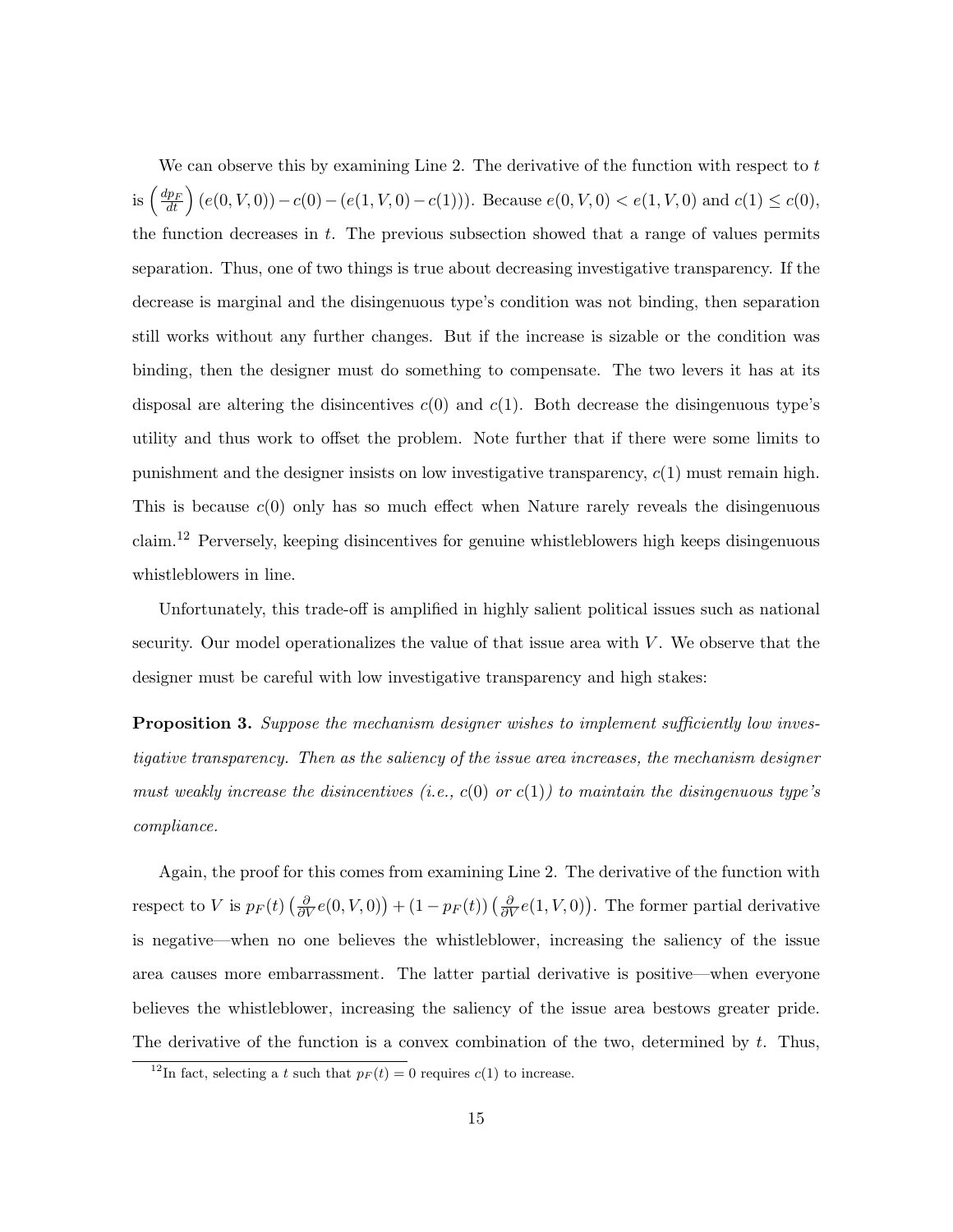sufficiently low investigative transparency suppresses  $p_F$ , thereby making the total derivative positive. If the change is large enough, Line 2 no longer holds, and so the disingenuous type fails to comply. The designer must do something to compensate, and increasing the disutility for coming forward serves that purpose.

However, note that Proposition 3 indicates that this logic does not apply globally. Although sufficiently low values of  $p_F$  guarantee the above incentives, it is possible the institutional designer can *reduce* disincentives as the issue area becomes more important if  $p_F$  is high. Imagine that  $e(0, V, 0)$  is negative. That is, the whistleblower suffers embarrassment when others know she is disingenuous. Increasing the value of the issue area exacerbates that embarrassment. Given that, suppose investigative transparency is high and will therefore often reveal disingenuous accusations. The extra embarrassment for making a claim overrides the additional praise she could earn through deception. Consequently, the institutional designer could reduce  $c(0)$  or  $c(1)$  under these circumstances and still induce honest revelations.

#### Limits

Before continuing, it is worth noting the limits on the generality of Proposition 1's claims. We highlight three key components that drive the results:

Information. As constructed, the model assumes that the designer knows the whistleblower's preferences and can therefore perfectly calibrate the costs. In practice, whistleblowers vary in their personal incentives. One might wonder if the designer can still create a mechanism that separates honest and disingenuous whistleblowers.

In fact, because Line 6 holds for a range of values, this result is robust to that type of uncertainty, provided it is not too severe. For example, suppose that the whistleblower's payoff for coming forward has a stochastic shock of  $\epsilon \in \left[-\frac{\hat{\epsilon}}{2}\right]$  $\frac{\hat{\epsilon}}{2}, \frac{\hat{\epsilon}}{2}$  $\frac{e}{2}$  that only the whistleblower observes. This might represent an individual's "zealotry" for coming forward on the subject regardless of how others will interpret it. Obtaining the incentive compatibility requirements becomes harder because the mechanism must still induce the most negatively shocked gen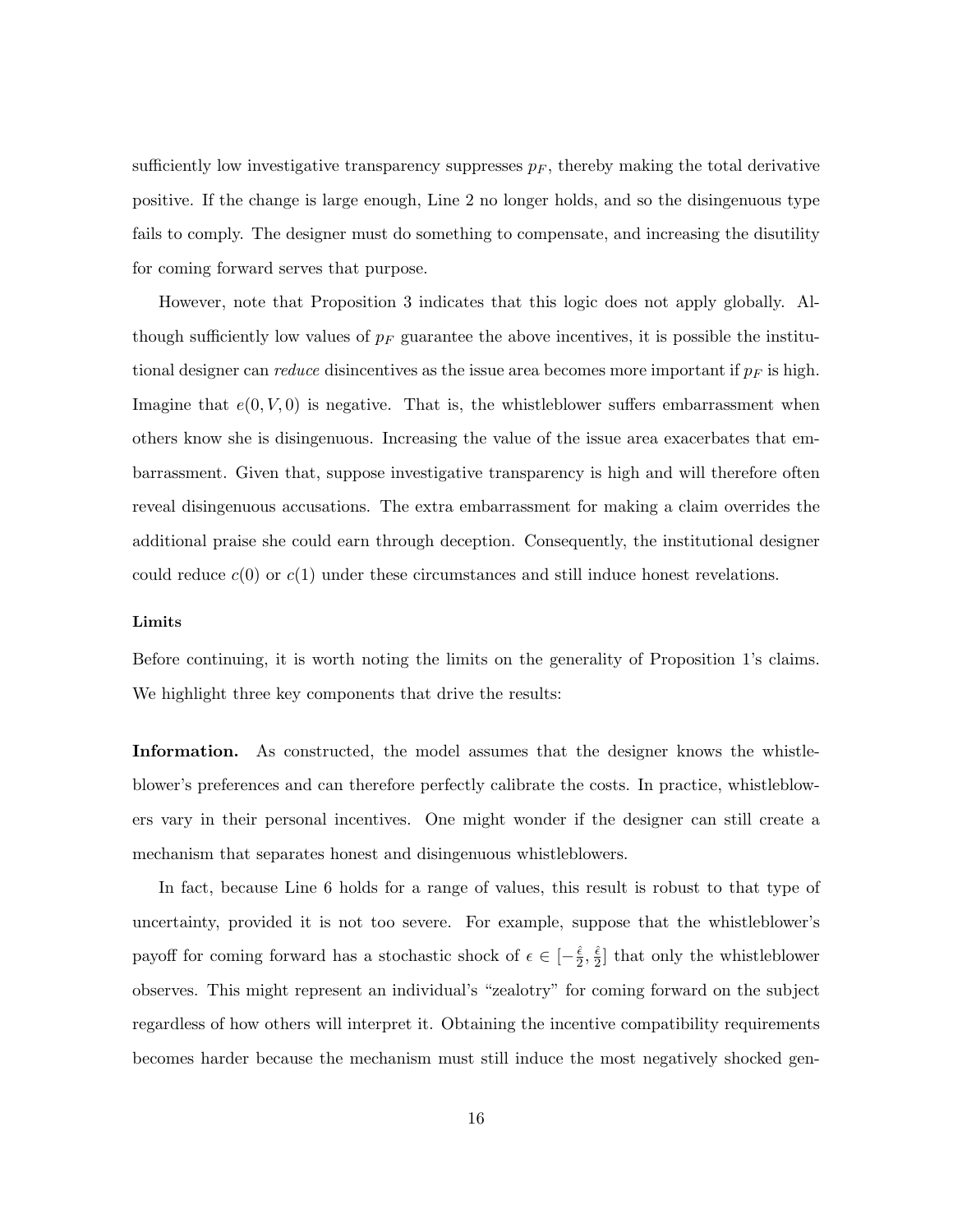uine whistleblower to come forward while keeping the most positively shocked disingenuous whistleblower silent. Reworking Lines 1 and 5 accordingly, the equivalent to Line 6 is now  $c(1) \in [e(1, V, 0) + \frac{\hat{\epsilon}}{2}, e(1, V, 1) - \frac{\hat{\epsilon}}{2}]$  $\frac{\hat{\epsilon}}{2}$ . Thus, values of  $c(1)$  still exist if  $\hat{\epsilon}$  is less than the difference between  $e(1, V, 1)$  and  $e(1, V, 0)$ . In other words, the government can still resolve the problem as long as the unobserved shock to the whistleblower's payoff is not too large.<sup>13</sup> Moreover, this is easier to fulfill as V increases if one assumes that, as the issue area becomes more important in an environment where everyone believes all claims, a genuine whistleblower's benefit increases at a faster rate than a disingenuous whistleblower's. This is intuitive—both share the same direct ego benefit, but the genuine whistleblower also causes real policy change.

Tailoring. When designing the institution, the model looks at a snapshot of two types of the same individual, one with genuine information and one with disingenuous information, and then builds an incentive structure around those potential types' preferences. This type of tailoring is important. Suppose, for example, an institutional designer created a single law that created a punishment schedule that took only a posterior belief and a value of the issue area as its inputs. Such a design may elicit separation for some types of whistleblowers but not others. Imagine that the cost set was substantial jail time, and consider the case of an individual without familial commitments. Then a genuine type might be willing to come forward while a disingenuous type might be deterred. In contrast, consider a case of an individual with familial commitments. Substantial jail time would likely deter both types.

Tailored punishments solve this problem. The designer ought to consider not just posterior beliefs and values of the issue area when selecting costs. Indeed, the critical element is to consider how a whistleblower incorporates those factors into her utility function and then output the appropriate punishment levels. More formally,  $\phi$  and V are not what the designer inputs into the institutional rules. Instead, it is  $e(\phi, V, 0)$  and  $e(\phi, V, 1)$ . Absent that,

 $13$ If it is too large, then we would have an impossibility result. The government would then choose whether to design an institution that only elicits genuine information but does not guarantee that all whistleblowers with genuine information come forward, or an institution that elicits all whistleblowers with genuine information to come forward but also mixes in some with disingenuous information.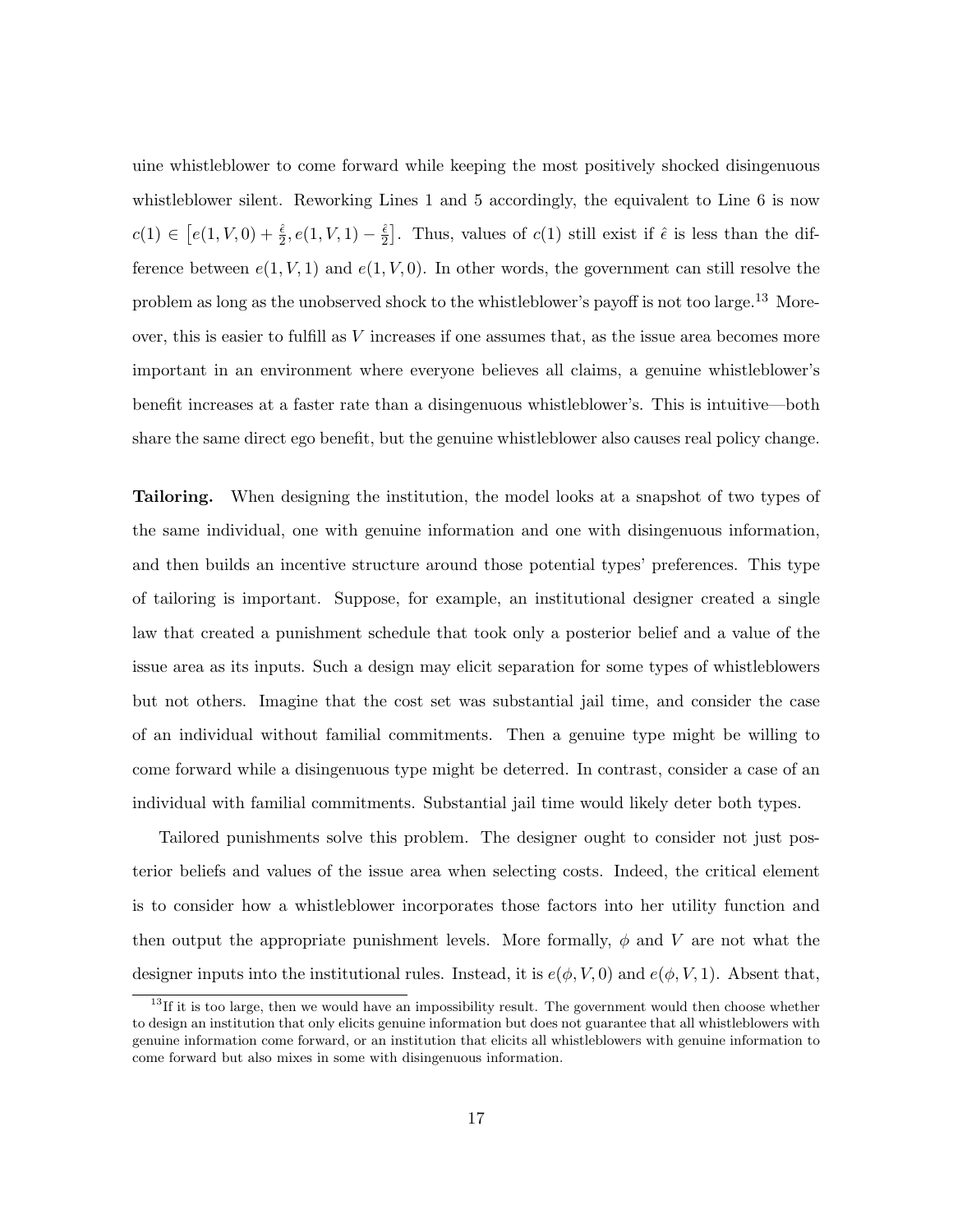separation requires that a particular individual just so happens to fall within the designed constraints.

**Flexibility.** In the model, the designer has control over the disutility function.<sup>14</sup> In practice, government entities may face legal or practical problems that restrict their choices. If such limits prevent the designer from choosing a  $c(1)$  that satisfies Line 6, then Proposition 1 fails. But even if just one of the permissible values fits that constraint, the result still holds.

Substantively, two problems can arise here, both related to needing to make  $c(1)$  at least  $e(1, V, 0)$ . First, constitutional limitations on punishments may may restrict the designer's choice domain. For example, if the death penalty is necessary to offset the incentive to expose misleading information, constitutional provisions may prohibit implementing such laws. A second, more layered problem arises with how the broader public may react to a punishment. If giving a larger punishment itself confers a counter-response from the public, then raising the actual disutility may not be possible. For example, even if the death penalty were legal, using it may martyr the whistleblower, which itself creates an incentive to come forward.

A related problem arises from a behavioral perspective. Suppose some members of the public do not work through the separating logic that underlies the designer's decision. Then they may see a high cost as automatically conferring credibility. Accordingly, the designer's ability to raise the disutility to the necessary level may not be possible.

## Evidence from the United States

We validate our theory using qualitative evidence from whistleblower reform efforts and behavior in the United States. While many modern democracies have whistleblower laws that exempt national security professionals (Boot, 2018, 71-72), the U.S., which has the largest national security apparatus of any modern democracy, is an important case.<sup>15</sup> In this vein, much of the legal and policy writing on whistleblowers focus on it (Mistry and Gurman, 2020).

 $14$ The only restriction we placed was that the disutility weakly decreases in the belief.

<sup>15</sup>For a sample of national security secrecy laws in democracies, see Colaresi (2014, 67–68). For a discussion of whistleblowing in the European context, see Bocchiola, Ceva and Vinciguerra (2020).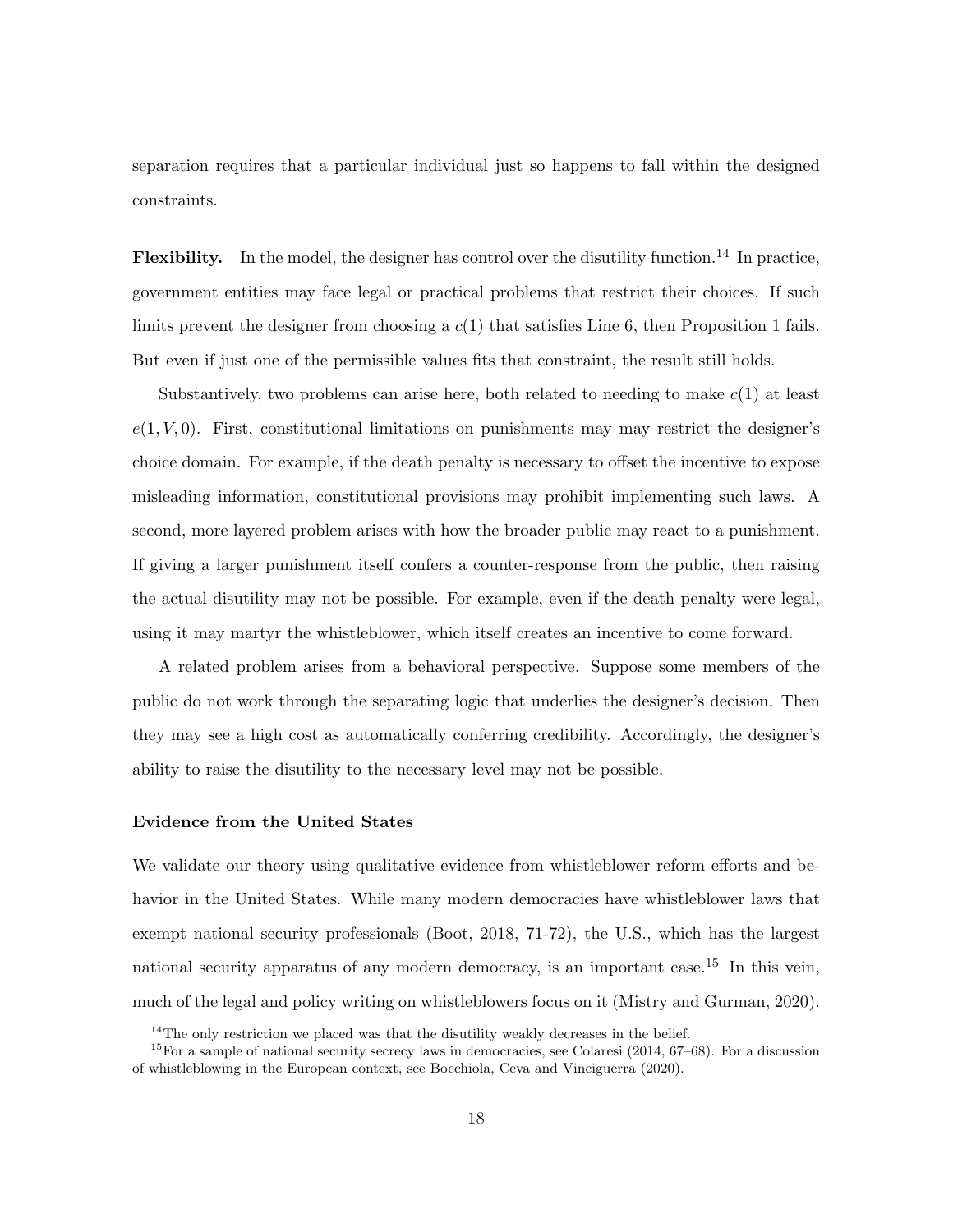In what follows, we report evidence on our two main actors. First, we analyze debates in the United States surrounding whistleblower legislation over the last 40 years. We start with the establishment of the first real whistleblower protection laws from 1978 which explicitly exempted national security professionals and then investigate the repeated, and largely failed, reform efforts to extend robust protections to them in the ensuing years. Second, we analyze in detail the case of Thomas Drake—a whistleblower from the National Security Agency (NSA)—using a semi-structured, in-person interview.

### Predictions About the Designer

Our model describes an inescapable trade-off between laws requiring an open investigation into whistleblower allegations, and how whistleblowers must be punished just for coming forward under the assumption that Congress wants to elicit allegations they can rely on. This leads to three predictions about how Congress should debate whistleblower reform in the national security sector. First, we should not observe laws that reward whistleblowers for coming forward and also conceal investigations into their claims. In sectors where Congress rewards whistleblowers, they should also set procedures for thorough investigation of allegations.

Second, when calls for more protections for national security whistleblowers arise, the debate should focus on the trade-off we identify. If we are right, Congress will recognize that there is a risk of dishonest whistleblowers if allegations cannot be rigorously vetted. However, credible, external investigations require the executive to lay bare sensitive information to vindicate themselves. Those who lobby against reform should emphasize that this trade-off cannot be broken. They should also argue that any system that required the executive to expose state secrets during an investigation would not be worth any benefit that could come from oversight. Critically, these arguments will emphasize the consequences of investigating whistleblower claims, and not emphasize the government's desire for total secrecy in national security. Those who lobby for reform should argue that the trade-off is not as severe as the government believes and that it is therefore possible to have credible investigations that do not jeopardize sensitive information. They should also argue that the oversight that is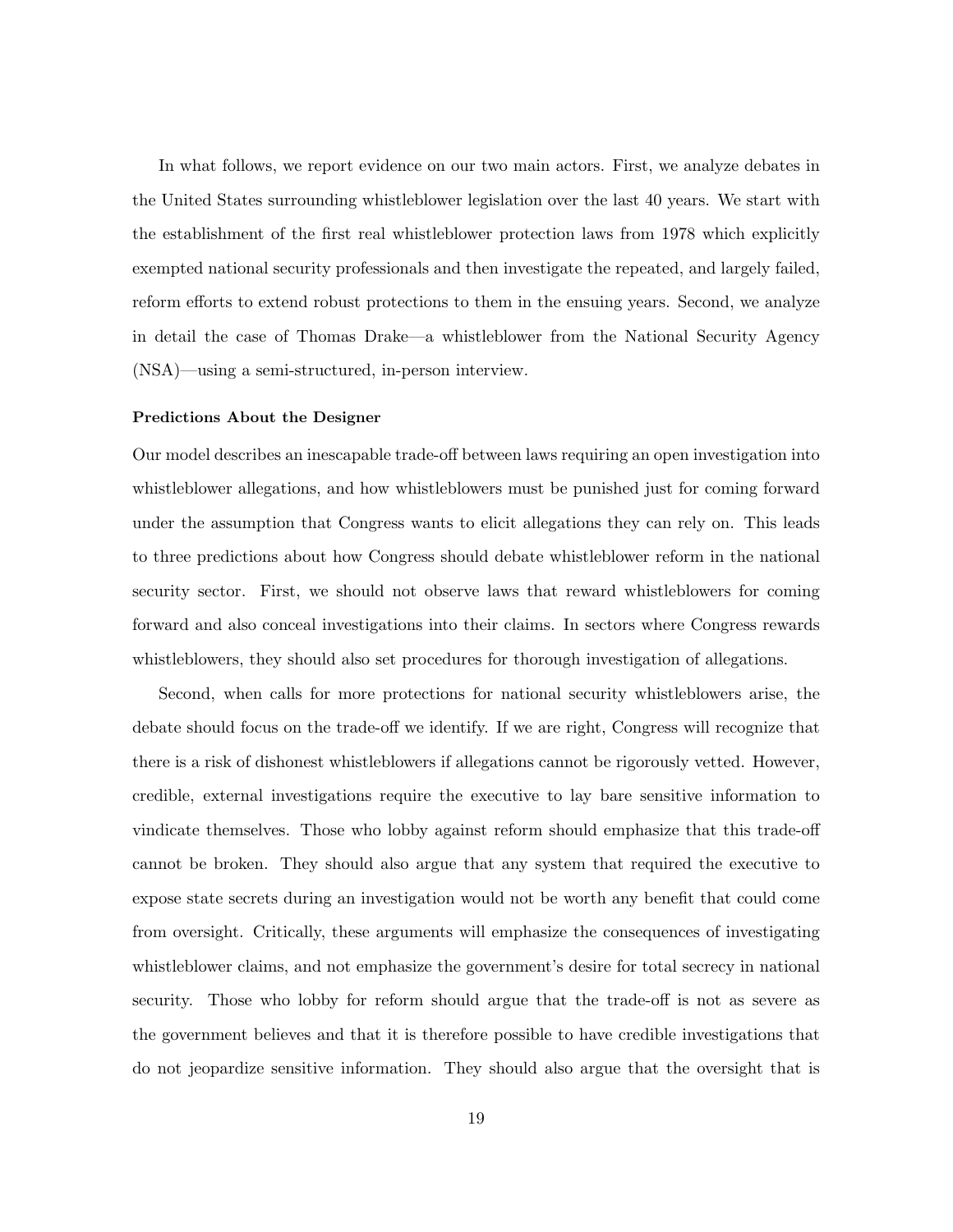produced outweighs any cost from disclosures during the investigation. These arguments will emphasize the consequences arising during investigations about whistleblower claims and not the public's inherent right to know about abuse or the absolute need to end it.

Of course, the laws that policymakers eventually implement depend on how they prioritize protecting whistleblowers versus opening up the investigative process. When policymakers find in favor of laws that punish national security whistleblowers, they should justify it based on their priority for keeping the investigative process secret.<sup>16</sup>

Finally, since policymakers want to stop waste, fraud, and abuse, they will try hard to protect whistleblowers who make allegations in their own agency. Policymakers will also try to force the executive to act on allegations and end abuse. The extent to which lawmakers can force the executive to self-police will determine the applicability of the trade-off we identify. If Congress can do this easily, our trade-off can be resolved without resorting to punishments. If Congress repeatedly tries and fails to develop safe internal channels for whistleblowers, the trade-off we identify is a persistent feature of national security legislation.

## The Designer: Whistleblower Reform in the United States

Congress has long believed that national security whistleblowers do the nation an important service at great personal risk. Senator Daniel Akaka made this clear when he introduced the Whistleblower Protection Enhancement Act (WPEA) to Congress in 2009. He noted that whistleblowers play a crucial role in "alerting Congress and the public to government wrongdoing and mismanagement, protecting our civil rights and civil liberties, helping to keep us safe, and rooting out waste, fraud, and abuse." Nevertheless, he pointed out that "[f]or too long, national security whistleblowers have not had secure avenues to disclose government waste, fraud, abuse, and mismanagement. Some undoubtedly have stayed quiet, while some have leaked classified information to the media. We must ensure that there are secure channels to bring problems in the Federal government to Congress's attention" (Akaka, 2009). The legislation that eventually passed did no such thing. Our theoretical model explains why.

 $16$ This is different from the intrinsic need to keep all national security behavior secret.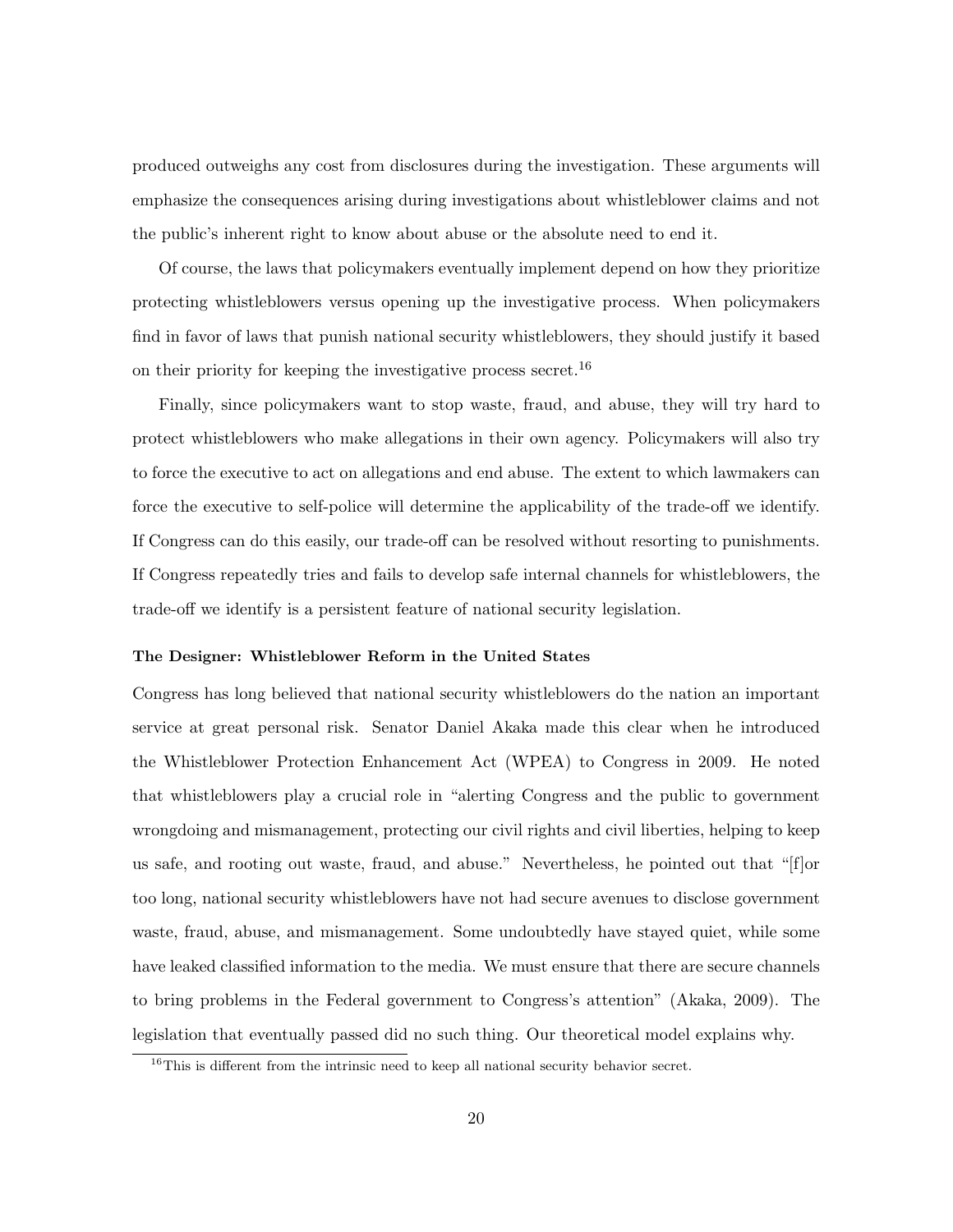It is useful to begin by analyzing the deliberations surrounding the Civil Service Reform Act of 1978. Both political parties at the time supported new protections for government employees who exposed waste, fraud, and abuse. Yet, some officials worried that these could encourage false or misleading allegations. Alan Campbell, the head of the U.S. Civil Service Commission, wrote a memo to Senator Abraham Ribincoff who had sponsored the legislation, warning: "Overbroad whistle-blower protection measures enhance existing incentives to use 'leaks' as a bureaucratic political weapon against policies or practices with which an employee simply disagrees. This prospect is a very serious concern and the sham whistle-blower tactic has already been used in at least one major instance" (Campbell, 1978, 7).

The challenge was how to craft legislation in such a way that whistleblowers who serve a legitimate oversight function would be protected without undermining the entire system by flooding it with false reports of wrongdoing. Campbell's description of the mechanics of the CSRA are illuminating: "The Administration believes that the gap in its original whistleblower protection proposal can be filled, without exacerbating the problems sketched above," such as the prospect of so-called sham whistleblowers. The solution, built into the legislation, was the creation of "an entity which has the independence and capability to investigate, apply remedies, and report to Congress and the public" thereby allaying these and other concerns (Campbell, 1978, 7). While the CSRA eventually passed overwhelmingly in the House and Senate, national security employees were explicitly excluded from it.

Consistent with our theory, the rationale for this was based on challenges in investigating these allegations rather than wholesale opposition to national security whistleblowers coming forward. As then-CIA Director Stansfield Turner put it in a speech at the National Press Club, "Many in the Intelligence Community have come to recognize the positive values for us in the oversight process. Ultimate accountability is essential to responsible action." But, he said, "I hope that you will recognize that when we balk, for instance, at disclosing all the secrets necessary to prosecute a case in court, we do not do so in an arbitrary manner" (Turner, 1978, 10). When the CSRA was being considered in 1978, a classified memo to Turner stated: "This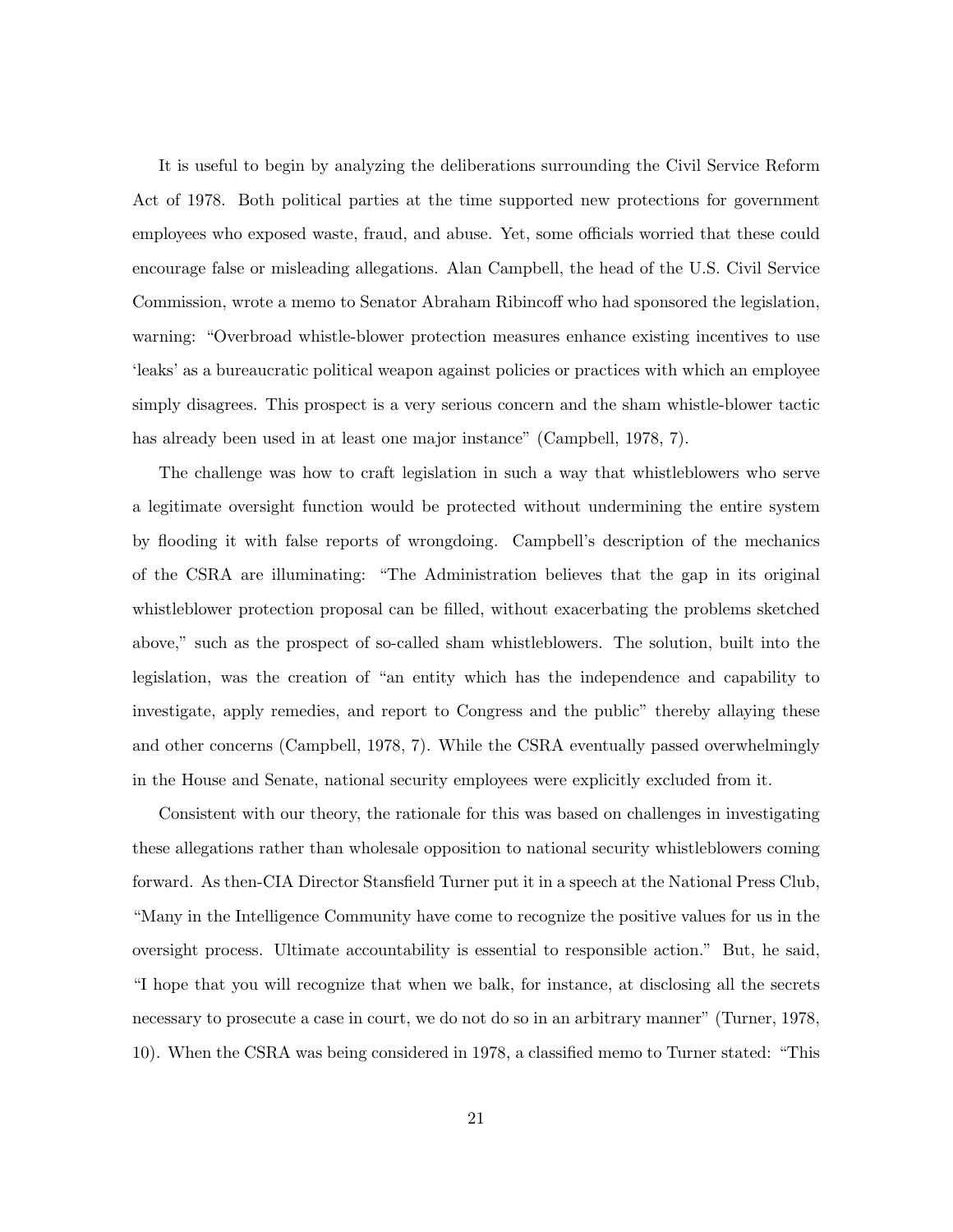legislation is unacceptable" in part "because it would ... provide inadequate and insufficient protection for intelligence sources and methods... and result in the judicial review of any intelligence information involved in Agency personnel actions" (Acting Legislative Counsel, 1978, 2). Deputy Director of the CIA Frank Carlucci similarly argued at the time that the intelligence community should be exempted from the Special Counsel of the newly-created Merit Systems Protection Board "because [they] would be given extraordinary powers to investigate allegations of reprisals against whistleblowers" (Carlucci, 1978, 2).

What these arguments boil down to is that the oversight mechanism Campbell described, which was necessary to prevent dishonest whistleblowers from exploiting the system for protections, would force the executive to share an enormous amount of evidence during investigations. Policymakers argued that the risk of exposing national security secrets in an open investigation was not worth the potential benefit. Congress could not design a different mechanism to verify national security whistleblowers' claims and, ultimately, exempted them.

Policymakers have repeatedly tried to extend protections to national security whistleblowers since 1978. One recent attempt was the WPEA which sought to enhance protections across the board. Congress remained aware of the perverse effects of protecting whistleblowers without independent vetting. Congressman Elijah Cummings stated: "One of the arguments that opponents of expanded whistleblower protection [make] is that [it] will give a forum to people who just want to complain about management, or worse, are vindictive against their employer and want to get even" (House Oversight and Government Reform Committee, 2009).<sup>17</sup>

During hearings on the WPEA in 2009, Congress brought in diverse stakeholders to better understand the issues involved. Deputy Assistant Attorney General Rajesh De represented the White House (Stanger, 2019, 117). As our theory predicts, De did not argue that the executive had a right to absolute secrecy in matters of national security. Rather, his argument centered on the implications of subjecting claims of reprisals by prospective whistleblowers

<sup>&</sup>lt;sup>17</sup>Members of the executive branch expressed similar concerns. When the initial version of the WPEA was introduced, for example, the White House held that "H.R. 985 would permit an employee to make an individualized determination — without further review and perhaps without all relevant information — to disclose classified information" (Executive Office of the President, 2007).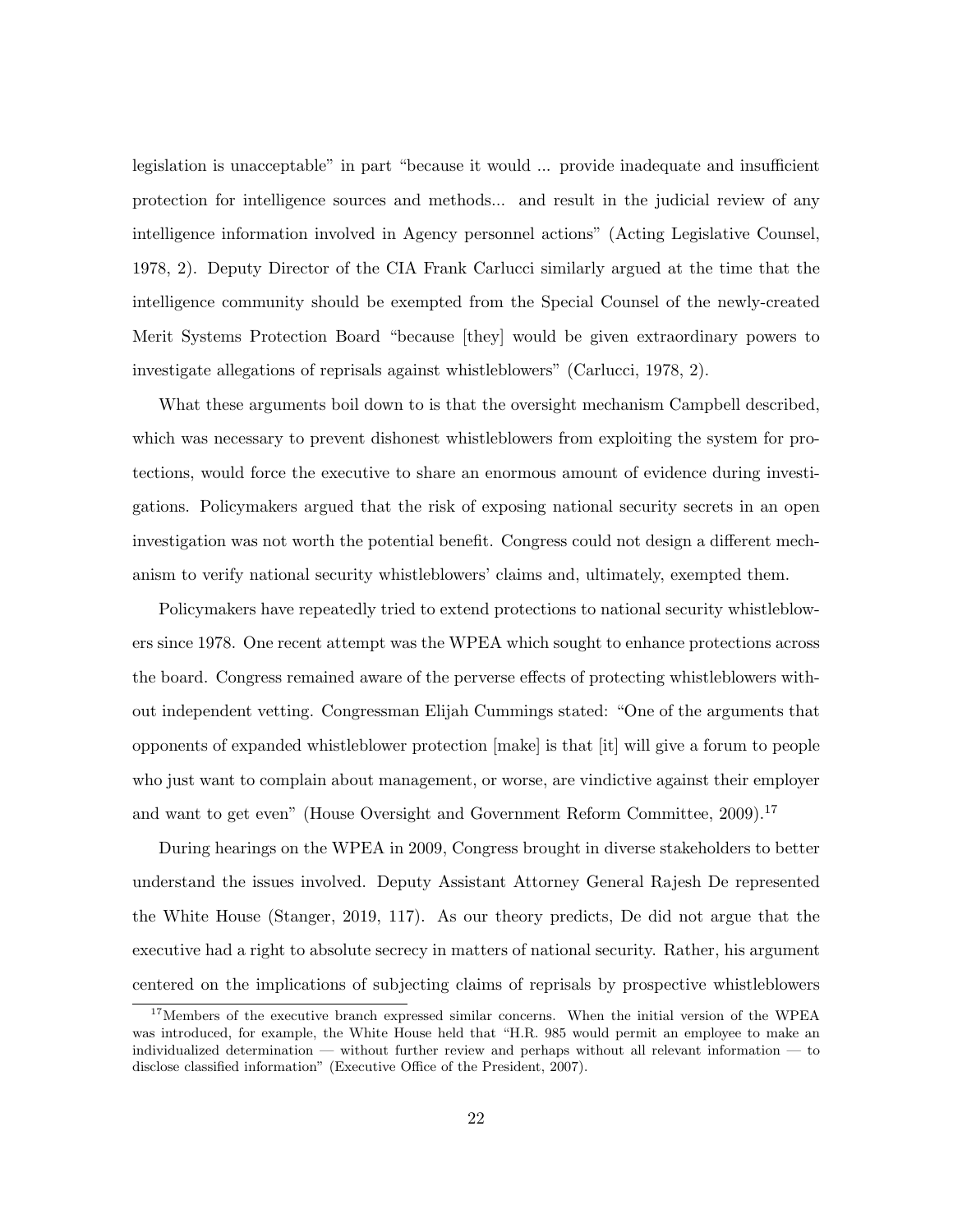to an external judicial process: "[W]ith respect to national security whistleblowers, we think district court review and jury trials is particularly inappropriate in that context given the sensitive nature of the information at issue and the potential for wide-ranging disclosure in district court" (Subcommittee on Oversight of Government Management, 2009).

De's remarks echoed the White House's position from two years earlier. A 2007 memo argued that any law providing for external investigations of whistleblowers' allegations of wrongdoing and any subsequent reprisals was unacceptable. Independent adjudication of such matters, they held, would grant entities outside the executive branch the ability to review an enormous amount of highly classified information and present it to the merit board or in court. This "essentially would require the agency to choose between protecting national security information in court or conceding lawsuits." Because the executive was unwilling to resolve such matters openly, it "would require that the matter at issue be resolved in favor of the plaintiff" since the government would necessarily have to invoke the state secrets privilege, denying themselves a meaningful defense (Executive Office of the President, 2007).

On the other side of the hearing over the WPEA in 2009 was Danielle Brian from the Project on Government Oversight. Brian made two arguments for enhanced protections, both of which support our expectations. First, she argued that the cost of closing off open investigations was larger than Congress realized. Brian reasoned that "[i]t is in the self-interest of the Congress, perhaps most importantly, to encourage those who are aware of wrongdoing to make their disclosures to Congress. Formal briefings from agency heads have their place, but they do not truly inform the Congress of the real goings on at an agency." Brian went on to argue that "[b]y not providing real protections for national security whistleblowers, we are actually driving them to the press and encouraging leaks of classified information. That is a lose-lose situation." In effect, she held that even if the trade-off we identify above exists, Congress should prioritize investigations given the high costs of closed-door investigations.

Moreover, Brian argued that legal innovations made it possible to conduct independent investigations that would remain secret. This extended to jury trials for national security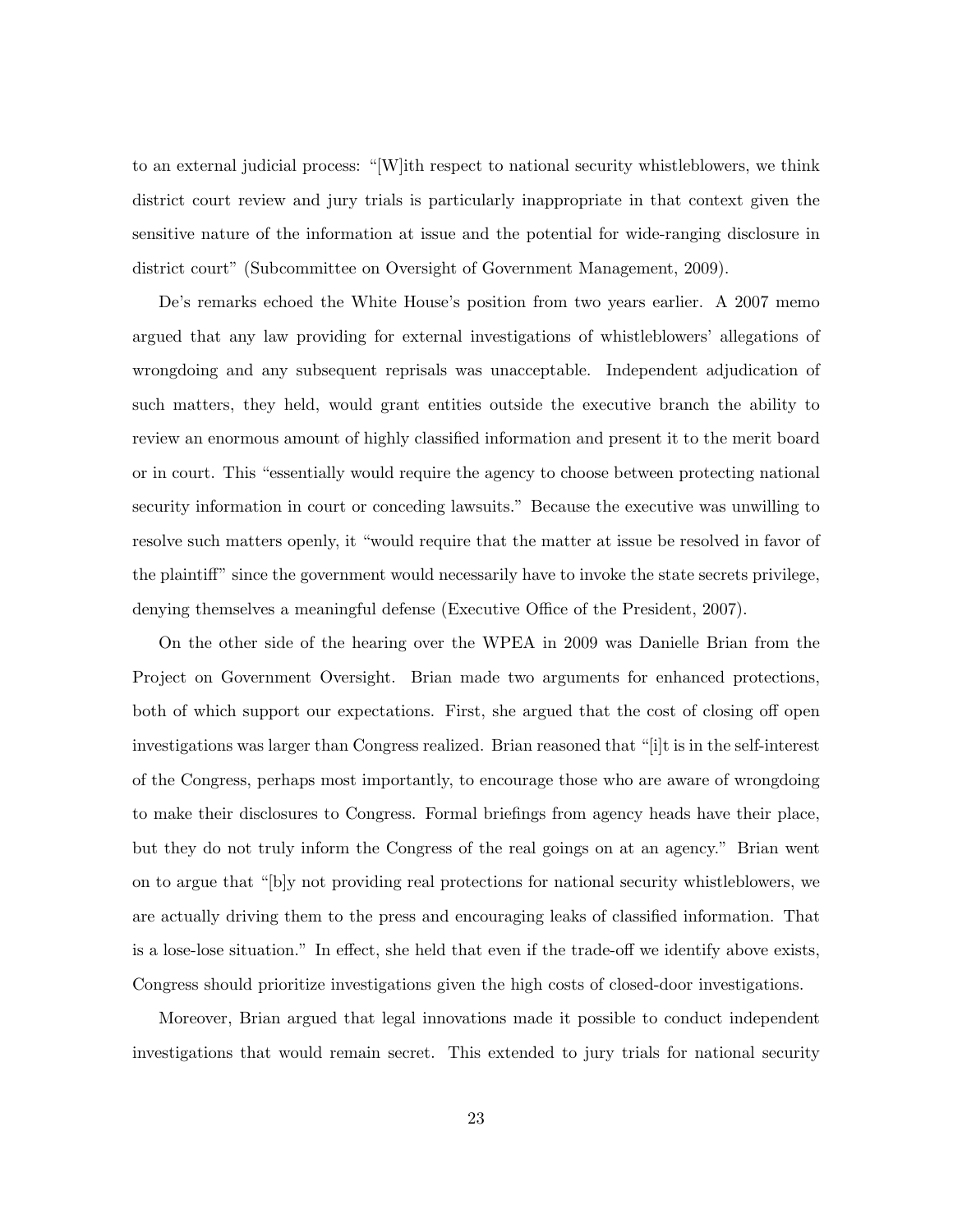whistleblowers: "[T]here should be no concerns about providing intelligence agency employees with full due process rights including jury trials given that the courts already have a long history of ... handling classified materials and knowing how to manage those problems" (Subcommittee on Oversight of Government Management, 2009). In this line of reasoning, Brian is essentially positing that it is possible to break the trade-off we identified.<sup>18</sup>

In the end, Congress sided with the White House. A report from the Committee on Homeland Security and Governmental Affairs in 2012, the year the WPEA officially became law, directly referenced De's earlier testimony. It noted that while "the Committee believes that the provisions on classified information contained in previous versions of the legislation are consistent with Congress's constitutional role, the Committee in the 111th Congress accommodated the Administration's concerns by adopting a compromise provision and the sponsors of the legislation in the 112th Congress included that compromise provision in [the WPEA]" (United States Senate, 2012). In short, national security was exempt from this legislation.

Before closing, it is worth noting that while Congress excluded most of the national security sector from the WPEA, they still wanted whistleblowers to play an oversight role. As part of the 2014 Intelligence Authorization Act, they built on the earlier Intelligence Community Whistleblower Protection Act of 1998 by codifying parts of PPD-19 which strengthened internal reporting mechanisms for those in the intelligence community who expose waste, fraud, and abuse. (DeVine, 2019). Analysts have noted the limitations of these provisions (Papandrea, 2014; Stanger, 2019). But the fact that Congress repeatedly tries and fails to meaningfully bolster self-policing highlights the reality that while they attempt to circumvent the trade-offs associated with external reporting (e.g. by enhancing internal reporting), they have so far been largely unsuccessful.

<sup>&</sup>lt;sup>18</sup>We do not think this is the case. But we reason that anyone that wanted to convince Congress to raise protections would try hard to convince Congress that they could keep state secrets secret in an open investigation.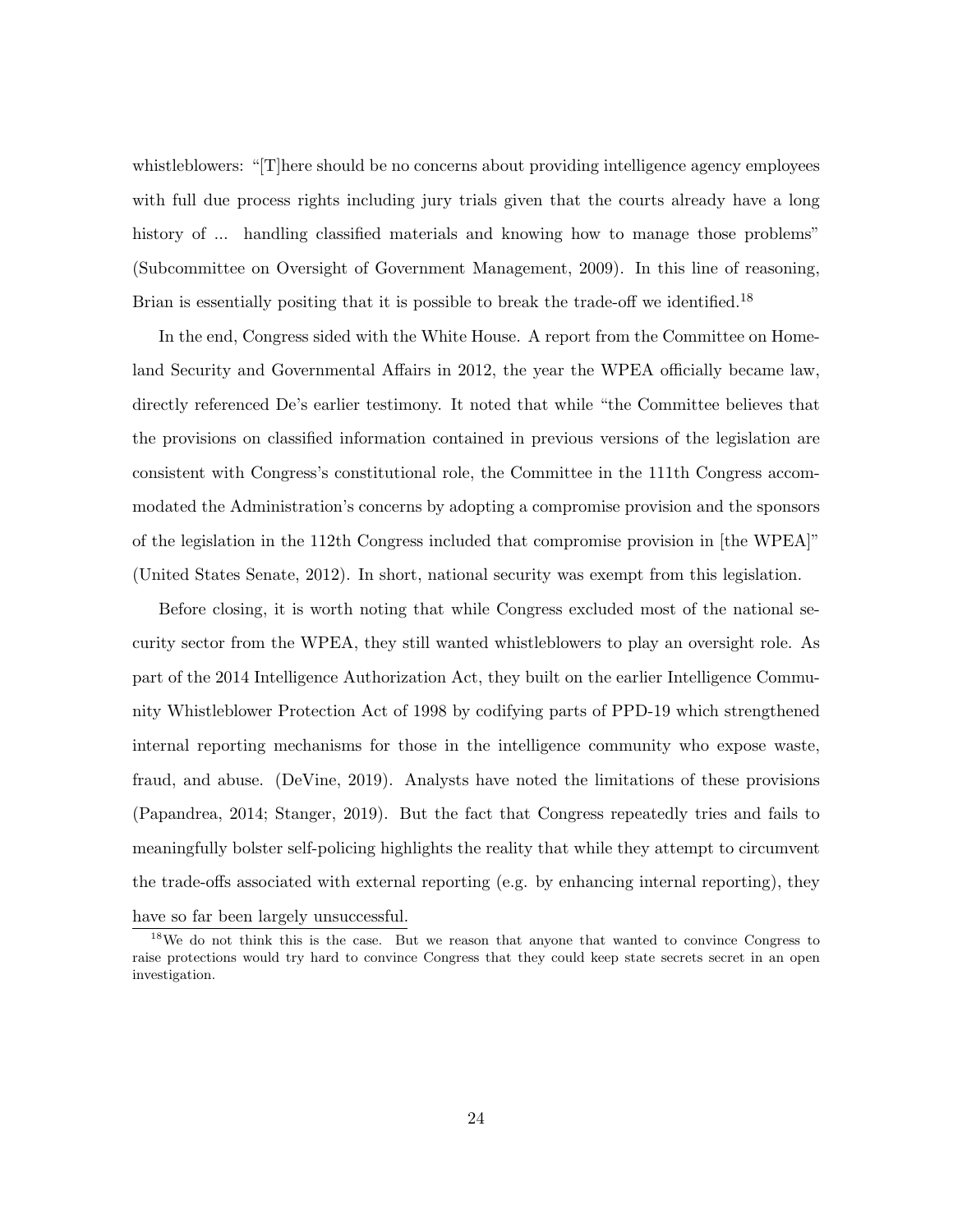## Predictions About the Whistleblower

Given these legislative conditions, we might expect that national security professionals never come forward publicly and abuses largely go unnoticed. After all, whistleblowers can report their concerns to the Inspector General's office in the agency that employs them at little to no cost. If they go public, they face jail time or worse. Nevertheless, many whistleblowers have come forward publicly and faced criminal charges from the government. Why?

One possibility is that the laws are not calibrated correctly. Another is that whistleblowers believe the public has an inherent right to know about waste, fraud, and abuse (Halperin and Hoffman, 1976). We suggest a more nuanced interaction. When the costs of making public accusations are high, disingenuous whistleblowers stay silent because they view the risk of prosecution as sufficiently large relative to the benefits of publicity. In contrast, genuine whistleblowers interested in stopping waste, fraud, and abuse are willing to endure those costs. Recognizing that those costs deter disingenuous whistleblowers, genuine whistleblowers can calculate that their accusations will be believed, which may further reinforce the decision to come forward.

The whistleblower's desire to effect change helps explain why we sometimes observe them going public rather than using internal channels. Of course, whistleblowers generally want to avoid costs where possible and so responsive internal channels are appealing. However, those responsible for the internal channels are appointed by the executive and therefore may have similar beliefs and legal interpretations on core national security questions as they do. In such cases, internal reports are unlikely to end abuse. Going public may be the only solution.

## The Whistleblower: The Case of Thomas Drake

We verify our mechanism by process tracing a single case in detail: Thomas Drake's whistleblowing at the NSA. Drake's decades of experience in the military and intelligence community meant that he was readily able to understand the consequences of his choices.

Previous research provides relevant background. In the 1990s, the NSA started to develop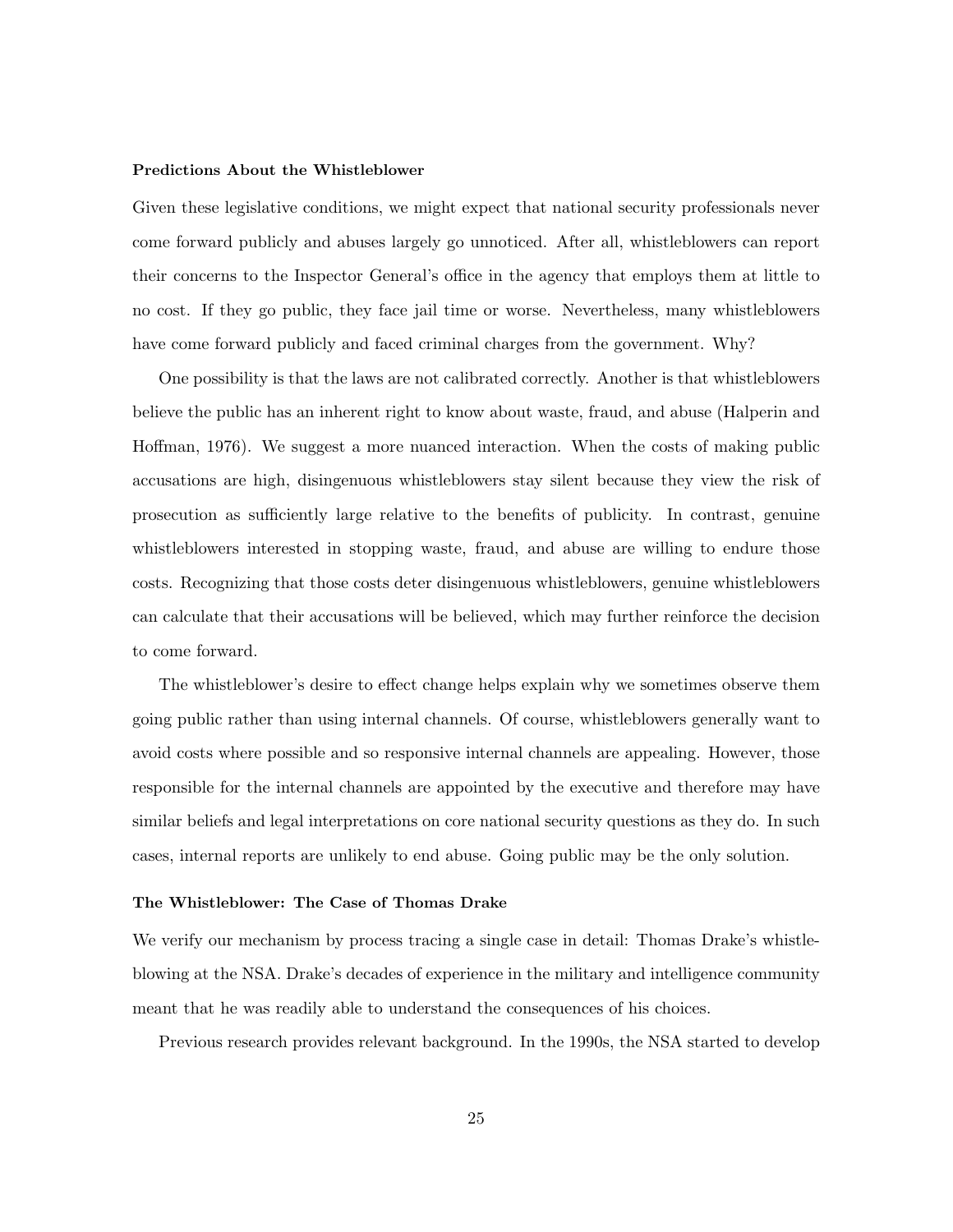an automated surveillance program called Thinthread (Bamford, 2008, 44–47; Hillebrand, 2012, 698). Although it could not discriminate between American citizens and foreign nationals at the collection stage, it could encrypt Americans' communications until a warrant was provided (Stanger, 2019, 126–127). In 2000, the NSA ceased its support for Thinthread. Automated surveillance became important again after 9/11 (Priest and Arkin, 2011). Instead of using Thinthread, however, NSA Director Michael Hayden authorized the development of a different program known as Trailblazer. It was controversial because "[i]t entirely lacked the privacy protections that were built into Thinthread," was run by private contractors, and cost significantly more (Stanger, 2019, 127–128). The White House also initiated a program "authoriz[ing] warrantless collection of metadata on U.S. phone calls" (Stanger, 2019, 130).

Our theory makes unique predictions about the costs and benefits whistleblowers like Drake anticipate before coming forward, as well as their motivations for going public rather than using internal channels. Existing accounts about Drake do not systematically address these dynamics. To get this information, we interviewed him in July  $2019$ <sup>19</sup> We contacted Drake using the solicitation technique recommended by Peabody et al. (1990). We then used semi-structured techniques recommended for elites interviews that validate causal mechanisms (Aberbach and Rockman, 2002; Harvey, 2011). Among other things, these techniques help address response bias and social desirability bias and ensure that the hypotheses can be falsified. The appendix elaborates on our design choices and illustrates our mechanism in two other important cases: a brief historical analysis of Daniel Ellsberg and the Pentagon Papers and an interview with John Kiriakou who blew the whistle on torture in 2007.<sup>20</sup>

Our interview with Drake focused on two broad questions to test our mechanism: (1) Why did Drake start with internal reporting and then switch to external reporting? and (2) Why did Drake reveal his identity to reporters rather than provide anonymous information?

<sup>&</sup>lt;sup>19</sup>A third component of Drake's whistleblowing related to what he saw as the NSA's failure to share relevant information that might have prevented the 9/11 attacks.

 $^{20}$ We repeated the same process in our elite interview with Kiriakou as we did with Drake.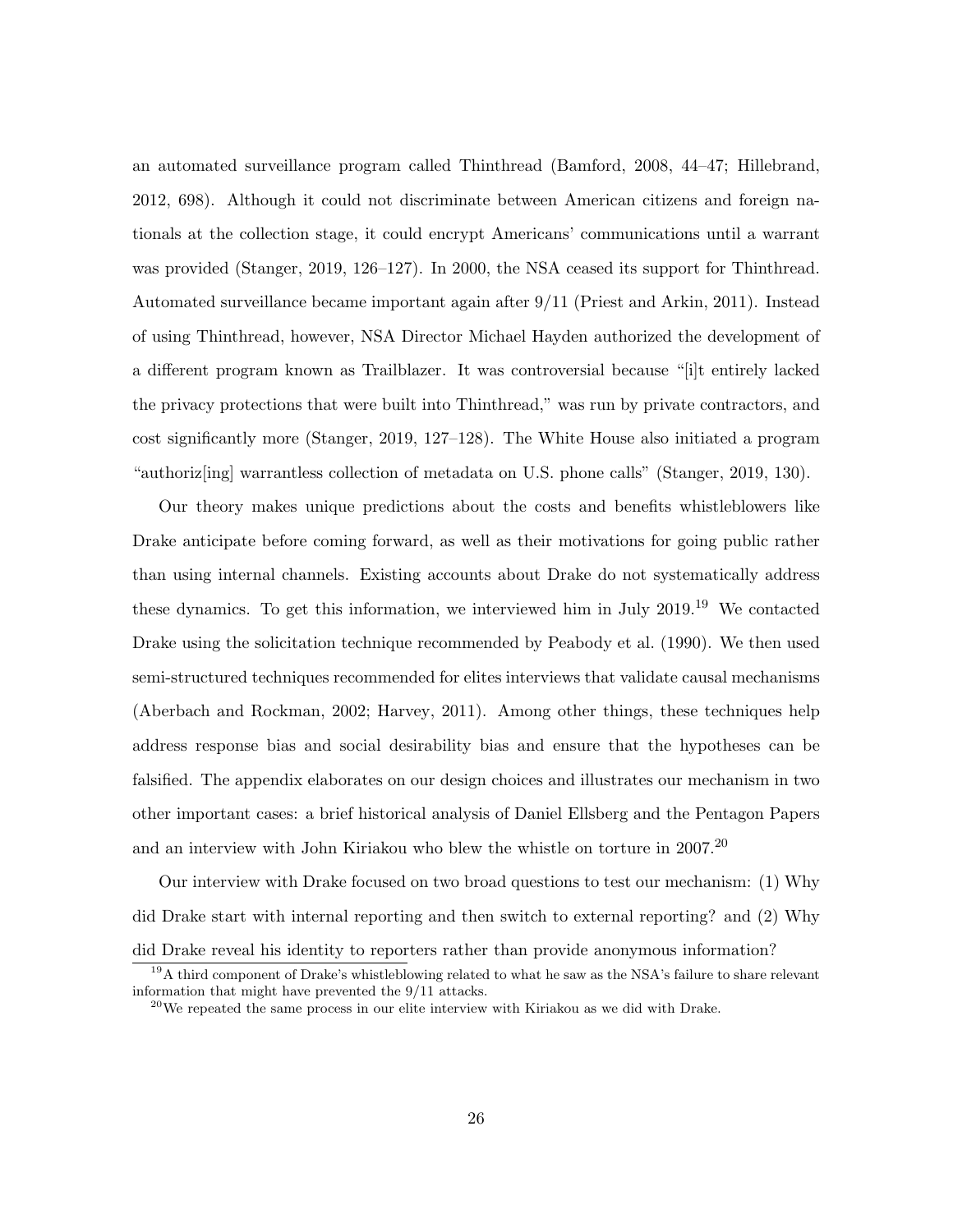### Internal Reporting

Starting in late-2001, Drake raised concerns about the 9/11 intelligence failure, Trailblazer, and mass surveillance internally, first with NSA leadership and then with Inspectors General at the NSA and Department of Defense. He also provided classified and unclassified details about these issues to the House and Senate Intelligence Committees (Delmas, 2015, 99).

To understand this decision, we asked Drake why he turned to internal channels first. One reason he gave supports the notion that whistleblowers are motivated in large part by public service motivations. Drake appreciated the need to maintain secrecy in the national security arena. He wanted to expose wrongdoing and have it stop but did not want to unnecessarily reveal classified information. Drake understood that the rules were put in place to protect properly classified information. In his telling, it was right to start by "follow[ing] the rules. The rules were that if you suspected wrongdoing, there were internal channels within the Agency, and then there were actually other channels that included Congress and the Department of Defense."<sup>21</sup> Parenthetically, this helps us rule out the notion that Drake blew the whistle because he thought the public had an intrinsic right to know. To the contrary, his decision to start internally suggests that he was most interested in effecting policy change.

Another plausible reason Drake pursued internal channels before going public was timing. He was one of the first national security whistleblowers to come forward following the reforms in the late-1990s, mentioned above. As such, the new reporting mechanisms created as a result of that legislative reform had not really been tested. It may not have been obvious that they would not work. As Drake put it, the internal whistleblowing he did was done "in accordance with the Intelligence Community Whistleblower Protection Act of 1998 (ICWPA)."<sup>22</sup>

Partly as a result of Drake's internal whistleblowing, the IG produced a report that raised serious concerns with Trailblazer, concluding that it had wasted public funds. The program was eventually shut down (Mayer, 2011). But consistent with our theory and the literature on

 $21$ Interview with authors, July 16, 2019.

<sup>22</sup>Correspondence with Drake, September 13, 2019.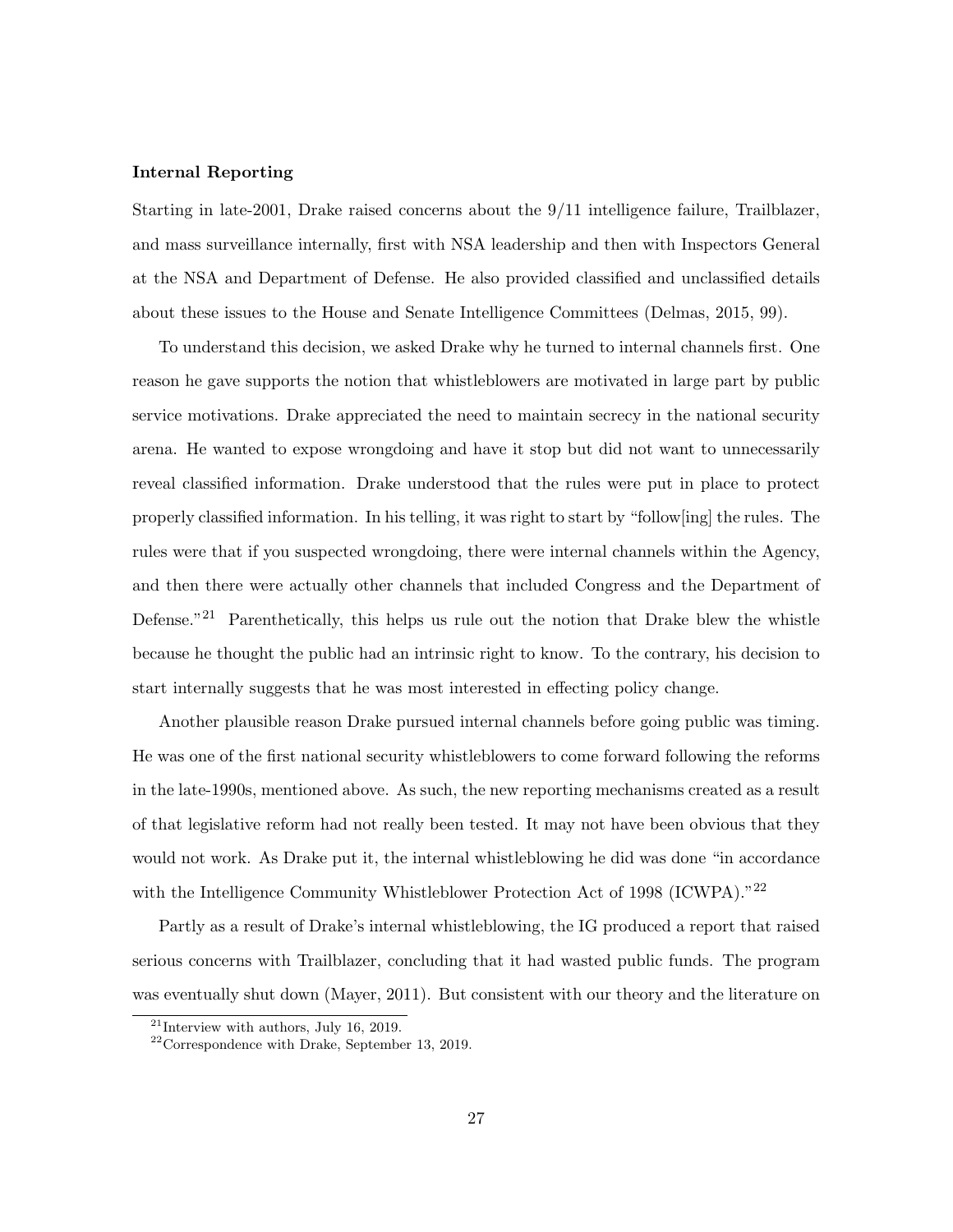the legal aspects of whistleblowing, these reports had little effect on the executive's broader counter-terrorism policies, including its mass surveillance program.

There are several reasons for this. First, internal investigators could not complete a thorough audit because the extraordinarily high classification markers on the parts of the programs that were of most concern to Drake. Second, the IG could not bring about change on its own (Papandrea, 2014, 473). As Drake put it, "the problem in all of this is that there's no teeth. The IG does not have the ability to shut down programs, they can only make recommendations. That's left up to others." Congress was also constrained in its ability to gain access to relevant information and in terms of its enforcement capacity (Papandrea, 2014, 466–467). Moreover, effective oversight was impeded by the close relationship between Director Hayden and the Chair of the Intelligence Committee at the time, who was a strong supporter of Bush's counter-terrorism approach.<sup>23</sup> According to Drake, Hayden would often say "he didn't care about any staffer, all [he] care[d] about [was] the Chair, which in this case was Porter Goss. That's the only person he cared about, because he had enormous power."

Some national security whistleblowers since Drake have altered their behavior as a result of his experience. For example, we asked John Kiriakou why he went directly to the press rather than using internal reporting channels first. His rationale referenced Drake's case: "I followed this case, and I thought, my god, if I go to the Oversight Committee, they're going to charge me with espionage. If I go to the IG, they're going to charge me with espionage." $^{24}$ 

## Going to the Press

By 2005, it was clear to Drake that internal reporting would not alert the right people to effect change. At that point he considered two options: go to the press or do nothing. "After I had done my final whistleblowing within the system," Drake told us during the interview, "I began to consider what would it look like, knowing it would end my career and worse—worse being exactly what happened to Ellsberg. I already knew that. It was not like you were so

 $^{23}$ On capture of Congress by the executive, see Sagar (2013, 134) and Stanger (2019, 168–169).

 $24$ Interview with authors, May 9, 2019.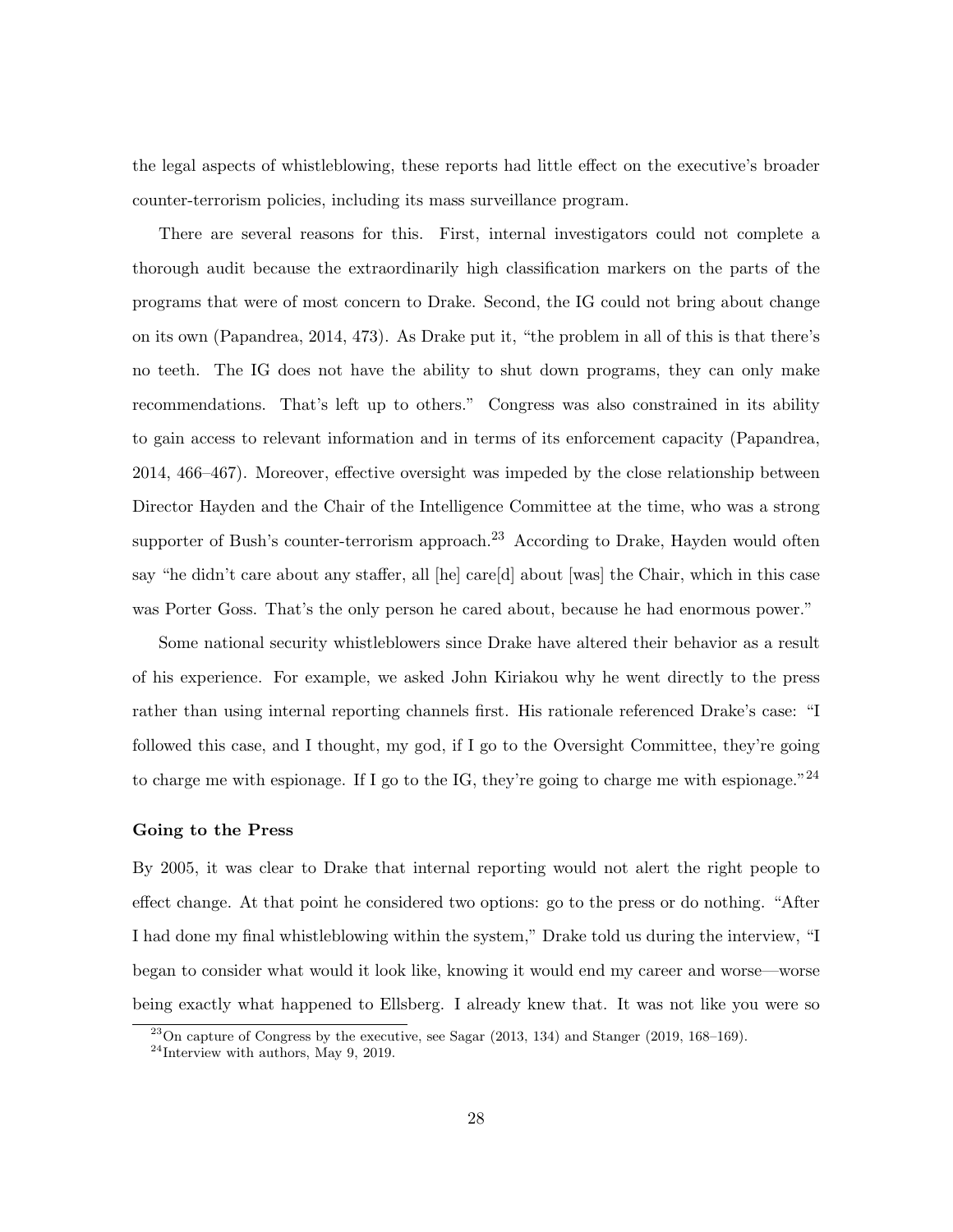naïve to think you could get away going to the press. I was not going to get away with going to the press. Especially in this post-9/11 world."

As alluded to, Drake was well aware that publicity entailed significant risks: "To go to the press, it's not just crossing the Rubicon. In fact, it's more appropriate to say you're going to touch the third rail. And that third rail is going to give you pretty severe shock... I knew that by going to the press that there was no question that my career would be over. And the reason for that is that if I went to the press, I'd be going in an unauthorized manner." Worse still, he knew "they could charge [him] with espionage. [He] could end up in prison for the rest of [his] life." The reason he was willing to expose himself to these costs was that he "wouldn't have been able to live with [himself] for the rest of [his] life if he hadn't done anything." His goal was to provide information that "would be made public and the government would then have to deal with it. And it would now be out in the open, unlike all the clamps they put in place within the system and hid it." And so, he approached the Baltimore Sun.

Of course, Drake could have reduced the risk of facing severe punishments by leaking information without revealing his identity. In fact, Drake first toyed with the idea of whistleblowing under cover. Initially, he reached out to reporter Siobhan Gorman anonymously to establish a secure contact in February 2006. But within a year, he dispensed with anonymity. In 2007, he walked into the Baltimore Sun and sat down on the record for several in-person interviews.

Importantly for our theory, Drake knew that exposing his identity to a reporter was extremely risky. However, he believed that doing so was necessary for two reasons. First, he said, "for me to provide the fuller context for everything I had revealed, all unclassified, to that reporter," he said, "I would actually have to meet her." Revealing his identity provided the necessary context, namely the fact that he was a senior-level executive at NSA and was read into the programs he was blowing the whistle on.

Second, Drake believed that exposing himself to these significant risks would raise the credibility of his story. When asked whether meeting Gorman in person increased his credi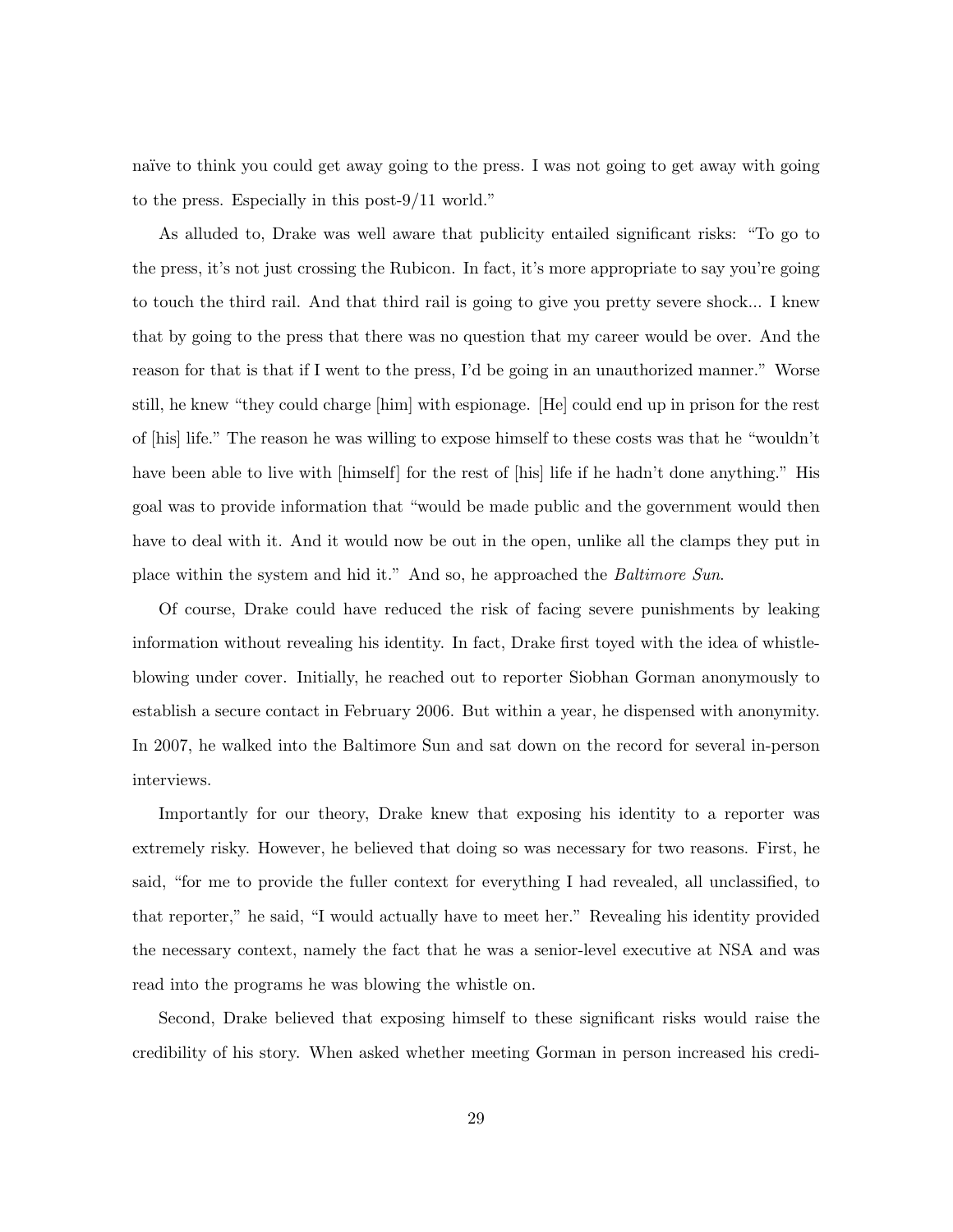bility, he confirmed that it did. If he was willing to run these severe risks, it was clear that he thought the abuse was so severe that it was ultimately worth it. In his view, this was the only way to make clear to the public and Congress that something was going on that was worth investigating. Equally important, Drake acknowledged that if he opted not to go public and to remain quiet or anonymous, it would have impeded any prospect that the mass surveillance program and other abuses would end. During our interview, Drake described his decision to go to the Baltimore Sun as his "final service to the nation."<sup>25</sup> In his view, the costs he incurred from going public, while enormous, were necessary to end wrongdoing.

## Conclusion

This article explored why national security whistleblowers in advanced democracies like the U.S. are punished for coming forward whereas whistleblowers in other sectors are protected and rewarded. We argued that lawmakers face a dilemma between secrecy and oversight when crafting whistleblower legislation in the national security space. Protecting whistleblowers without the ability to credibly verify allegations—which legislators have been reluctant to do—is not possible since it would create perverse incentives for individuals with false or misleading claims to come forward. While national security whistleblowers are exempt from most protections for this reason, the existence of harsh punishments renders the claims of those who do make allegations more credible. Only individuals with legitimate accusations come forward. We tested this argument by exploring the trajectory of reforms to whistleblower protection laws in the U.S. and through an interview with NSA whistleblower Thomas Drake.

This line of reasoning sheds light on several features of the recent whistleblower-driven scandal surrounding President Trump. First, many Republicans in Congress and also some members of the public did not believe the allegations (Zhou, 2019). Consistent with our logic, a major reason for skepticism is that the whistleblower did not make his or her claims in public. When pressed on why he wanted to know the whistleblower's identity, Senator Josh

 $^{25}\rm{Interview}$  with authors, July 16, 2019.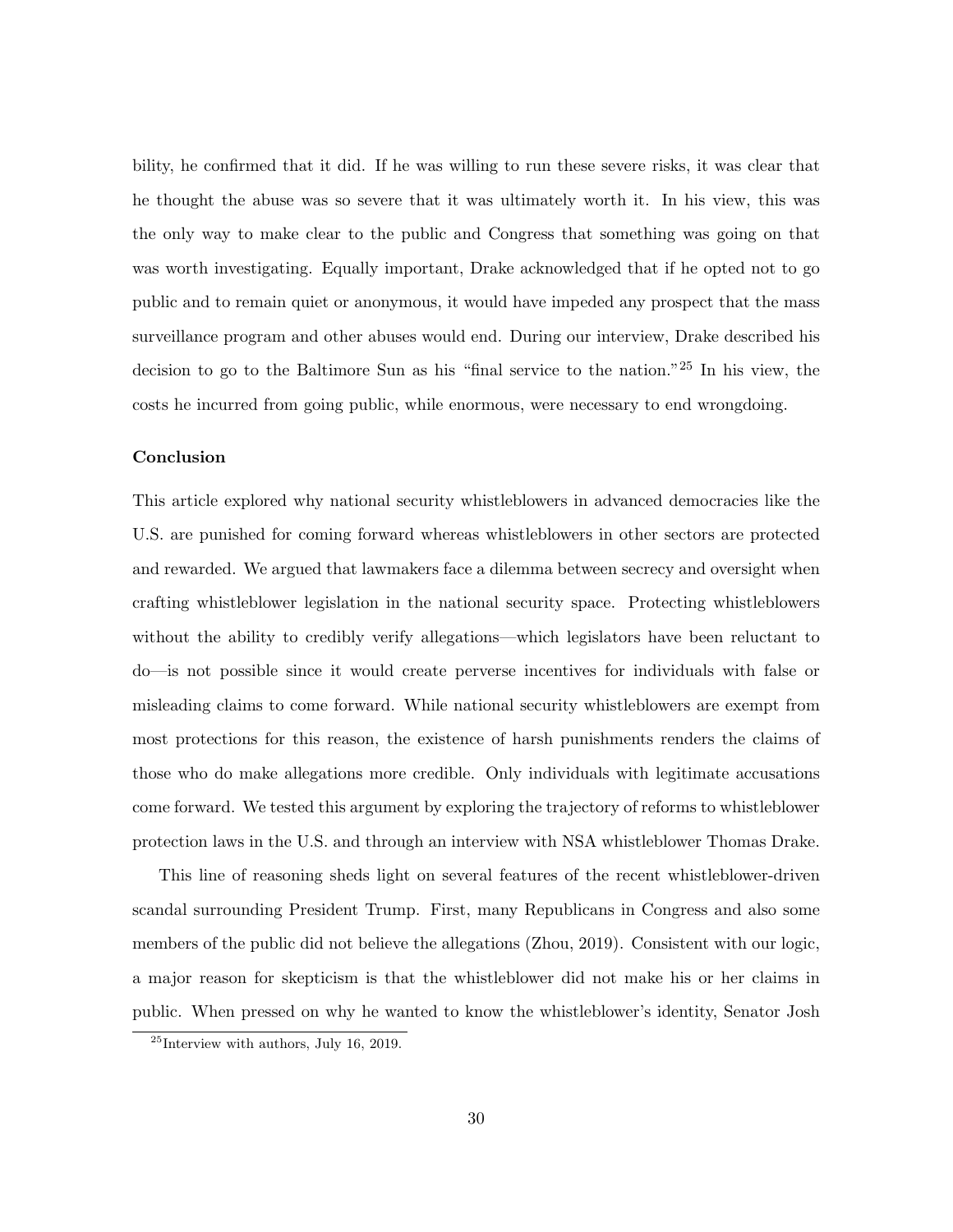Hawley (R-Mo.) stated: "How else are we going to evaluate the content and the truthfulness of these people if we don't know who they are?" (Waldman, 2019). Second, it seems that the public impeachment trial was not an effective tool for investigating the whistleblower's allegation. Many attribute this to partisanship. While this is important, our theory suggests that a public impeachment trial may also have structural problems that make it difficult to investigate whistleblower claims, particularly those involving issues of national security.

The research also has implications that are useful for theoretical debate and public policy analysis. Protecting whistleblowers in the national security sector is possible, but not without fundamental changes to the status quo. The existing state of affairs is such that Congress and the public accept that thoroughly vetting whistleblowers' allegations is simply too expensive. In other words, there is a general unwillingness to require that claims be adjudicated outside the executive branch for fear that sensitive national security information could be unnecessarily compromised. Protecting whistleblowers would therefore require a radical change in how classified information is handled in such cases—namely through some kind of external review.

### Acknowledgments

The authors are listed alphabetically and contributed equally. They thank Peter Bils, Austin Carson, Pablo Fernandez-Vazquez, participants at the conference on national security whistleblowing held at New York University London Campus in January 2019, and the men and women of the intelligence community who informally and formally spoke to us about these issues.

## References

- Aberbach, Joel D. and Bert A. Rockman. 2002. "Conducting and Coding Elite Interviews." PS: Political Science & Politics 35(4):673-676.
- Acting Legislative Counsel. 1978. "Civil Service Reform and Whistle-Blowing." CIA Electronic Reading Room (Doc. Number: CIA-RDP81-00142R000400010016-3) .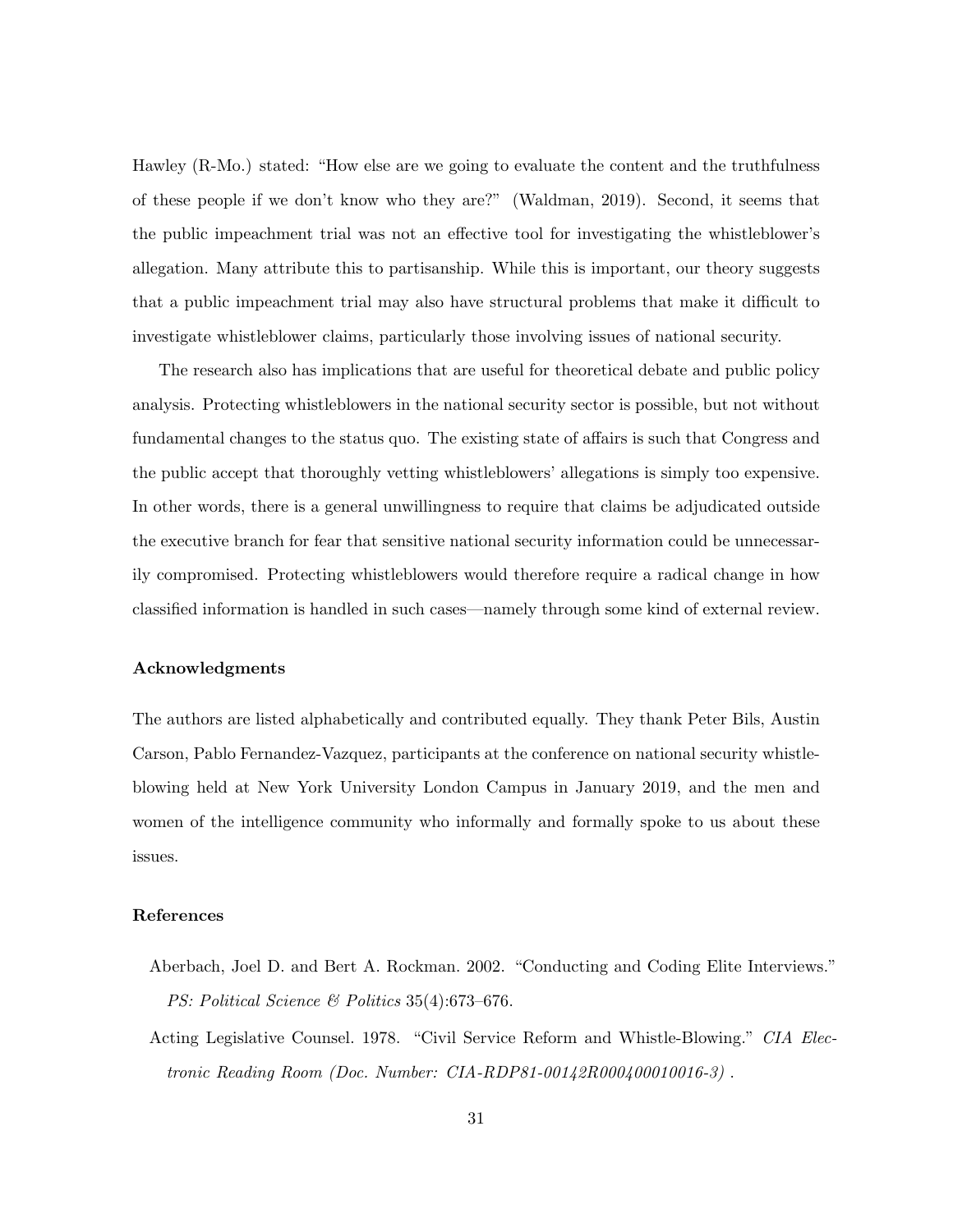- Akaka, Daniel. 2009. "Hearing on the Whistleblower Protection Enhancement Act." Homeland Security and Governmental Affairs .
- Alford, C. Fred. 2001. Whistleblowers: Broken Lives and Organizational Power. Ithaca: Cornell University Press.
- Arnold, Jason Ross. 2019. Whistleblowers, Leakers, and Their Networks: From Snowden to Samizdat. Lanham, MD: Rowman and Littlefield Publishers, Inc.
- Ashworth, Scott. 2012. "Electoral Accountability: Recent Theoretical and Empirical Work." Annual Review of Political Science 15(1):183–201.
- Bamford, James. 2008. The Shadow Factory: The Ultra-secret NSA from 9/11 to the Eavesdropping on America. New York: Anchor Books.
- Beim, Deborah, Alexander V. Hirsch and Jonathan P. Kastellec. 2014. "Whistleblowing and Compliance in the Judicial Hierarchy." American Journal of Political Science 58(4):904– 918.
- Bellia, Patricia L. 2012. "WikiLeaks and the Institutional Framework for National Security Disclosures." The Yale Law Journal 121(6):1448–1527.
- Bocchiola, Michele, Emanuela Ceva and Maria Chiara Vinciguerra. 2020. Heroes or Villains? A Legislative, Ethical and Policy Assessment of Whistleblowing. In A Research Agenda for Studies of Corruption. Edward Elgar Publishing.
- Boot, Eric R. 2018. "No Right to Classified Public Whistleblowing." Ratio Juris 31(1):70–85.
- Caillier, James Gerard. 2017. "Public Service Motivation and Decisions to Report Wrongdoing in U.S. Federal Agencies: Is This Relationship Mediated by the Seriousness of the Wrongdoing." American Review of Public Administration 47(7):810–825.
- Campbell, Alan K. 1978. "Memo from Alan K. Campbell to Abraham Ribicoff." CIA Electronic Reading Room (Doc. Number: CIA-RDP81-00142R000400010016-3) .
- Carlucci, Frank C. 1978. "Memo from Frank C. Carlucci to Robert N.C. Nix." CIA Electronic Reading Room (Doc. Number: CIA-RDP81-00142R000400010016-3) .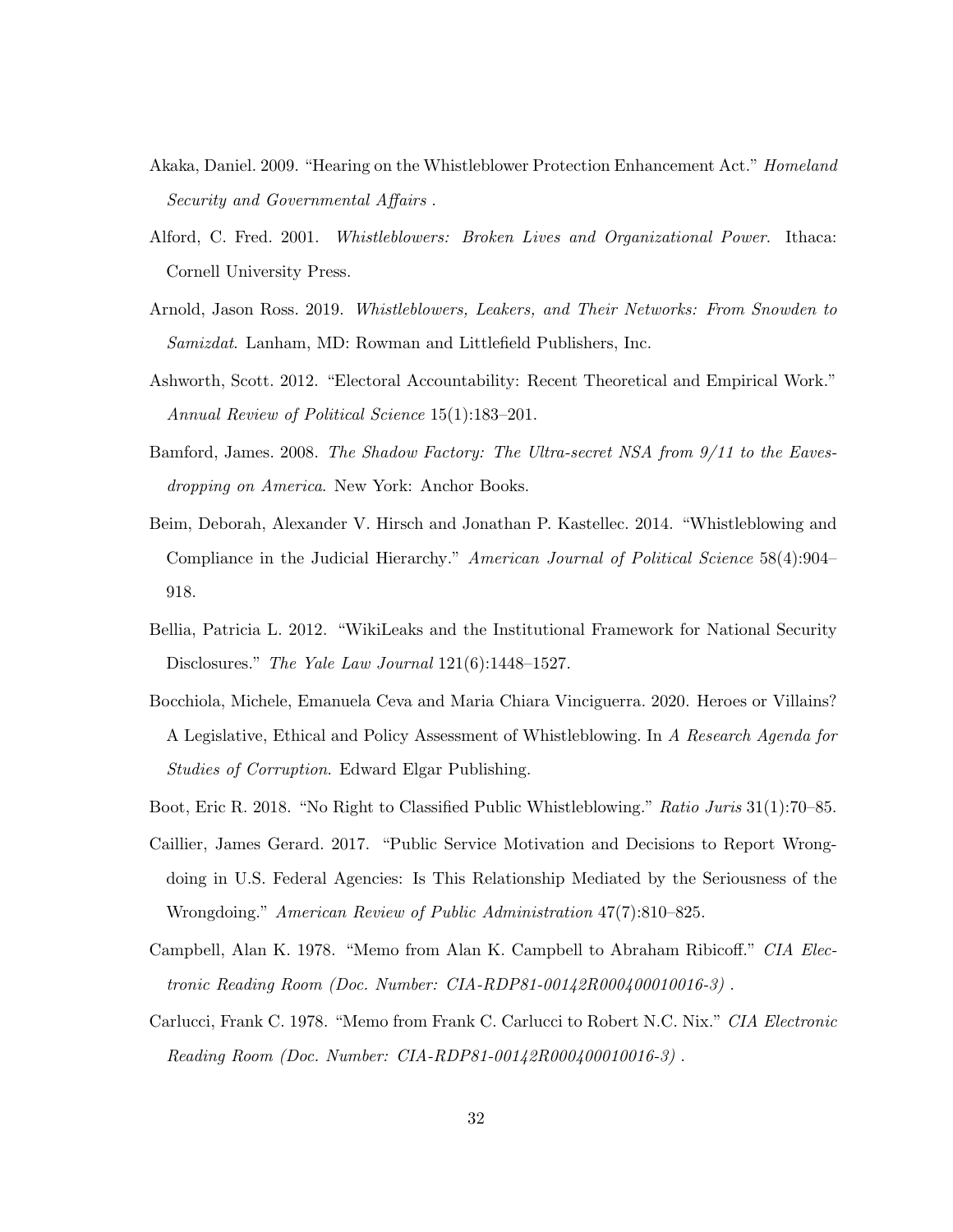- Carnegie, Allison and Austin Carson. 2019. "The Disclosure Dilemma: Nuclear Intelligence and International Organizations." American Journal of Political Science 63(2):269–285.
- Ceva, Emanuela and Michele Bocchiola. 2019. "Personal Trust, Public Accountability, and the Justification of Whistleblowing." Journal of Political Philosophy 27(2):187–206.
- Chassang, Sylvain and Gerard Padró i Miquel. 2014. "Corruption, Intimidation, and Whistle-Blowing: A Theory of Inference from Unverifiable Reports." NBER Working Paper w20315:1–55.
- Clinton, Joshua D., David E. Lewis and Jennifer L. Selin. 2014. "Influencing the Bureaucracy: The Irony of Congressional Oversight." American Journal of Political Science 58(2):387– 401.
- Colaresi, Michael P. 2014. Democracy Declassified: The Secrecy Dilemma in National Security. Oxford: Oxford University Press.
- Delmas, Candice. 2015. "The Ethics of Government Whistleblowing." Social Theory and Practice 41(1):77–105.
- DeVine, Michael E. 2019. "Intelligence Community Whistleblower Protections: In Brief." Congressional Research Service pp. 1–10.
- Executive Office of the President. 2007. "Statement of Administration Policy: H.R. 985 Whistleblower Protection Enhancement Act of 2007." Office of Management and Budget .
- Givati, Yehonatan. 2016. "A Theory of Whistleblower Rewards." The Journal of Legal Studies  $45(1):43-72.$
- Halperin, Morton H. and Daniel N. Hoffman. 1976. "Secrecy and the Right to Know." Law and Contemporary Problems 40(3):132–165.
- Harvey, William S. 2011. "Strategies for Conducting Elite Interviews." Qualitative Research 11(4):431–441.
- Hillebrand, Claudia. 2012. "The Role of News Media in Intelligence Oversight." Intelligence and National Security 27(5):689–706.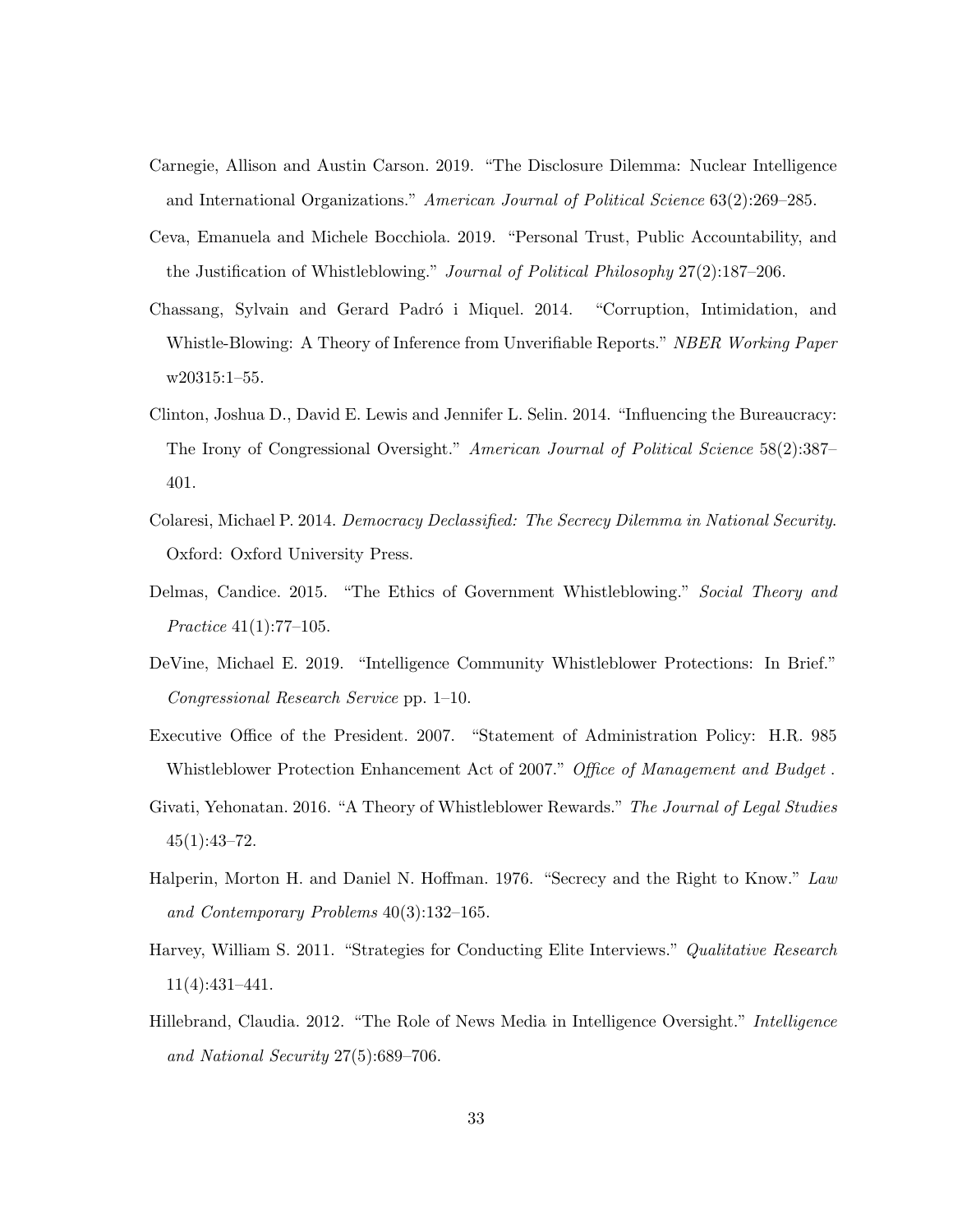- House Oversight and Government Reform Committee. 2009. "Rep. Edolphus Towns Holds a Hearing on H.R.1507, The Whistleblower Protection Enhancement Act of 2009." Congresional Quarterly .
- Kenny, Kate. 2019. Whistleblowing: Toward a New Theory. Cambridge, MA: Harvard University Press.
- Kumar, Manohar and Daniele Santoro. 2017. "A Justification of Whistleblowing." Philosophy & Social Criticism 43(7):669–684.
- Kumar, Manohar and Daniele Santoro. 2018. Speaking Truth to Power. A Theory of Whistleblowing. Cham: Springer.
- Kurizaki, Shuhei. 2007. "Efficient Secrecy: Public versus Private Threats in Crisis Diplomacy." American Political Science Review 101(03):543-558.
- Mayer, Jane. 2011. "The Secret Sharer: Is Thomas Drake an Enemy of the State?" The New Yorker May 23.
- McCubbins, Mathew D. and Thomas Schwartz. 1984. "Congressional Oversight Overlooked: Police Patrols versus Fire Alarms." American Journal of Political Science 28(1):165–179.
- Mistry, Kaeten and Hannah Gurman, eds. 2020. Whistleblowing Nation: The History of National Security Disclosures and the Cult of State Secrecy. New York: Columbia University Press.
- Moberly, Richard. 2012. "Whistleblowers and the Obama Presidency: The National Security Dilemma." Employee Rights and Employment Policy Journal 16(1):51–141.
- Near, Janet P. and Marcia P. Miceli. 1996. "Whistle-Blowing: Myth and Reality." *Journal* of Management 22(3):507–526.
- Near, Janet P. and Marcia P. Miceli. 2008. "Wrongdoing,Whistle-Blowing, and Retaliation in the U.S. Government: What Have Researchers Learned From the Merit Systems Protection Board (MSPB) Survey Results?" Review of Public Personnel Administration 28(3):263–281. Nielsen, Richard P. 2020. "Reformed National Security Internal Whistleblowing Systems and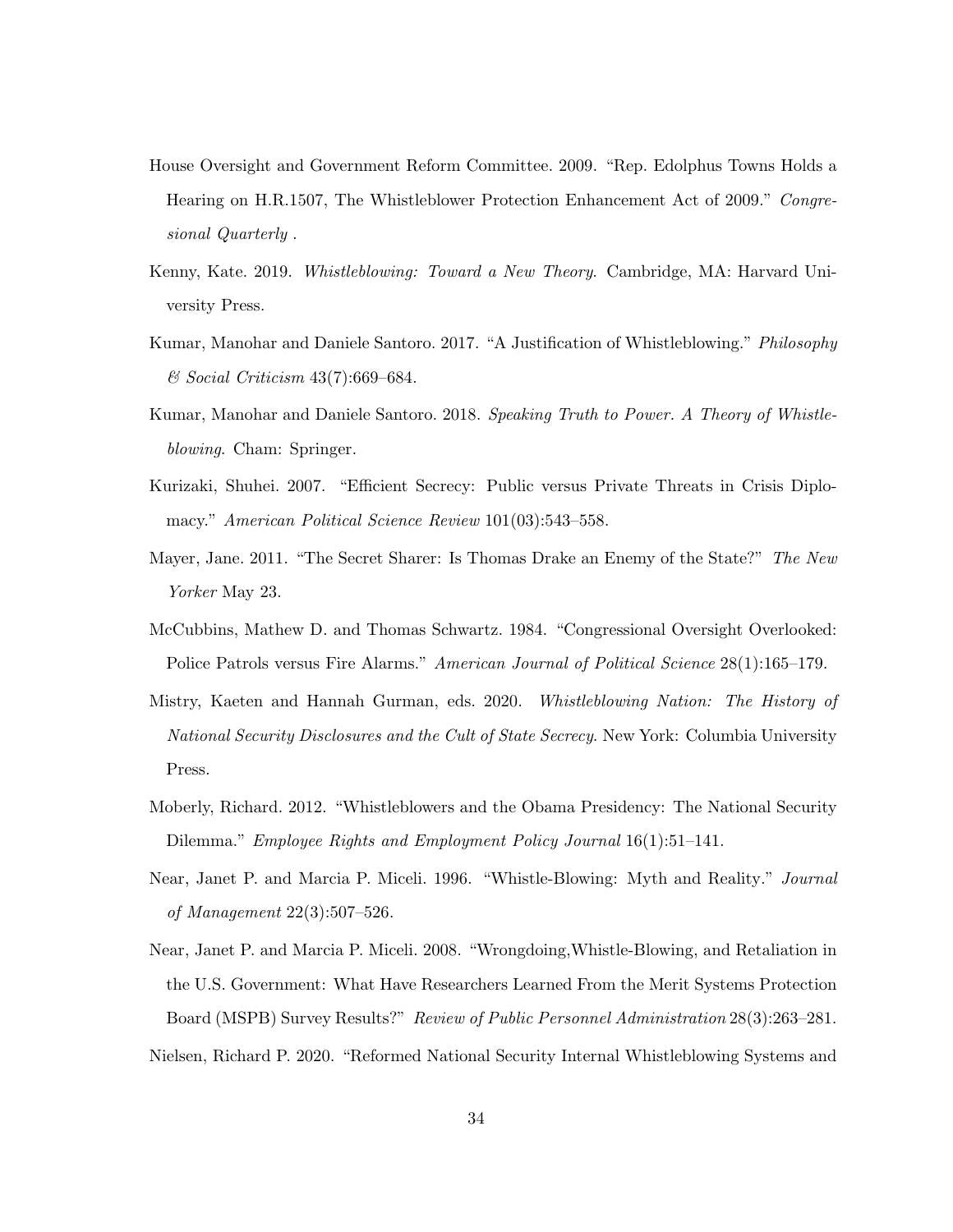External Whistleblowing as Countervailing Ethics Methods." Administration and Society 52(5):660–689.

- Norton-Taylor, Richard. 2003. "GCHQ Whistleblower Charged." The Guardian Nov. 13.
- Papandrea, Mary-Rose. 2014. "Leaker Traitor Whistleblower Spy: National Security Leaks and the First Amendment." Boston University Law Review 94(2):449–544.
- Peabody, Robert L., Susan Webb Hammond, Jean Torcom, Lynne B. Brown, Carolyn Thompson and Robin Kolodny. 1990. "Interviewing Political Elites." PS: Political Science  $\mathcal{B}$ Politics 23(3):451–455.
- Popkin, Samuel L. and Michael A. Dimock. 2000. Knowledge, Trust, and International Reasoning. In Elements of Reason. Cambridge University Press pp. 214–238.
- Priest, Dana and William M. Arkin. 2011. Top Secret America: The Rise of the New American Security State. New York: Little, Brown and Company.
- Sagar, Rahul. 2013. Secrets and Leaks: The Dilemma of State Secrecy. Princeton: Princeton University Press.
- Shane, Scott. 2013. "Ex-Officer Is First From C.I.A. to Face Prison for a Leak." New York Times Jan. 5.
- Spaniel, William and Michael Poznansky. 2018. "Credible Commitment in Covert Affairs." American Journal of Political Science 62(3):668–681.
- Stanger, Allison. 2019. Whistleblowers: Honesty in America From Washington to Trump. New Haven and London: Yale University Press.
- Subcommittee on Oversight of Government Management. 2009. "Senator Daniel K. Akaka Holds a Hearing on S.372, the Whistleblower Protection Enhancement Act of 2009." Congerssional Quarterly .
- Tily, Stephen Coleman. 2015. "National Security Whistleblowing vs. Dodd-Frank Whistleblowing." Brooklyn Law Review 80(3):1181–1218.
- Ting, Michael M. 2008. "Whistleblowing." American Political Science Review 102(2):249–267.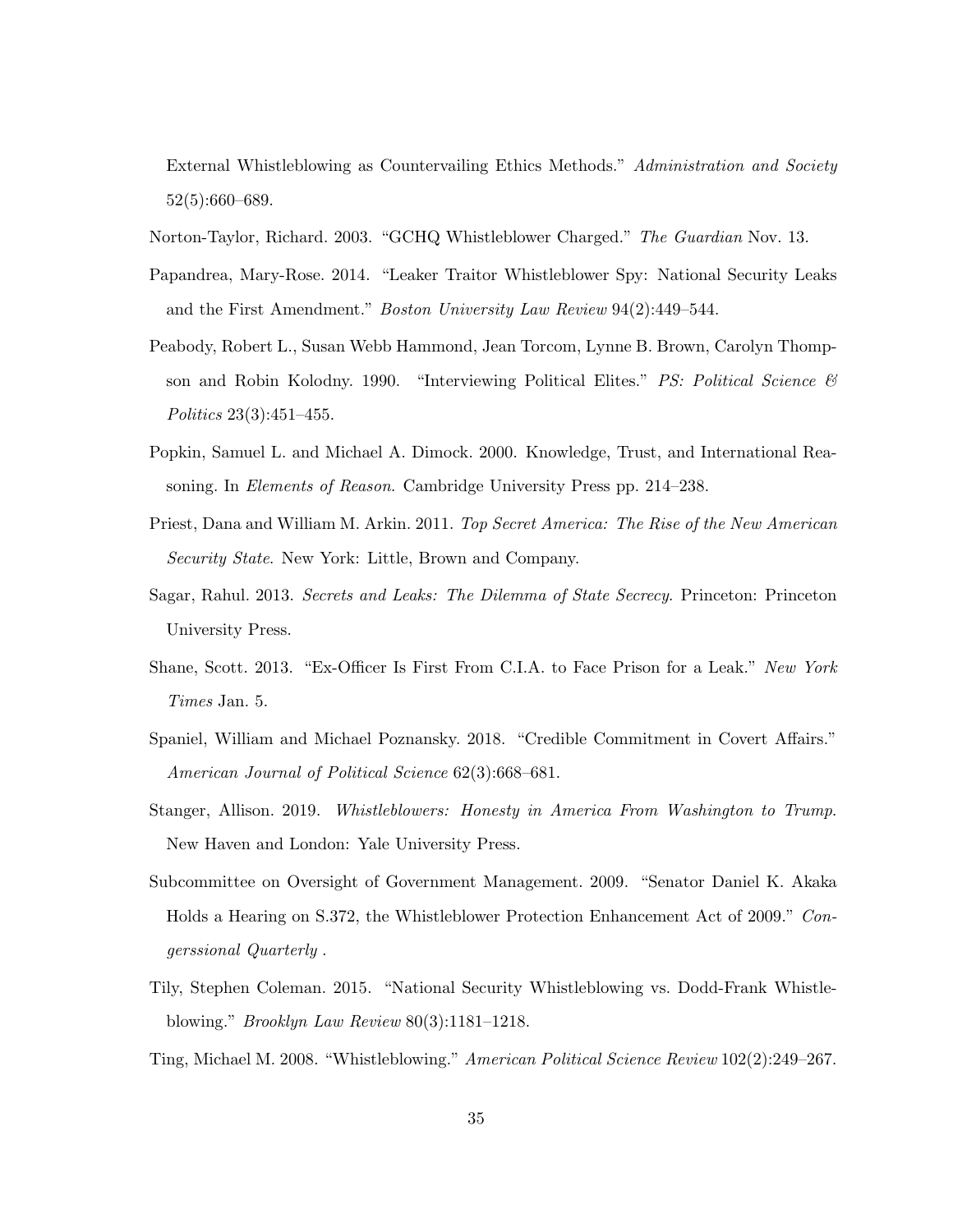- Turner, Stansfield. 1978. "Protecting Secrets in a Free Society." CIA Electronic Reading Room (Doc. Number: CIA-RDP88-01315R000300680016-1) .
- United States Senate. 2012. Whistleblower Protection Enhancement Act of 2012: Report of the Committee on Homeland Security and Governmental Affairs. Washington, D.C.: U.S. Government Printing Office.
- Vladeck, Stephen I. 2008. "The Espionage Act and National Security Whistleblowing After Garcetti." American University Law Review 57(5):1531–1546.
- Waldman, Paul. 2019. "Sorry, Republicans. The Whistleblower's Identity No Longer Matters." Washington Post Nov 8.
- Zhou, Li. 2019. "Senate Republicans' Response to Allegations Against Trump: Attack the Whistleblower's Credibility." Vox Sep 26.

## Biographical Statements

Michael F. Joseph is an assistant professor in the Department of Political Science at the University of California, San Diego, San Diego, CA 92093.

Michael Poznansky is an assistant professor in the Graduate School of Public and International Affairs at the University of Pittsburgh, Pittsburgh, PA 15213.

William Spaniel is an assistant professor in the Department of Political Science at the University of Pittsburgh, Pittsburgh, PA 15213.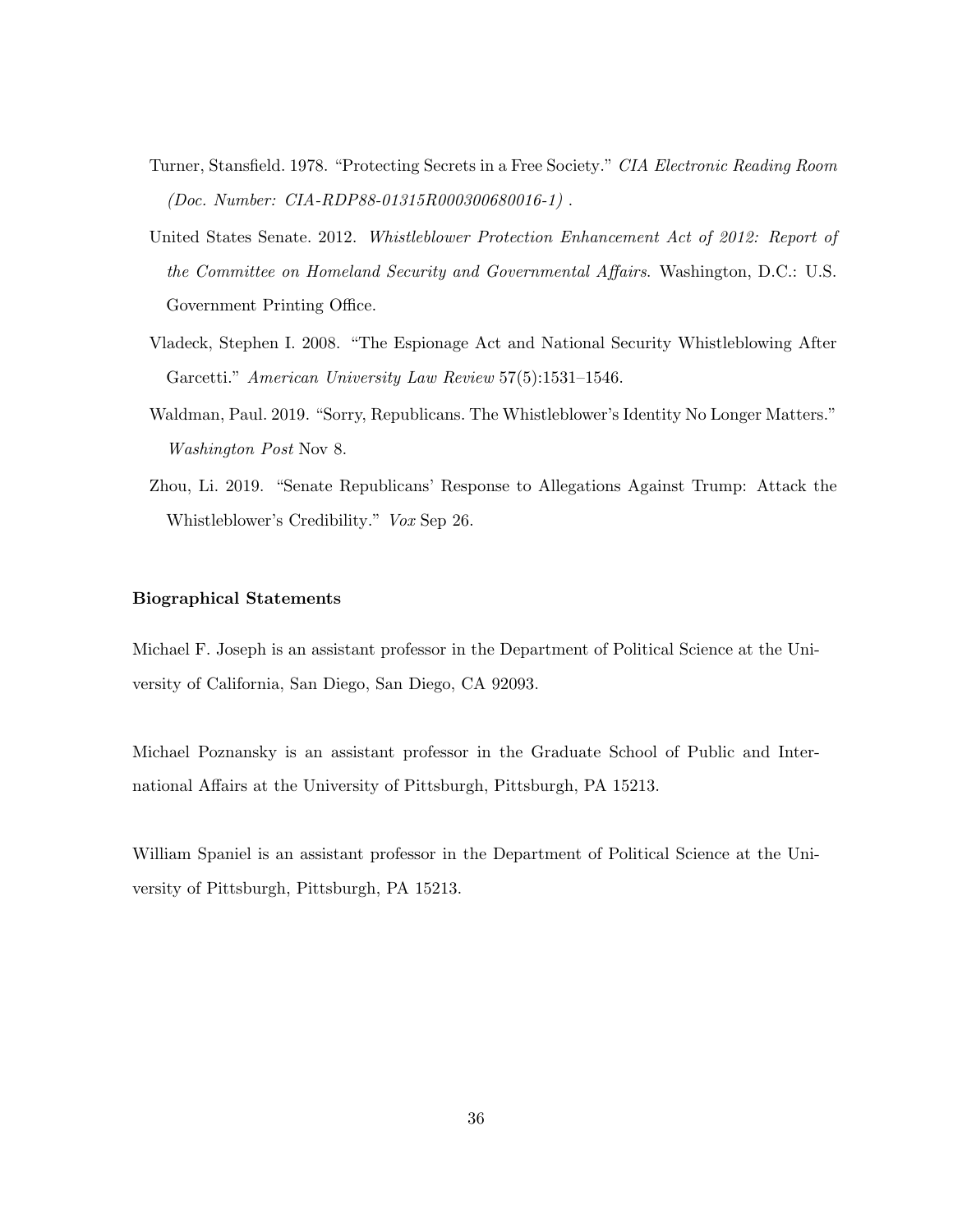## Formal Appendix: Proof of Proposition 3

We wish to investigate when the lower bound of Condition 6 increases in  $V$ . Thus, we want to know the circumstances under which:

$$
\frac{\partial}{\partial V}\Big(p_F e(0, V, 0)\big) + (1 - p_F)e(1, V, 0)\Big) > 0
$$

We can rewrite this as:

$$
p_F\left(\frac{\partial}{\partial V}e(1, V, 0) - \frac{\partial}{\partial V}e(0, V, 0)\right) < \frac{\partial}{\partial V}e(1, V, 0)
$$

The e function increases in V when  $\phi = 1$ . However, we make no assumptions about the rate, nor do we assume a direction for  $e(0, V, 0)$ . As such,  $\frac{\partial}{\partial V}e(1, V, 0)$  is positive but the rest is indeterminate. Consequently  $\frac{\partial}{\partial V}e(0, V, 0)$  could be greater than  $\frac{\partial}{\partial V}e(1, V, 0)$  or vice versa. In the first case, the inequality must hold because the left hand side is negative and the right hand side is positive. This corresponds to the case where increasing V requires additional punishments regardless of  $p_F$ .

If not, rearranging the inequality yields:

$$
p_F < \frac{\frac{\partial}{\partial V}e(1, V, 0)}{\frac{\partial}{\partial V}e(1, V, 0) - \frac{\partial}{\partial V}e(0, V, 0)}
$$

A similar case to the first can also hold if  $\frac{\partial}{\partial V}e(0, V, 0)$  is positive. This implies that the right hand side exceeds 1, thereby ensuring that it is greater than the 0-to-1 constrained  $p_F$ . Again, the institutional designer's lower bound must increase as V increases in this case.

Finally, if  $\frac{\partial}{\partial V}e(0, V, 0)$  is negative, then the right hand side forms a proper probability. If  $p_F$  is less than it, then the institutional designer must adjust c upward once more as V increases.<sup>26</sup> But if  $p_F$  is greater than it, the institutional designer can decrease c as V increases.

<sup>&</sup>lt;sup>26</sup>Such a  $p_F$  must exist because the right hand side is strictly between 0 and 1 in this case.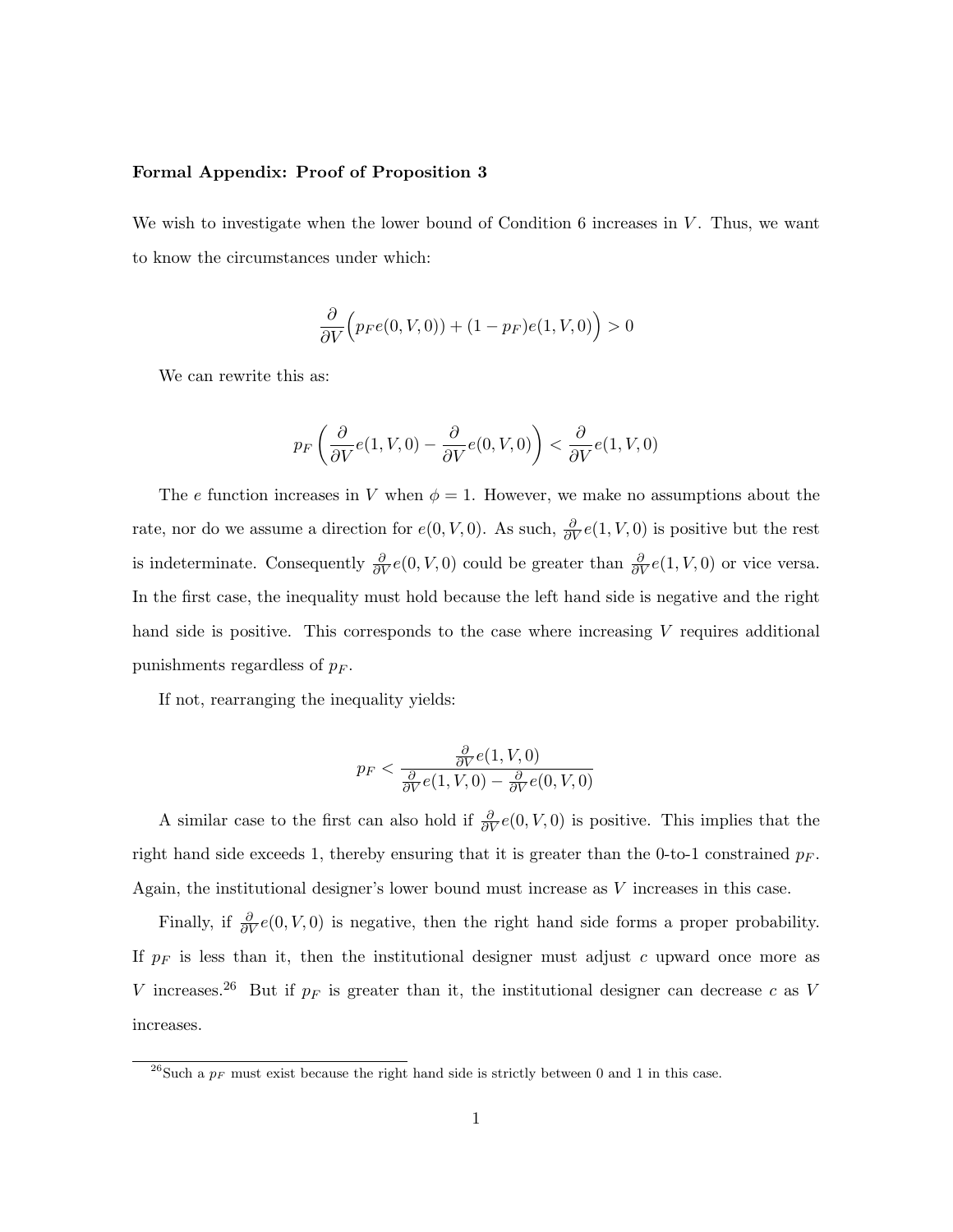## Qualitative Appendix: Design for Elite Interviews

## Subject Selection Method

Given the time intensive nature of case interviews and case research, and the complex nature of our predictions, we decided to focus on three whistleblowers and collect detailed information about their choices. We chose subjects based on three criteria. First, we wanted whistleblowers who made significant allegations of wrongdoing at the highest levels of government. These allegations are substantively the most important. Second, we wanted the most senior whistleblowers because these people had the most to lose and had access to the broadest set of information. Finally, we wanted whistleblowers who came forward during different eras and over different issues. Levels of trust in government varies over time, as does beliefs about the need for secrecy in government security. Furthermore, there were several legislative reform efforts that we argue had little effect. We wanted to make sure that whistleblowers at different periods of U.S. history weighed costs and benefits in the same way.

We evaluated all living whistleblowers since 1960 along these criteria. The three that fit most closely were Daniel Ellsberg, John Kiriakou, and Thomas Drake.

#### Case Analysis of Existing Materials

Once we settled on these three subjects, we conducted a detailed review of existing documentation for each. We reviewed books, biographies, declassified government documents, court materials, as well as news articles and existing interviews with the whistleblowers. From these documents we constructed a detailed timeline of whistleblower actions and coded those behaviors as consistent or inconsistent with our theory.

We make two predictions about observable choices that whistleblowers make:

- They will go public with their accusations rather than use safe, internal channels;
- When they make their allegations, they will associate their name with them rather than leak information anonymously.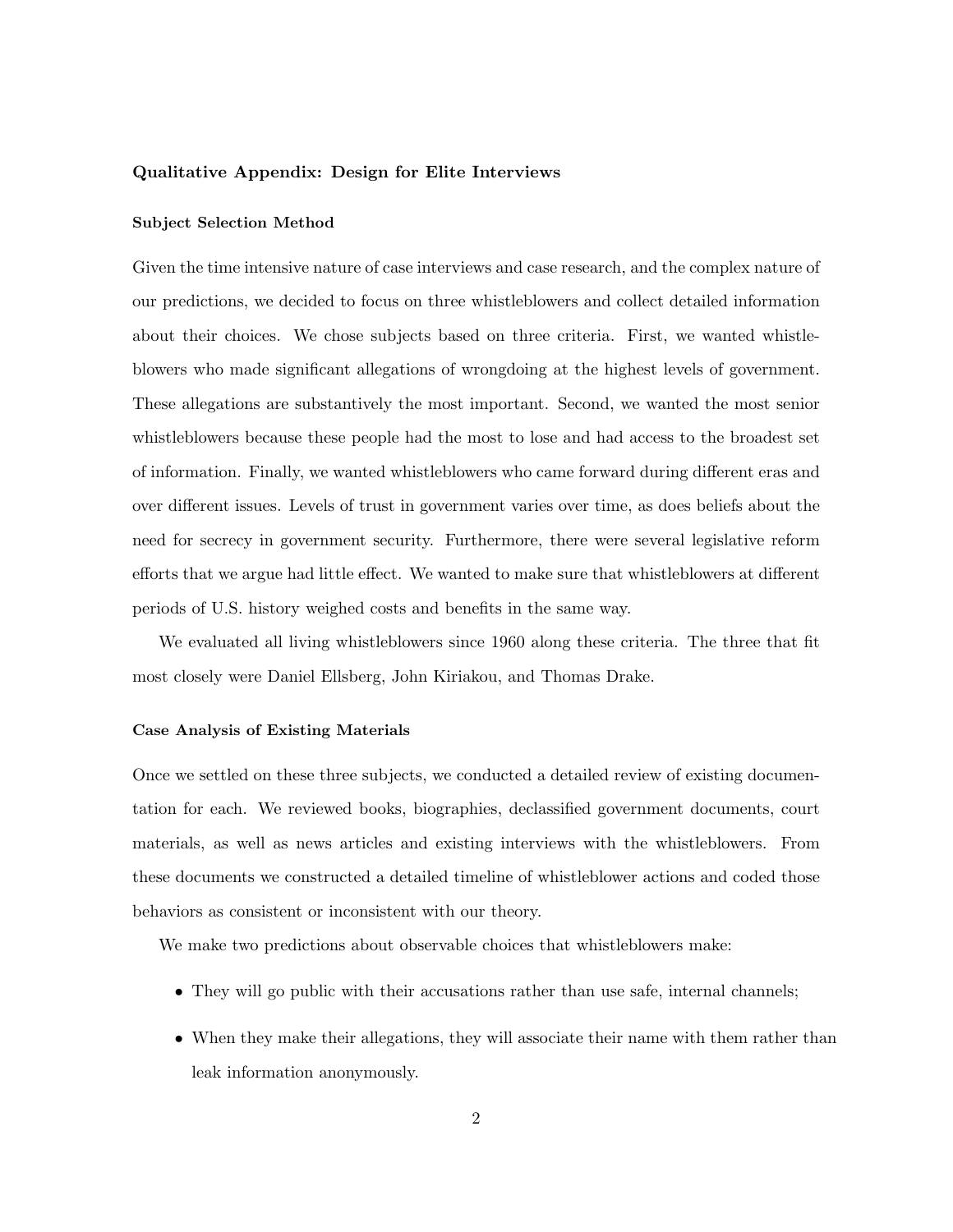Through that detailed analysis, we confirmed that John Kiriakou and Daniel Ellsberg's cases well conform to our predictions. As we describe in the paper, while Drake initially deviated from our predictions, he ultimately conformed to them over time.

The purpose of the interviews was not to understand what the whistleblowers did per se, but rather why they did it. Looking through existing records, there was not enough information about Drake and Kiriakou's reasoning to either confirm or disconfirm our mechanism. In particular, there was no public account for why they opted to disclose through particular channels, how they weighed the decision to go public rather then private, and so forth. In contrast, Ellsberg has published multiple memoirs and has been outspoken about his experiences and the choices he made. Thus, we had a more complete picture about his reasoning from existing materials.

#### Interview Solicitation Rationale and Dealing with Non-compliance

To address these gaps, we reached out to all three whistleblowers and requested to interview them about their experiences. John Kiriakou and Thomas Drake agreed to an interview. Daniel Ellsberg did not respond.

After repeated attempts to contact Dr. Ellsberg failed, we were faced with a choice: select a different subject or rely on existing sources. We chose to rely on existing sources for three reasons. First, Ellsberg may have a dispositional feature that led him to reject our interview request. That feature may also represent a different logic for whistleblowing. We did not want to only focus on those who responded, but rather the complete sample of whistleblowers. Second, there were was a lot more public information about Ellsberg that we could rely on. Finally, no matter how well we craft interview questions, there is always the possibility of response bias. But past interviews and memoirs of Ellsberg were conducted by people who do not know our theory and were not trying to solicit responses that confirm it. Therefore, we can partially alleviate concerns about response bias in the other cases by showing that other sources report Ellsberg's reasoning was consistent with our mechanisms.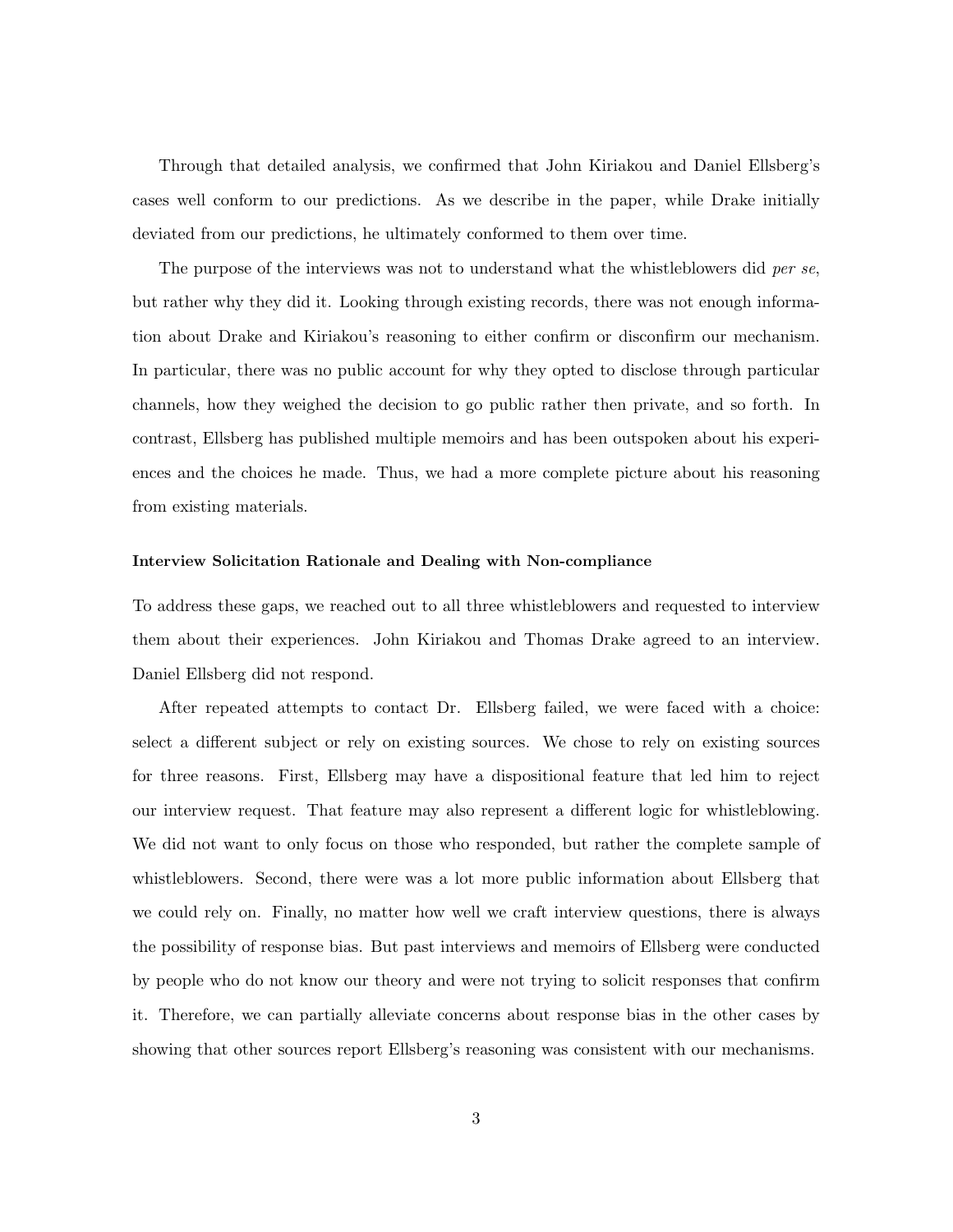#### Interview Analysis Plain

We constructed interview question templates to test our theory with each subject. The interview templates combined predictions from our theory, and the information we gathered during the review of existing documents. We included three kinds of questions: (1) questions to confirm our mechanism, (2) questions to confirm alternative mechanisms, and (3) questions to ensure subjects' answers were accurate and not subject to bias. Because we focus on Thomas Drake in the paper, the following discusses our analysis plan for that interview. The one for our interview with John Kiriakou was similar in most respects. Interested readers may contact the authors for additional details.

## Questions Increasing Our Confidence Drake's Answers Were Accurate

One major concern is that whistleblowers may not accurately remember their decision-making process. This is especially relevant in this case since Drake made his decisions over ten years ago. To address this concern, we searched for information Drake revealed in past interviews nearly a decade ago. We also searched for complex facts reported in government documents about Drake's case from that time period. We then tested Drake's recollection by asking him about these events. His responses in 2019 were remarkably consistent with previous responses he has given and government reports.

A second concern is response bias. It is possible that as we ask questions, Drake got a sense of the answers that we were looking for and started to tailor them accordingly. To address this, we asked Drake directly about alternative mechanisms to our theory. If Drake wanted to satiate the interviewer, he would have confirmed answers that worked against our theory. We provided Drake with several opportunities to do this. In no case did Drake affirm an alternative mechanism. As we discuss later on, these answers provide very strong support for our theory because they help us rule out alternatives.

A third concern is social desirability bias. Whistleblowers may present their behavior in ways that makes them sound normatively palatable. Political elites are especially subject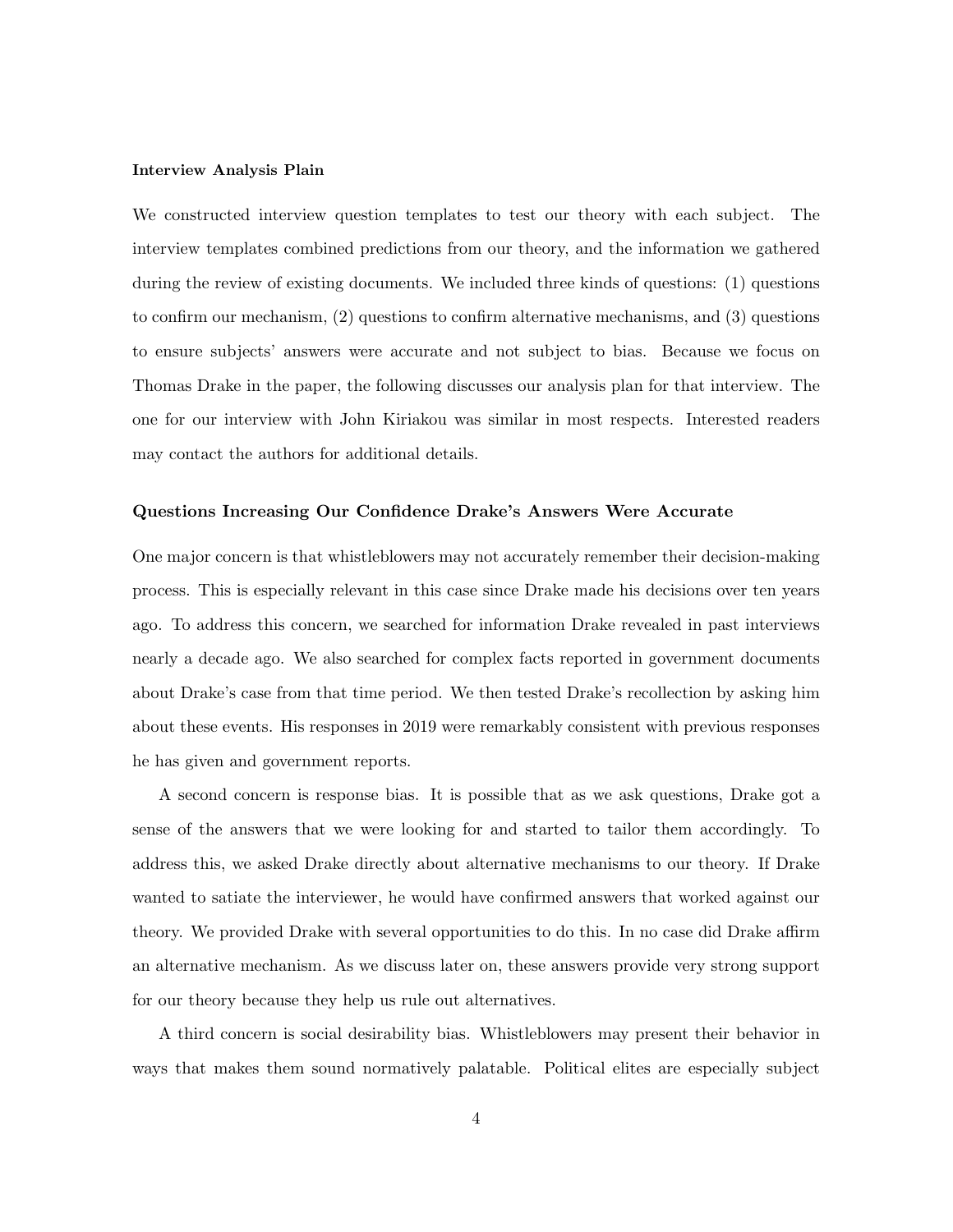to these biases because there are usually many conflicting interpretations of their behavior. Elites typically face incentives to maintain a positive public image. In many cases, our theory suggests many positive attributes about whistleblowers. For example, we suggest that they can be altruistic, with high public service motivation, and they come forward to serve the greater good at high cost. When we ask Drake about these features, we want to be sure that they are true, and that Drake is not simply recounting the best version of events.

To address this concern, we asked Drake a number of questions that could prompt a socially desirable answer but one that would not be explicitly related to our theory. We reasoned that if Drake did not produce the socially desirable answer in these cases, that this was unlikely to be driving his answers in other areas.

First, we asked: "Do you think that you and other whistleblowers are unique in the national security community, or do you think most national security professionals carry similar value?" Drake's response indicated that most national security professionals had high levels of public service motivation and want to do the right thing. He explicitly stated that he did not think he was unique.

Second, we asked Drake questions about the public benefit of his case. A socially desirable answer would claim Drake had a large impact on U.S. government surveillance programs. From reading about Drake's case, we knew that his actions prompted an important discussion between Congress and the executive about surveillance and the limits of executive privilege. However, that conversation ultimately favored the executive. As a result, government surveillance did not end after Drake came forward. We suspected that Drake had hoped for more comprehensive reform than what was achieved. If Drake suffered from social desirability bias, he may have said he had a large impact, or accomplished what he wanted to accomplish. Yet, Drake gave a surprisingly honest answer. He said that his whistleblowing started an important discussion but did not end surveillance programs as he had hoped. As a result, he admitted that his actions did not have a large impact on reform (they had a large impact on credibly exposing government activities).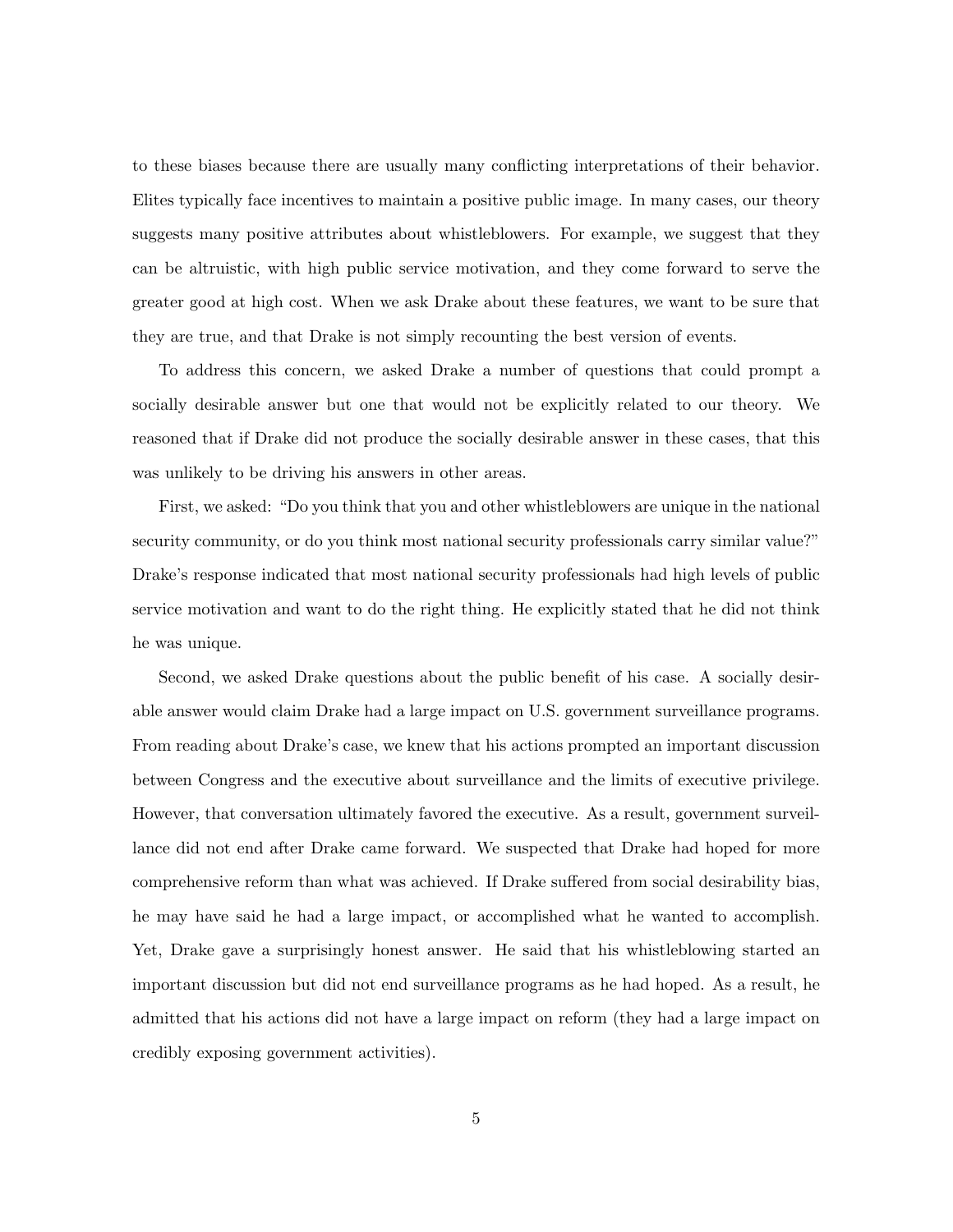Third, we asked Drake generally if he thought about any private benefits he could accrue. Our theory suggests that whistleblowers that come forward typically do so for public benefits. However, they can also accrue some private value for coming forward. The most socially desirable case would be that Drake only wanted to stop executive abuse and that he did not consider private costs to be large or enjoy any benefits. Drake responded that he did realize that there were some private benefits to coming forward.

#### Questions Testing Our Mechanism

Before we interviewed Drake and Kiriakou, we wrote out a detailed analysis plan for each. That plan included a link between our theoretical mechanism and the question we wrote out. It also included the answers that would confirm or disconfirm our theory. We report the following information from our analysis plan with Drake below:

- What we asked;
- Why we asked it;
- Answers that validate our theoretical mechanism;
- Answers that disconfirm our theoretical mechanism;
- Drake's answers and whether they (dis)confirm our theory.

The information we report is from the interview plan we wrote down before we conducted the interview. As a result, many of the questions are very similar, and all provide evidence for the same parts of our mechanism. We designed questions this way for three reasons. First, we were unsure what Drake would say, and therefore wrote out lines of questioning to account for the different answers he might give.

Second, we did not want to ask specific questions that would prime Drake to answer questions in a way that confirmed our theory. For example, if we asked, "Why did you choose to report to the Inspector General and not go straight to the press?" we are framing the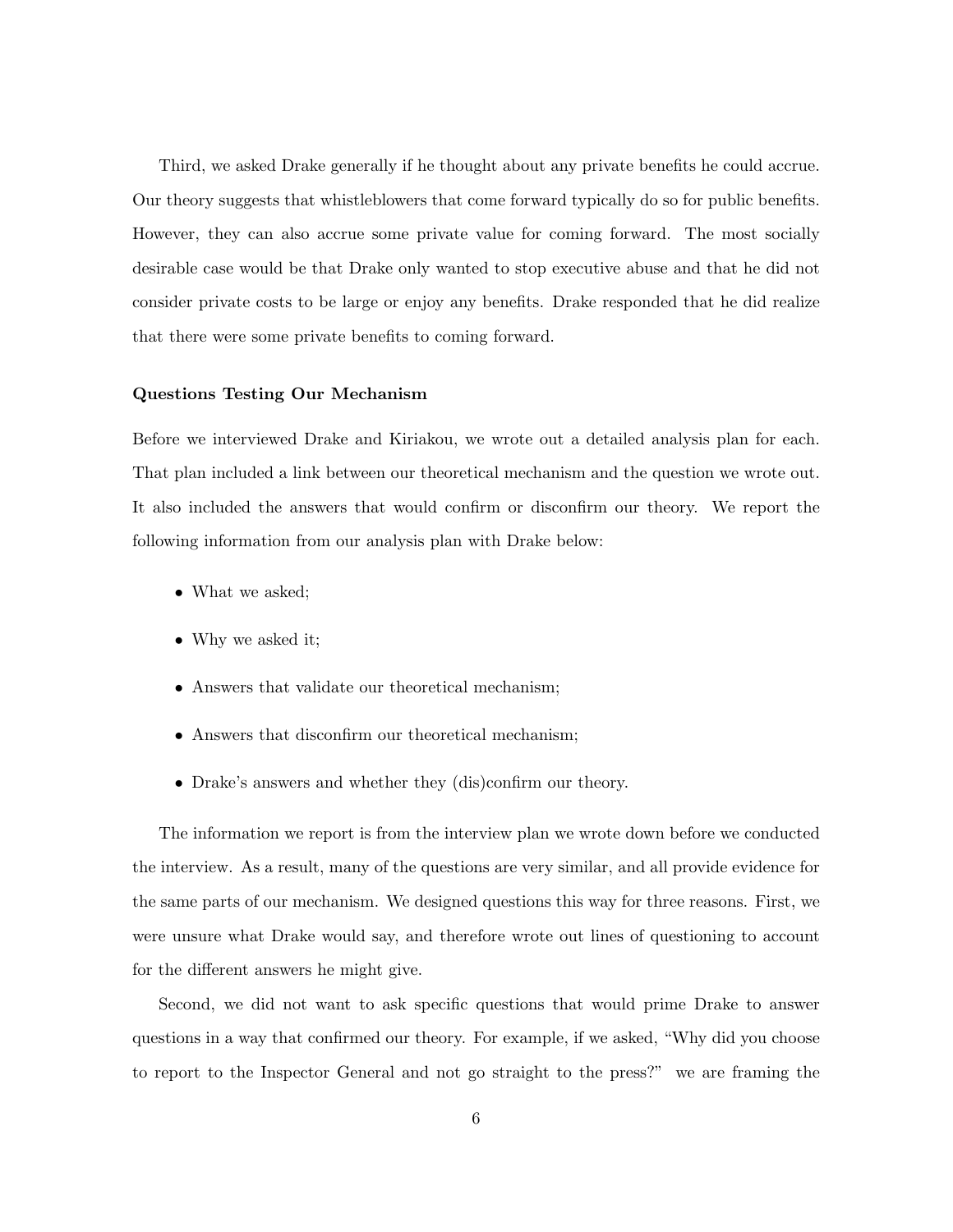choice as a strategic problem with two outcomes. Instead, we ask the most general question, e.g. "Why did you choose to report abuse to the Inspector General?" We then see if Drake volunteers an answer that is consistent with the strategic logic of our model. Depending on his answer, we then move to more specific questions.

Third, we wanted to rule out plausible alternatives for Drake's behavior. As a result, many of our questions explicitly ask Drake if his actions were motivated by a logic that would disconfirm our theory. Whenever we could think of a plausible alternative mechanism that explained Drake's behavior, we asked him about it.

Q1 Before you decided to go public with your allegations, did you think about what might happen to you? If so, what were the costs you would face?

Why we asked it. We argue that whistleblowers choose between two reporting channels available to them. On the one hand, they can use internal reporting channels that will be safe (i.e. they will not face enormous costs) but ineffective (i.e. abuse is unlikely to stop). On the other, they can go public with their information. But if they do, they face enormous costs and risks. Alternatively, whistleblowers can do nothing (which is similar to ineffective internal reporting). Since our theory is rational, we predict that whistleblowers were aware of these different options and their costs and benefits of each before they came forward.

Answers that support our theory. If our theory is correct, subjects would have thought that they would risk jail time by going public and that they would lose their job. If our theory was incorrect, subjects might say that they did not know about the costs before they came forward or did not think the costs and risks were serious.

We focused only on one outcome (what happens when they come forward publicly) and only on the costs (rather than benefits) that they might face. We explicitly did not mention (1) benefits they might receive or (2) other options they might have. If subjects mentioned these things as part of their answers without any prompting, it would be strong evidence for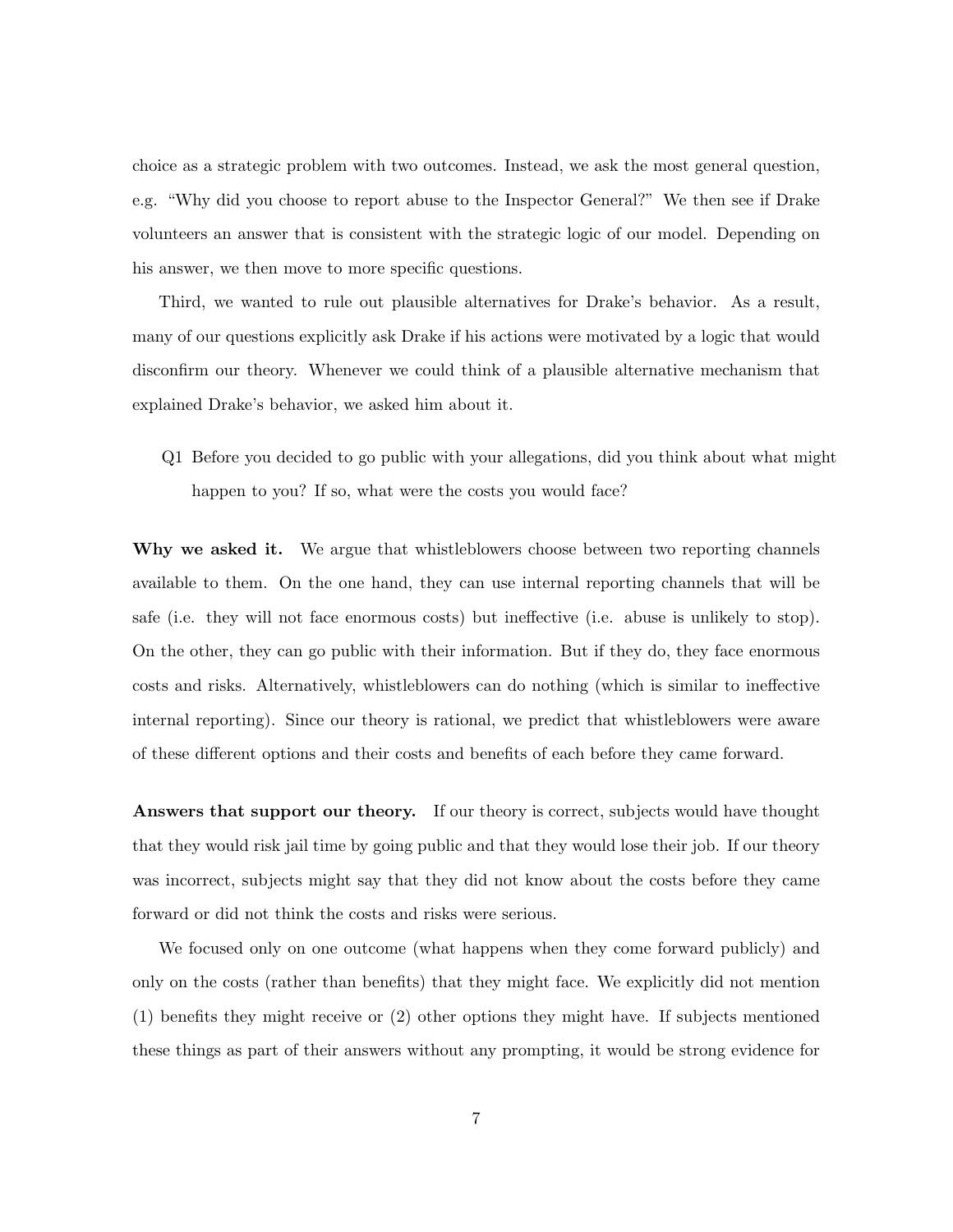our theory because it suggests that subjects consider the costs and benefits of coming forward and the different options they have available in a manner consistent with our rational model. It also ensures that our inferences do not only follow from desirability bias.

In particular, it would be strong evidence in support of our theory if subjects mentioned that going public was the only way to having the abuse stop (i.e. benefits). It would also be strong evidence for our theory if subjects stated that their alternatives were that they could do nothing, or use internal channels and then lay out the costs and benefits for each.

Answers that disconfirm our theory. If subjects only answer the question directly, it is neither good nor bad for us. Follow on questions will ask about these things. However, if subjects listed alternatives other than doing nothing, or using internal channels, then it would suggest an alternative outcome we did not consider.

What Drake said. As reported in the main body, Drake explicitly stated that he understood the costs involved with coming forward. This supports our theory because it implies that Drake understood the costs and risks involved.

Drake further stated that he thought that internal channels would not be effective. This provides strong support for our theory because it implies that Drake instinctively framed his choice set as making an internal whistleblower complaint or external disclosure. Furthermore, his answer suggested that the core trade-off was between high personal cost that stopped abuse, and low personal cost that would not stop abuse. Drake provided no information that would disconfirm our theory.

- Q2A When did you first raise concerns? [anticipating his answer would be in late 2001]
- Q2B Who did you initially report your concerns to? [anticipating his answer to be the IG at NSA and DOD]
- Q2C Why did you choose to initially report your concerns to [based on answer]?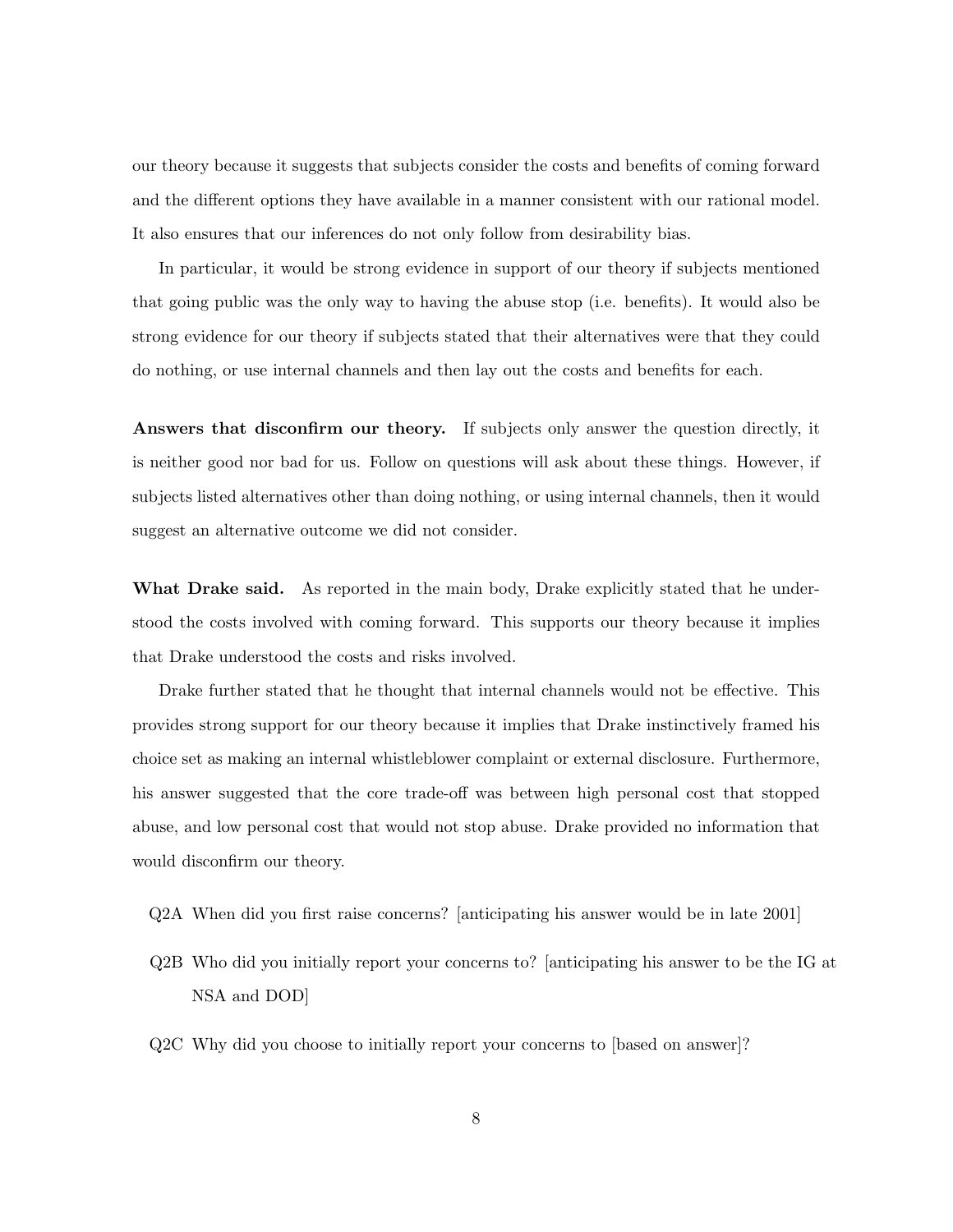Why we asked it. We argue that there is a specific kind of whistleblower, those who wish to see real policy change, that will come forward publicly with allegations of abuse. We expect that these whistleblowers use public channels because they want abuse to end and think that going public is the only way to end it. As described in the paper, Drake initially tried to make internal reports to the IG at the NSA and DOD. We wanted to understand why Drake deviated from our expectations. In particular, we thought if our theory was wrong, this would be the place to look.

We started with general questions because we did not want to prime Drake to think about his initial complaints to the IG as similar to his later reports. One possibility was that Drake thought of these all as part of the same reporting process and did not see a difference between his external and internal reporting. We wanted to make sure he clearly distinguished between these choices.

Answers that support our theory. Since we did not expect Drake to do this, we make no explicit prediction about why he did. However, we reasoned that it would be broadly consistent with our theory if Drake went internal because he did not know that the internal channels were ineffective. If he thought otherwise, he might try internal channels first hoping that they would work at low (or no) cost and only switch to external channels once he realized that internal channels would not be effective.

Answers that would disconfirm our theory. We thought of one reason that Drake would first report internally that would disconfirm our theory, namely that he thought doing so would immunize him from prosecution. If Drake thought that using internal channels before going external would provide him with total legal cover, it would disconfirm our theory. The reason is that our theory explicitly assumes that Drake's claims were credible because he exposed himself to costs.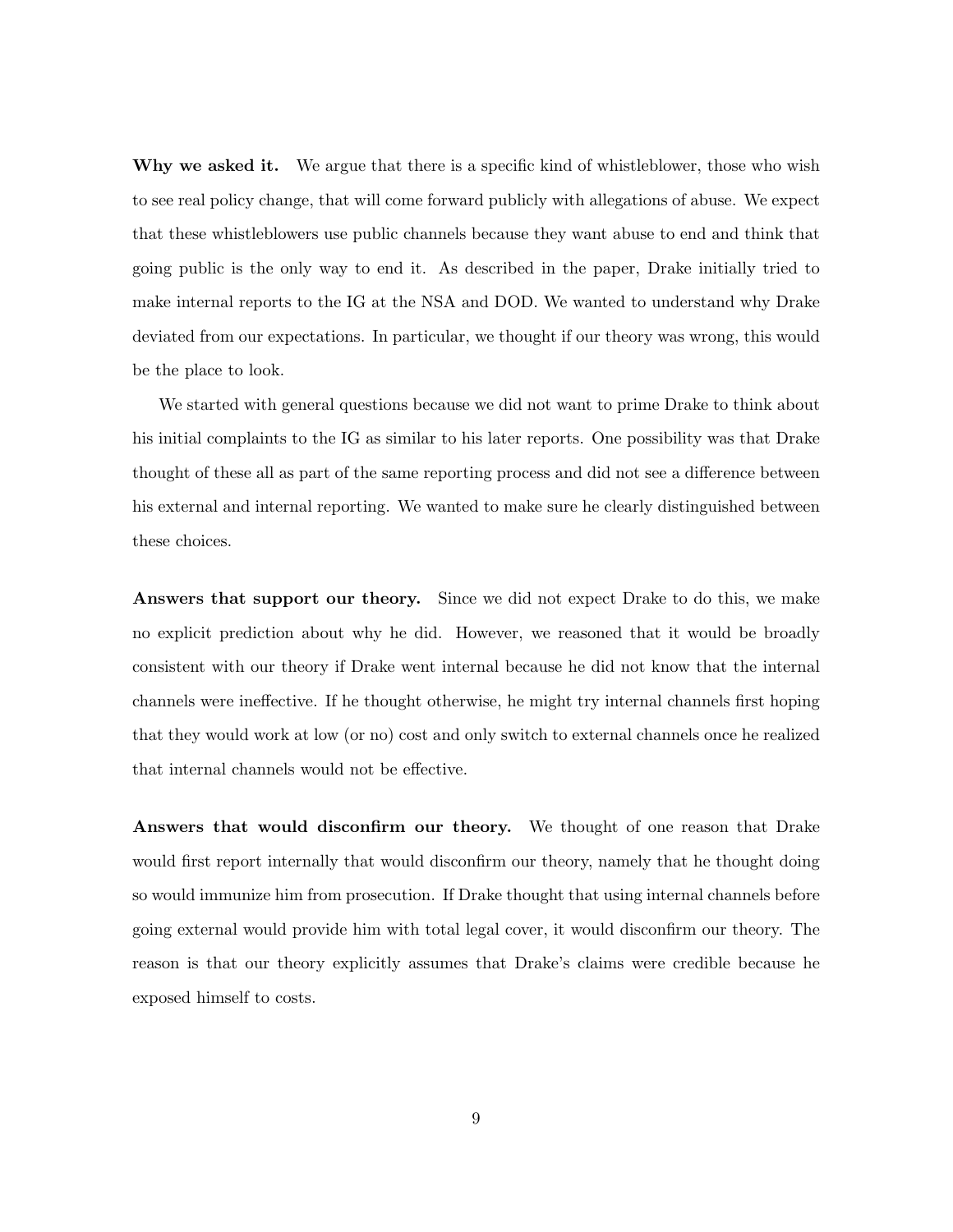What Drake said. As reported in the main paper, Drake's answers explain his deviant behavior (relative to our expectations) in a way that is supportive of our theory. Drake reported that he initially went internal because he thought there was some chance that it would end abuse. It is largely consistent with our theory that a rational whistleblower who valued altruism would still try to avoid private costs.

Drake also provided a second answer that we did not anticipate. He stated that the rules were in place for good reason and that he wanted to follow them. This is consistent with our theory because it implies Drake understands the value of classification and does not want to release information for the sake of it. It also suggests that Drake did not have any underlying desire to shame or punish his employer. Drake provided no information that would disconfirm our theory.

- Q3A When was the first time you provided information to someone outside of the US Government about events that were going on? [assuming Drake answers Siobhan Gorman at the Baltimore Sun 2006]
- Q3B Why did you choose to go to [name reported in 3A]?

Why we asked it. Our theory predicts that whistleblowers go public despite the enormous costs of doing so in order to effect change. Given that Drake had previously tried internal channels and found them to be ineffective, we wanted to assess whether his rationale for going to the press conformed to our expectations.

Answers that support our theory. If our theory is correct, Drake would state that his goal was to end abuse and that he came to realize that this was the only way to effect that change. It would be stronger support for our theory if Drake explicitly stated that using internal channels were unlikely to go anywhere, or that staying quiet was not an option because abuse would never end.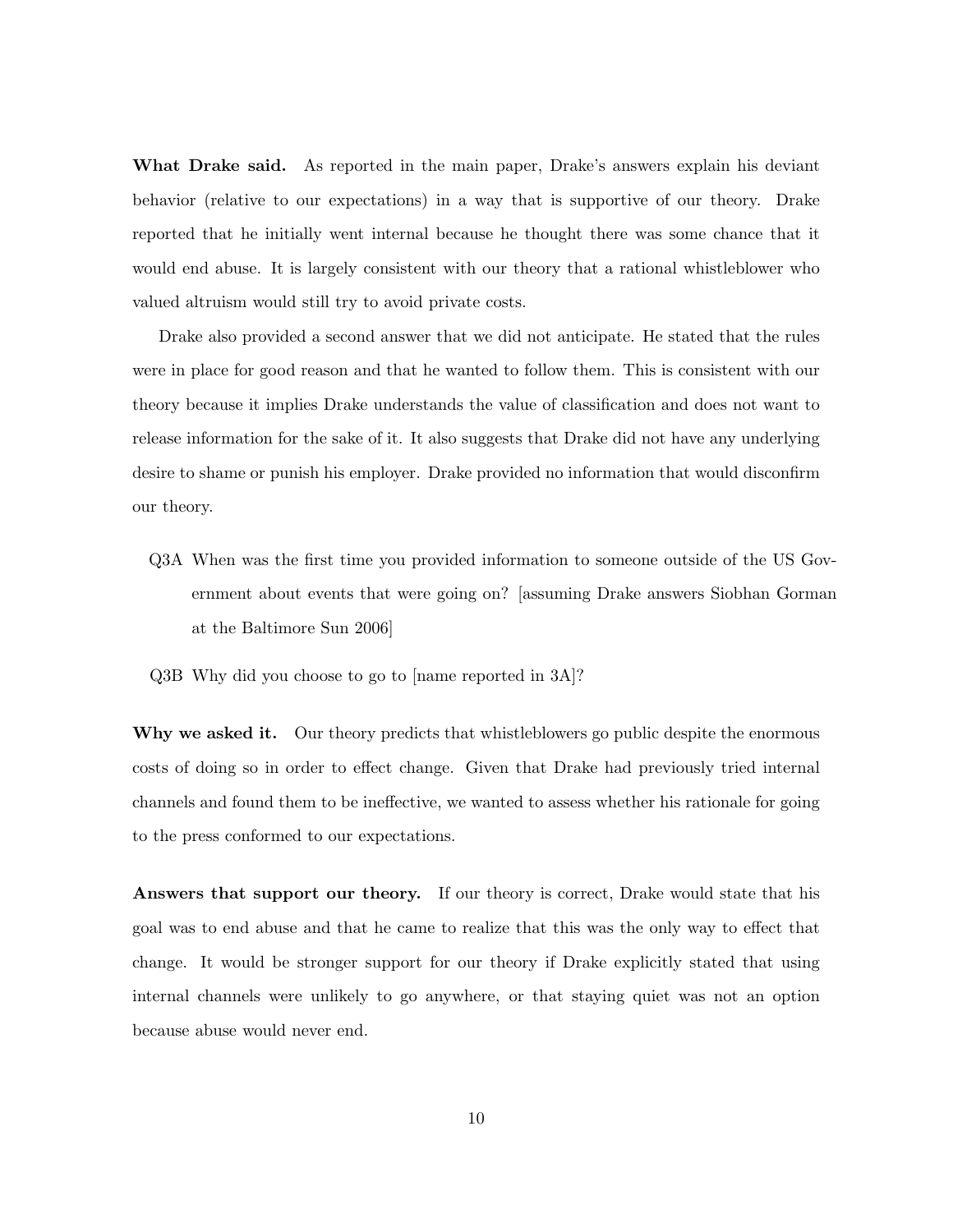Answers that disconfirm our theory. If our theory is incorrect, Drake might have said that he did not anticipate facing costs for coming forward. He might also have said that he believed the public had a right to know about what was happening.

What Drake said. As reported in the paper, Drake's answer was identical to the answer that supports our theory. Drake provided no information that would disconfirm our theory.

- Q4A As you point out, you reported on surveillance programs to Inspectors General. You also point out the IG came back with a finding of waste, fraud, and abuse. If the NSA and the White House took the IG's report and then ended the programs, would you still have gone public with the information?
- Q4B Do you think the public has an intrinsic right to know that the executive abused its power, as occurred in your case, if they correct it upon investigation?

Why we asked it. Our theory relies on the presumption that national security whistleblowers go to the press not because they believe the public has an inherent right to know state secrets but rather because they believe it is the only way to effect change. This question, then, gets at whether Drake would have sought out the press regardless of whether the policy he disliked was stopped (e.g. to alert the public).

Answer that confirms our theory. It would be strong support for our theory if Drake stated that there would be no need to go public with information once the executive changes their policy. Such an answer would confirm that Drake did not think the public had an intrinsic right to know the information. It would also be strong support for us if Drake explicitly stated that the government needs to keep secrets and the public should not have access to much national security information.

It would be reasonable support for us if Drake said going public would still be important because it would lead to the executive being punished and this would deter them from trying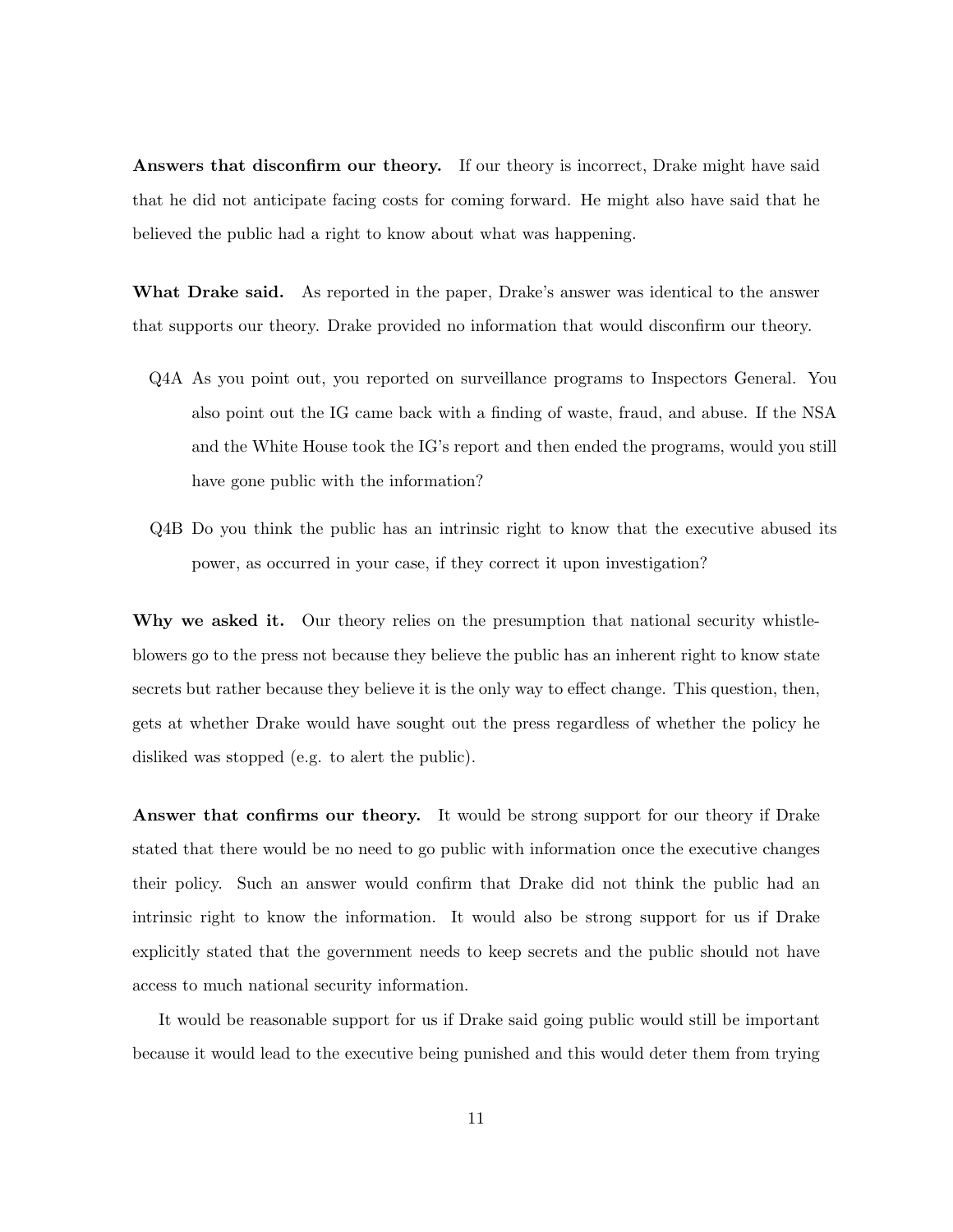things like this in the future. As a result, making the allegation public would prevent future abuse.

Answer that disconfirms our theory. If Drake said that the public has a right to know whenever the executive abuses secrecy, or that the public should punish the executive for any reason other than deterrence (such as revenge) it would suggest that going public served a different function than ending abuse. In this case, this would invalidate our theory (or at least suggest a different mechanism was important as well).

What Drake said. Drake stated that if the government ended the programs that concerned him, he never would have gone public with the information. Drake acknowledged that the government should be able to keep secrets and there are many pieces of information that are important to keep classified. Drake did not think that the public had an intrinsic right to know everything that the U.S. government was doing. Drake provided no information that would disconfirm our theory.

- Q5A Initially when you released information to Siobhan Gorman, did you indicate your identity? [Anticipating he would say no.]
- Q5B Why did you try to keep this information hidden from her?
- Q5C Did you think that you could provide information to Ms. Gorman and keep your identity a secret?

Why we asked it. We argued that whistleblowers choose to go public and face enormous costs because going public lends credibility to their claims. From our pre-interview data collection, we noticed that Drake presented a tough test of our theory because he did not immediately link his name to his allegations. Instead, he provided information anonymously for a while, then provided information about his name.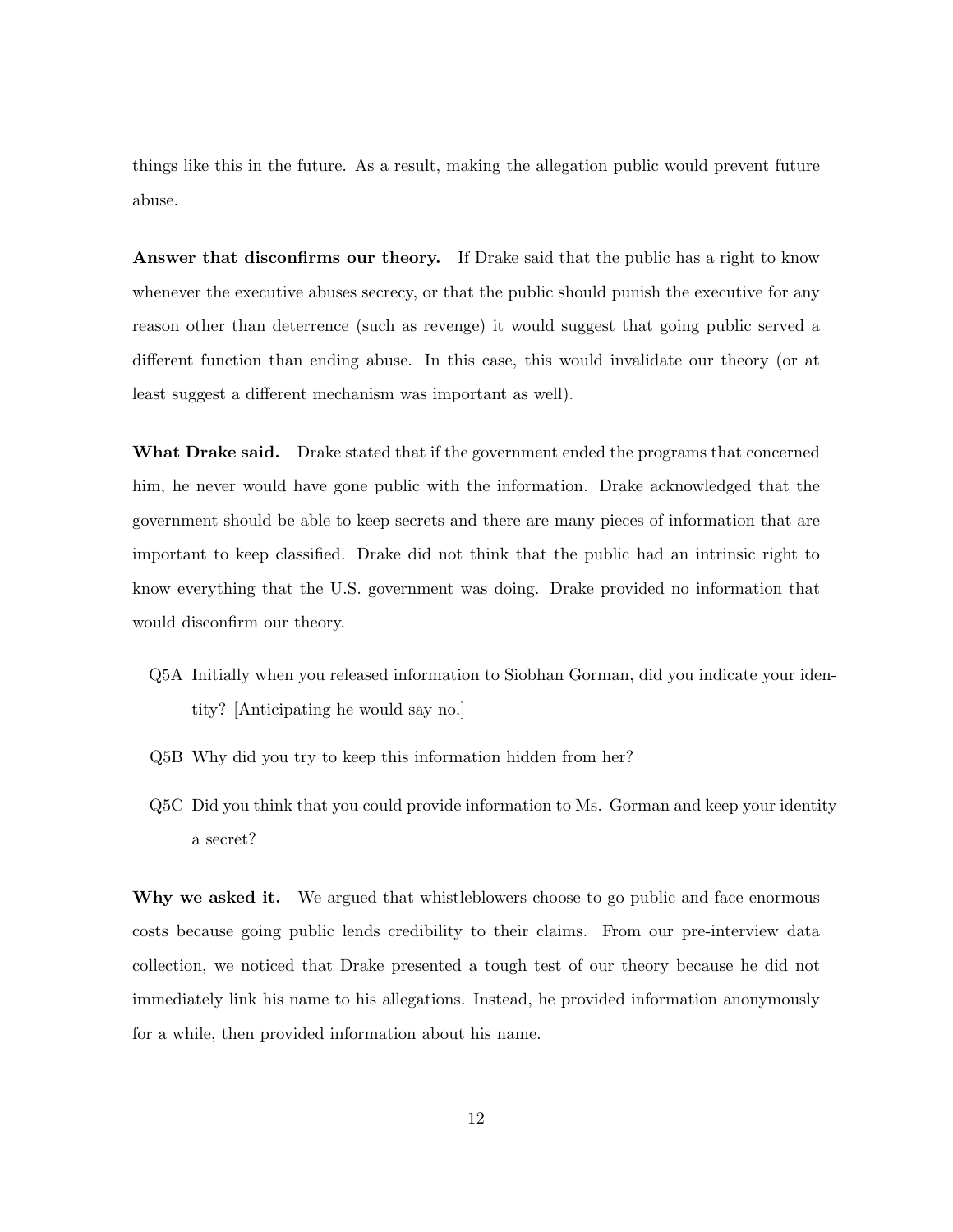We asked these questions as a tough test of our theory. We could not think of any reason that Drake would conceal his identity that would be consistent with our theory. By asking this question, we gave Drake the opportunity to invalidate our logic about why whistleblowers come forward.

Answer that supports our theory. We could think of no answer that supported our theory.

Answer that disconfirms our theory. Drake might have believed he could release information publicly without ever letting anyone know who he was. He may have thought getting the information out there anonymously could drive Congress to investigate and end abuse. If he never came forward, he would not suffer any costs. This would partially disconfirm our theory because it implies that Drake could not properly anticipate the consequences of his actions. That is, Drake was not aware that he would incur costs for coming forward. Further, it implies that costs are unnecessary to make his story credible.

What Drake said. Drake stated that he initially contacted Siobhan Gorman in secret using some anonymous email servers. Using those emails servers, he pointed Gorman to unclassified information that, taken together, made clear the extent of the government surveillance programs. However, Drake knew that the government could quickly and easily figure out that it was him. Thus, he never thought that he was concealing his identity to avoid prosecution. Drake pointed to the very programs he was reporting on as evidence that he was under no illusions that he could keep his identity secret.

Drake said that he wanted to remain anonymous to see how Ms. Gorman would deal with the information. Once he realized that he could trust her to report accurately, he went to her office in person and revealed himself. He sat down with her and conducted several one-on-one interviews to provide context to the documents that he provided her. Consistent with our theory, Drake did not conceal his identity to avoid punishment.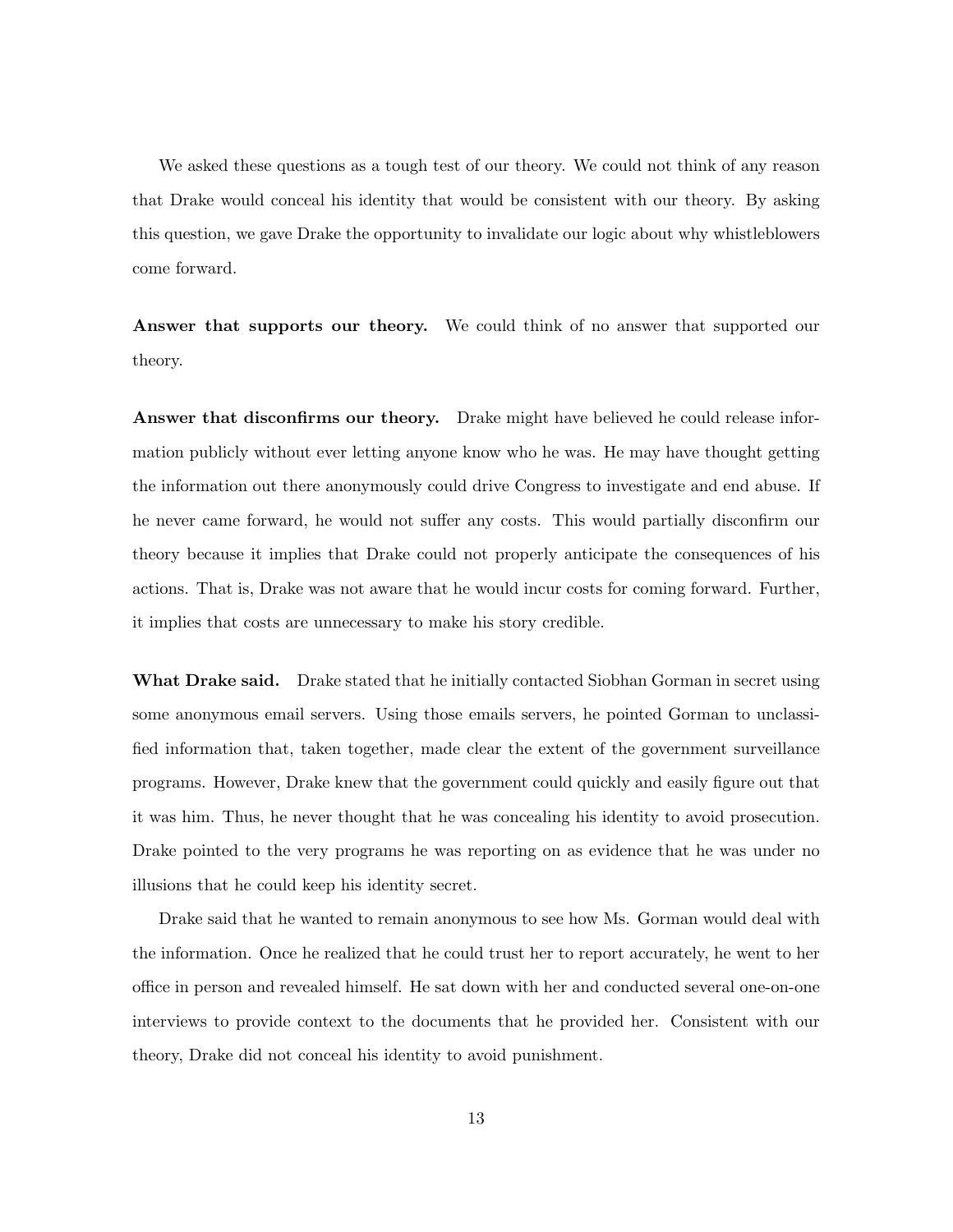Q6A Eventually, you revealed your identity to Ms. Gorman. Why did you choose to make your identity known?

Why we asked it. Our theory suggests that whistleblowers understand that it is very difficult to make their stories credible. We predict that they tie their name to their stories to lend credibility to the allegations. By making the allegations credible, abuse is more likely to end.

Answer that supports our theory. If our theory is correct, Drake would suggest that tying his name to the story lends considerable credibility. Thus, he came forward to increase the credibility of his claim. It would be especially strong support if Drake suggested that coming forward dramatically raised his own personal risk, and that those increased risks and costs are what drove the credibility of his claim.

Answer that disconfirms our theory. We could not think of a good reason that Drake would publicly come forward other than to lend credibility to his claims. We initially thought that Drake may have have come forward as part of a strategy to protect himself from prosecution, but could not think of any way this would help him.

What Drake said. Consistent with our theory, Drake stated that he came forward to lend credibility to his allegations. He believed that having his name tied to the allegations made them intrinsically more credible. He also stated that through in-person interviews, he could clarify any questions that Gorman had.

In his answer, Drake stated that by coming forward he ran great risks, and Ms. Gorman understood that. But he did not explicitly link costs and risks to raised credibility. Thus, we asked him directly: do you think that by coming forward and accepting additional risk, your allegations were more credible and people were more likely to take notice. He responded, yes of course.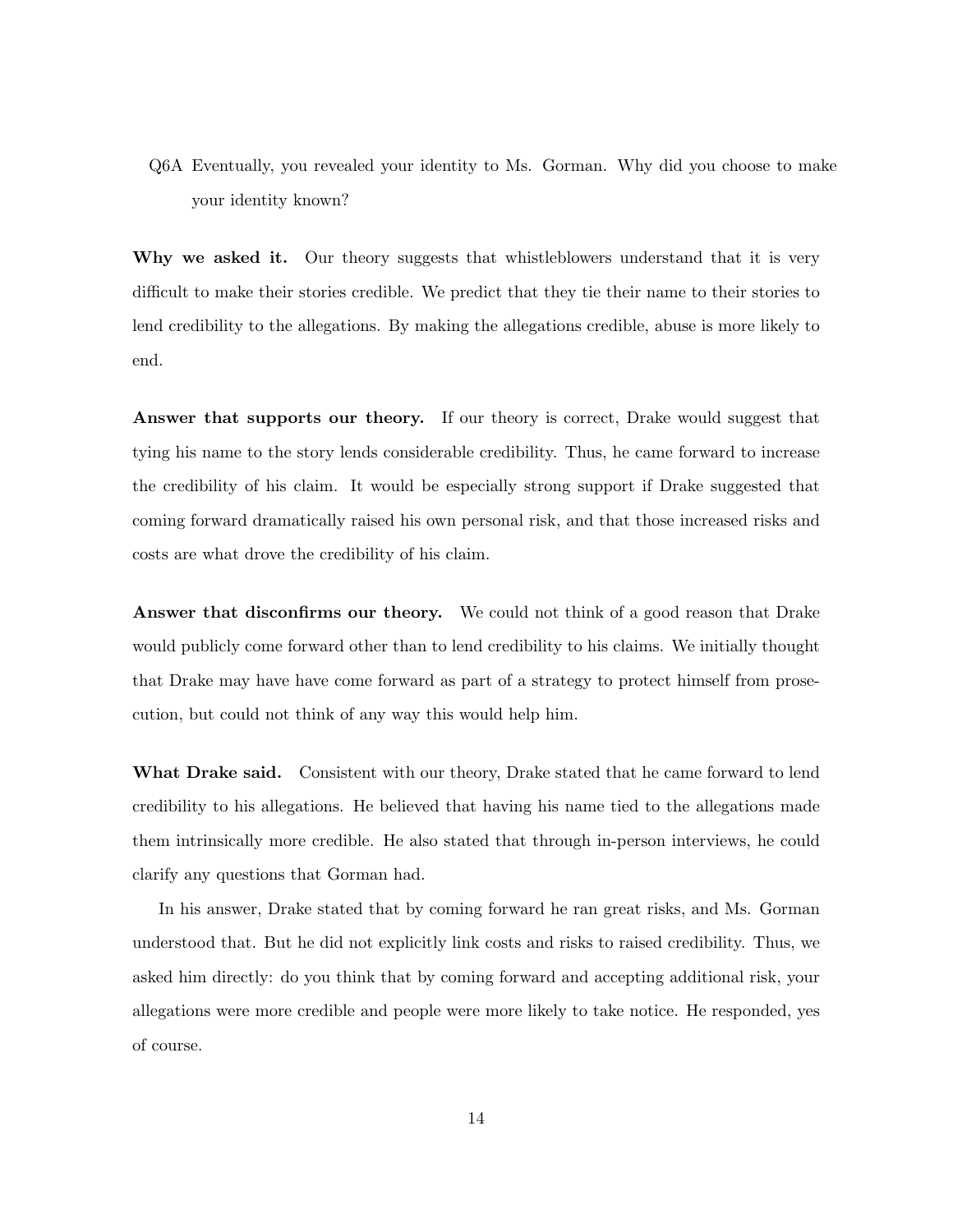#### Qualitative Appendix: Beyond Drake

In the main article, we explored the strategic implications of our mechanism as it pertains to whistleblowers by examining the case of Thomas Drake. Here, we illustrate our mechanism in two other critical cases. The first involves Daniel Ellsberg and his whistleblowing on the Vietnam War. The second involves John Kiriakou, a former Central Intelligence Agency officer who exposed the Bush administration's use of torture in 2007. These two cases demonstrate that our argument extends to the pre-9/11 period (Ellsberg) and also to the period after Drake blew the whistle (Kiriakou). The latter involves an interview using the same techniques outlined in the article and the appendix.

#### Ellsberg

Daniel Ellsberg began his career in the military in the mid-1950s. He later became an analyst at the RAND corporation before joining the government first as a special assistant to an assistant secretary of defense in the Office of the Secretary of Defense followed by a job with the State Department before finally returning to RAND. During his assignment at State, Ellsberg became distressed by the disparity between the government's rosy assessment of the Vietnam War and the reality on the ground, some of which was written up in the highlyclassified Pentagon Papers. Eventually, Ellsberg decided he could no longer stay silent on the matter (Stanger, 2019, 66-68).

Although nearly 50 years earlier, Ellsberg—similar to Drake—tried to handle the matter discreetly through quasi-internal channels, asking the "Chairman of the Senate Foreign Relations Committee, William Fulbright, to release select portions through hearings on the Senate floor under congressional privilege. This would have protected Ellsberg from prosecution" (Stanger, 2019, 69).<sup>27</sup> Fulbright declined Ellsberg's request, as did other policymakers.

In March of 1971, Ellsberg approached the New York Times, who published the first batch

 $27$ It is worth noting that none of the significant whistleblower legislation, nor the House and Senate intelligence committees, existed during Ellsberg's time.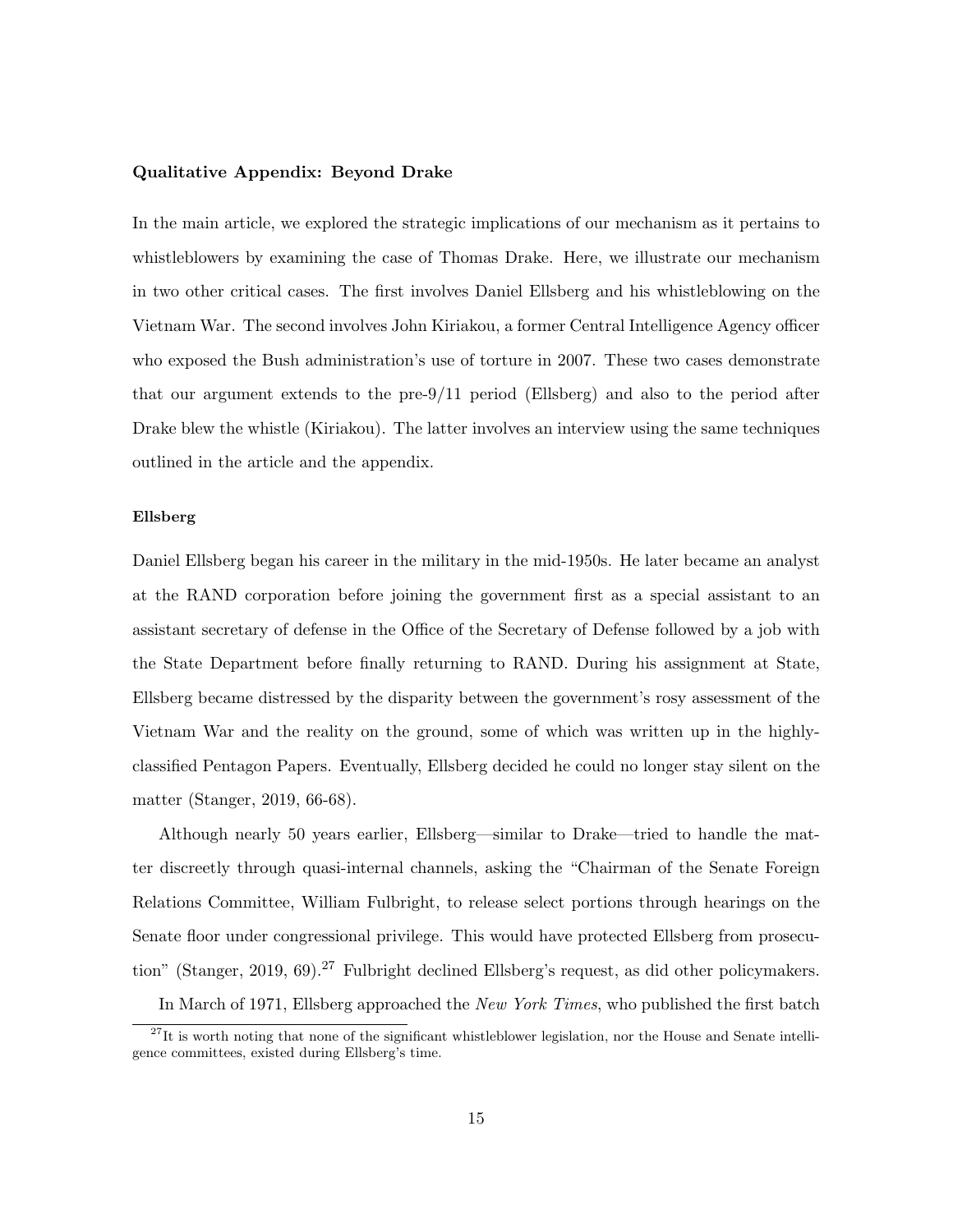of documents, along with his name, in June. After a government injunction not to publish any more, which the Times respected, Ellsberg passed the Pentagon Papers to a variety of other papers. In his recounting of the initial decision to go to the press, Ellsberg describes his frustration with alternative routes: "I became increasingly doubtful of getting anywhere with Congress." He also notes that while he was skeptical the New York Times would take his story, he "was ready to take a bigger risk" (Ellsberg 2002, 375). Interestingly, he notes in a recent memoir that he declined to release additional top-secret documents about the nuclear program, which were also in his possession, because he feared that such information would overwhelm the news about Vietnam and stymie the prospect for change. As he apparently told one of his friends at the time, "Vietnam is where the bombs are falling right now... I think I have to give [Vietnam] as much of a run as I can first, for whatever difference it might make to shorten the war" (Ellsberg 2017).

While the newspapers survived a number of battles in court regarding their ability to publish the material, Ellsberg was hit with an Espionage Act charge. The government initially tried to discredit him by doing a psychological evaluation, but rejected it after it found that he acted as he did out of "a higher order of patriotism" and was "an 'extremely intelligent and talented individual' who 'saw himself as having a special mission and bearing a special responsibility' " (Stanger, 2019, 71). Charges against Ellsberg were eventually dropped after revelations that the Nixon administration attempted to circumvent the FBI's investigation by creating its own investigative unit.

## Kiriakou

John Kiriakou was "[t]he sixth individual the Obama administration prosecuted under the Espionage Act..." (Stanger, 2019, 109). The impetus for Kiriakou's prosecution was the public revelation of the Bush administration's enhanced interrogation program, which included waterboarding and other forms of torture, during a television interview on ABC. Kiriakou was eventually charged with violating the Intelligence Identities Protection Act and served nearly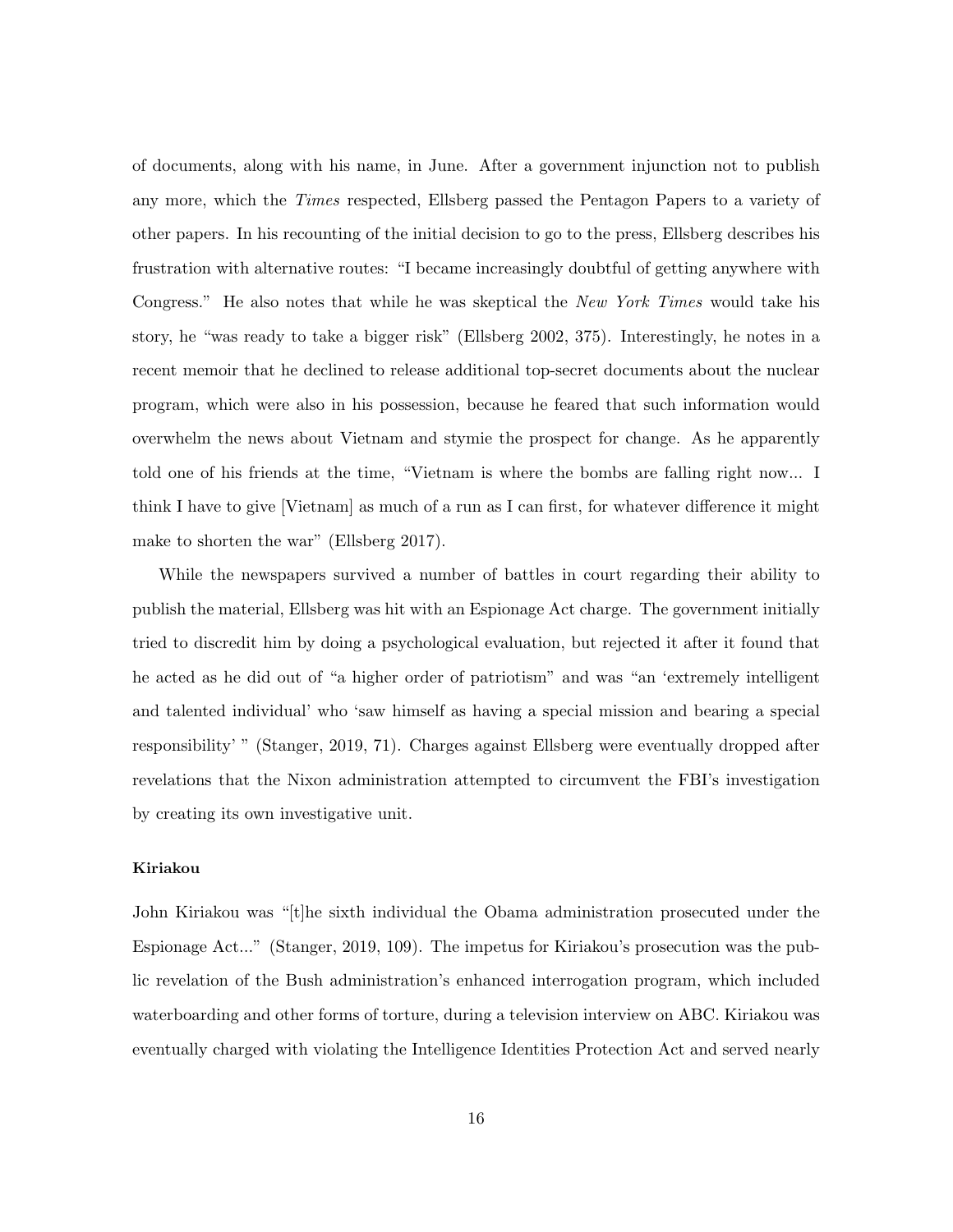three years in prison (Stanger, 2019, 109). As with Drake, the limited analyses of his case that do exist do not focus on the kinds of issues our model raises. Because of this, we decided to interview Kiriakou in May 2019. The details validate our assumptions and mechanisms.

To begin with, Kiriakou, like Drake, was motivated to join the CIA by a sense of patriotism and service. As he put it, "to hear my paternal grandfather tell this story, Franklin Roosevelt was personally waiting for him at Ellis Island to give him a job and a passport, and passage to Pittsburgh, Pennsylvania. He ... instilled in his own children this notion that public service was really the only logical thing to do. And so, when I was growing up, I only considered public service as a job... And I was very patriotic, and I wanted to see the world, I wanted to travel."<sup>28</sup>

Kiriakou's impetus for coming forward to blow the whistle on the torture program was, in his telling, driven by the same kinds of considerations that led him to join the CIA in the first place: "My first day (at the CIA) was January 8, 1990. And I raised my right hand in the air and swore to protect the Constitution against all enemies, foreign and domestic, and I meant it. It sickens me that I might have been the only person in the room that day that meant it. But I did, I meant it... And I believed deeply, I still do, that that program was criminal in nature. We have the Federal Torture Act, the United Nations Convention Against Torture... So, I knew I was taking a chance, but I was confident that I was on the right side."

During the interview, we also asked Kiriakou about why he decided not to use internal channels and why he decided to go public rather than remain anonymous. His rationale for the former—including the fact that he saw what happened to Drake—is described in the article. His decision to forgo anonymity, however, was driven by his belief that exposing his identity was important to the credibility of the story and the prospect of achieving change: "I thought about remaining anonymous. And I thought, no, because that's kind of the cowardly way to do it. People are going to deny it, criticize it. I wanted to put people on the spot. I wanted to make them put up if they were going to deny it... The public needs to know that

 $^{28}$ Interview with authors, May 9, 2019.